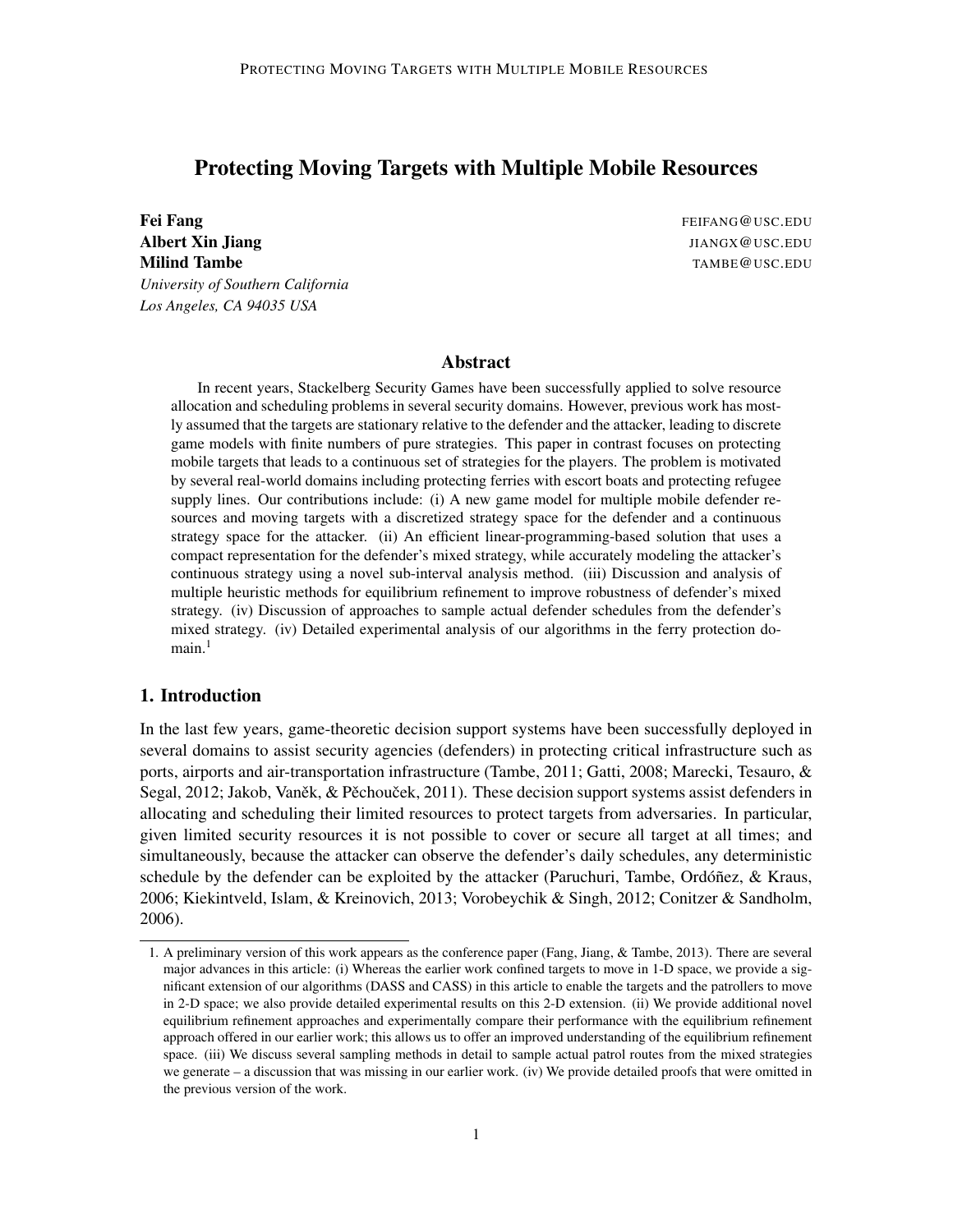One game-theoretic model that has been deployed to schedule security resources in such domains is that of a Stackelberg game between a leader (the defender) and a follower (the attacker). In this model, the leader commits to a *mixed strategy*, which is a randomized schedule specified by a probability distribution over deterministic schedules; the follower then observes the distribution and plays a best response (Korzhyk, Conitzer, & Parr, 2010). Decision-support systems based on this model have been successfully deployed, including ARMOR at the LAX airport (Pita, Jain, Marecki, Ordóñez, Portway, Tambe, Western, Paruchuri, & Kraus, 2008), IRIS for the US Federal Air Marshals service (Tsai, Rathi, Kiekintveld, Ordonez, & Tambe, 2009), and PROTECT for the US Coast Guard (Shieh, An, Yang, Tambe, Baldwin, DiRenzo, Maule, & Meyer, 2012).

Most previous work on game-theoretic models for security has assumed either stationary targets such as airport terminals (Pita et al., 2008), or targets that are stationary relative to the defender and the attacker, e.g., trains (Yin, Jiang, Johnson, Kiekintveld, Leyton-Brown, Sandholm, Tambe, & Sullivan, 2012) and planes (Tsai et al., 2009), where the players can only move along with the targets to protect or attack them). This stationary nature leads to discrete game models with finite numbers of pure strategies. In this paper we focus on security domains in which the defender needs to protect a mobile set of targets. The attacker can attack these targets at any point in time during their movement, leading to a continuous set of strategies. The defender can deploy a set of mobile escort resources (called patrollers for short) to protect these targets. We assume the game is zero-sum, and allow the values of the targets to vary depending on their locations and time. The defender's objective is to schedule the mobile escort resources to minimize attacker's expected utility. We call this problem Multiple mobile Resources protecting Moving Targets (MRMT).

The first contribution of this paper is a novel game model for MRMT called MRMT<sub>sg</sub>. MRMT<sub>sg</sub> is an attacker-defender Stackelberg game model with a continuous set of strategies for the attacker. In contrast, while the defender's strategy space is also continuous, we discretize it in  $MRMT_{sg}$  for three reasons. Firstly, if we let the defender's strategy space to be continuous, the space of mixed strategies for the defender would then have infinite dimensions, which makes exact computation infeasible. Secondly, in practice, the patrollers are not able to have such fine-grained control over their vehicles, which makes the actual defender's strategy space effectively a discrete one. Finally, the discretized defender strategy space is a subset of the original continuous defender strategy space, so the optimal solution calculated under our formulation is a feasible solution in the original game and gives a lower-bound guarantee for the defender in terms of expected utility for the original continuous game. On the other hand, discretizing the attacker's strategy space can be highly problematic as we will illustrate later in this paper. In particular, if we deploy a randomized schedule for the defender under the assumption that the attacker could only attack at certain discretized time points, the actual attacker could attack at some other time point, leading to a possibly worse outcome for the defender.

Our second contribution is CASS (Solver for Continuous Attacker Strategies), an efficient linear program to exactly solve  $MRMT_{sg}$ . Despite discretization, the defender strategy space still has an exponential number of pure strategies. We overcome this shortcoming by compactly representing the defender's mixed strategies as marginal probability variables. On the attacker side, CASS exactly and efficiently models the attacker's continuous strategy space using *sub-interval analysis*, which is based on the observation that given the defender's mixed strategy, the attacker's expected utility is a piecewise-linear function. Along the way to presenting CASS, we present DASS (Solver for Discretized Attacker Strategies), which finds minimax solutions for  $MRMT_{sg}$  games while constraining the attacker to attack at discretized time points. For clarity of exposition we first derive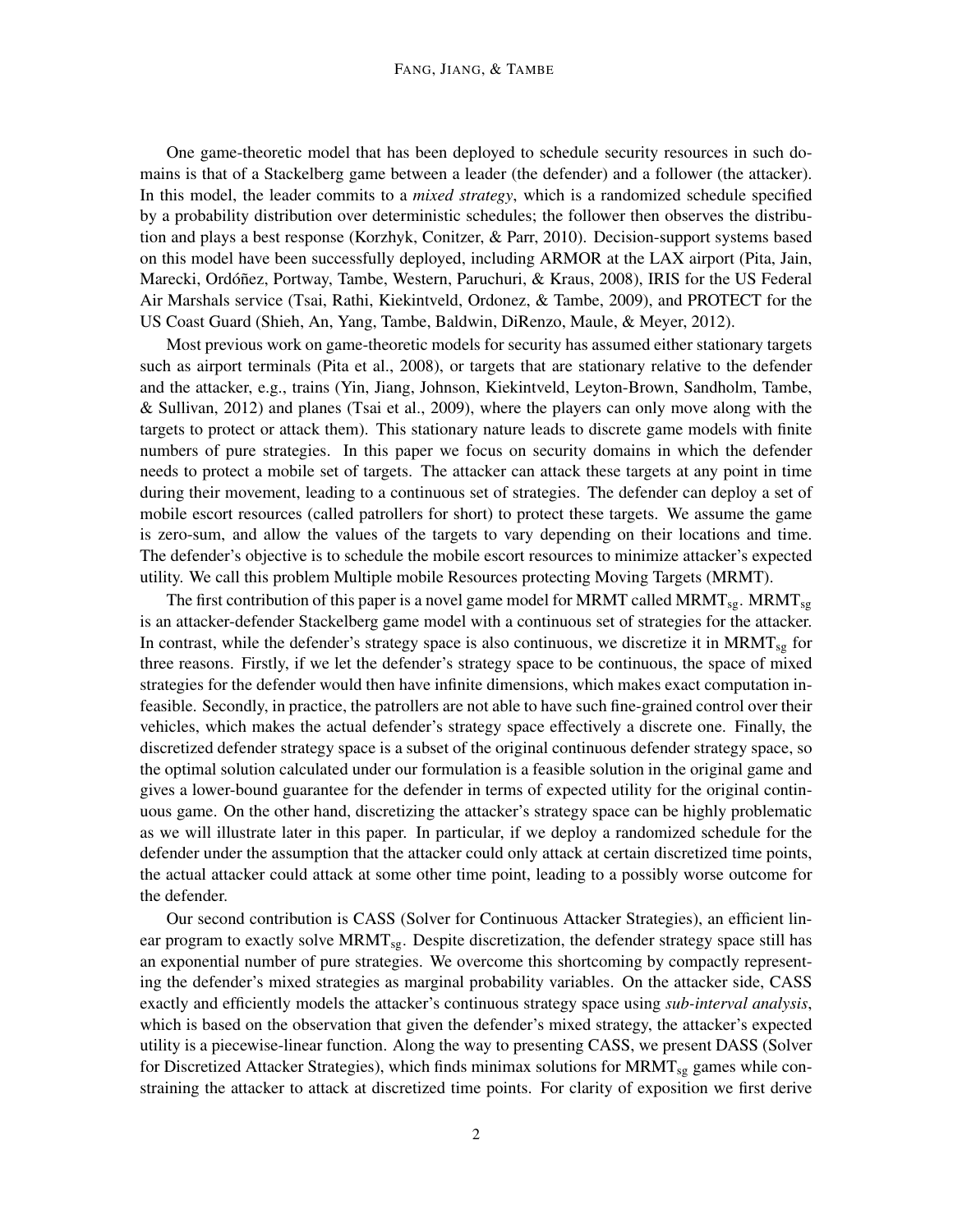DASS and CASS for the case where the targets move on a one-dimensional line segment. We later show that DASS and CASS can be extended to the case where targets move in a two-dimensional space.

Our third contribution is focused on equilibrium refinement. Our game has multiple equilibria, and the defender strategy found by CASS can be suboptimal with respect to uncertainties in the attacker's model, e.g., if the attacker can only attack during certain time intervals. We present two heuristic equilibrium refinement approaches for this game. The first, *route-adjust*, iteratively computes a defender strategy that dominates earlier strategies. The second, *flow-adjust*, is a linearprogramming-based approach. Our experiments show that flow-adjust is computationally faster than route-adjust but route-adjust is more effective in selecting robust equilibrium strategies.

Additionally, we provide several sampling methods for generating practical patrol routes given the defender strategy in compact representation. Finally we present detailed experimental analyses of our algorithm in the ferry protection domain. CASS has been deployed by the US Coast Guard since April 2013.

The rest of the article is organized as follows: Section 2 provides our problem statement. Section 3 presents the MRMT<sub>sg</sub> model and an initial formulation of the DASS and CASS for a onedimensional setting. Section 4 discusses equilibrium refinement, followed by Section 5 which gives the generalized formulation of DASS and CASS for two-dimensional settings. Section 6 describes how to sample a patrol route and Section 7 provides experimental results in the ferry protection domain. Section 8 discusses related work, followed by Section 9, which provides concluding remarks, and Section 10, which discusses future work. At the end of the article, Appendix A provides a table listing all the notations used in the article, and Appendix B provides the detailed calculation for finding the intersection points in the 2-D case.

# 2. Problem Statement

One major example of the practical domains motivating this paper is the problem of protecting ferries that carry passengers in many waterside cities. Packed with hundreds of passengers, these may present attractive targets for an attacker. For example, the attacker may ram a suicide boat packed with explosives into the ferry as happened with attacks on French supertanker Limburg and USS Cole (Greenberg, Chalk, & Willis, 2006). In this case, the intention of the attacker can only be detected once he gets very close to the ferry. Small, fast and well-armed patrol boats (patrollers) can provide protection to the ferries (Figure 1(a)), by detecting the attacker and stopping him with the armed weapons. However, there are often limited numbers of patrol boats, i.e., they cannot protect the ferries at all times at all locations. We first focus on the case where ferries and patrol boats move in a one-dimensional line segment (this is a realistic setting and also simplifies exposition); we will discuss the two-dimensional case in Section 5.

**Domain description.** In this problem, there are L moving targets,  $F_1, F_2, ..., F_L$ . We assume that these targets move along a one-dimensional domain, specifically a straight line segment linking two terminal points which we will name  $A$  and  $B$ . This is sufficient to capture real-world domains such as ferries moving back-and-forth in a straight line between two terminals as they do in many ports around the world; an example is the green line shown in Figure 1(b). We will provide an illustration of our geometric formulation of the problem in Figure 2. The targets have fixed daily schedules. The schedule of each target can be described as a continuous function  $S_q: T \to D$  where  $q = 1, ..., L$  is the index of the target,  $T = [0, 1]$  is a continuous time interval (e.g., representing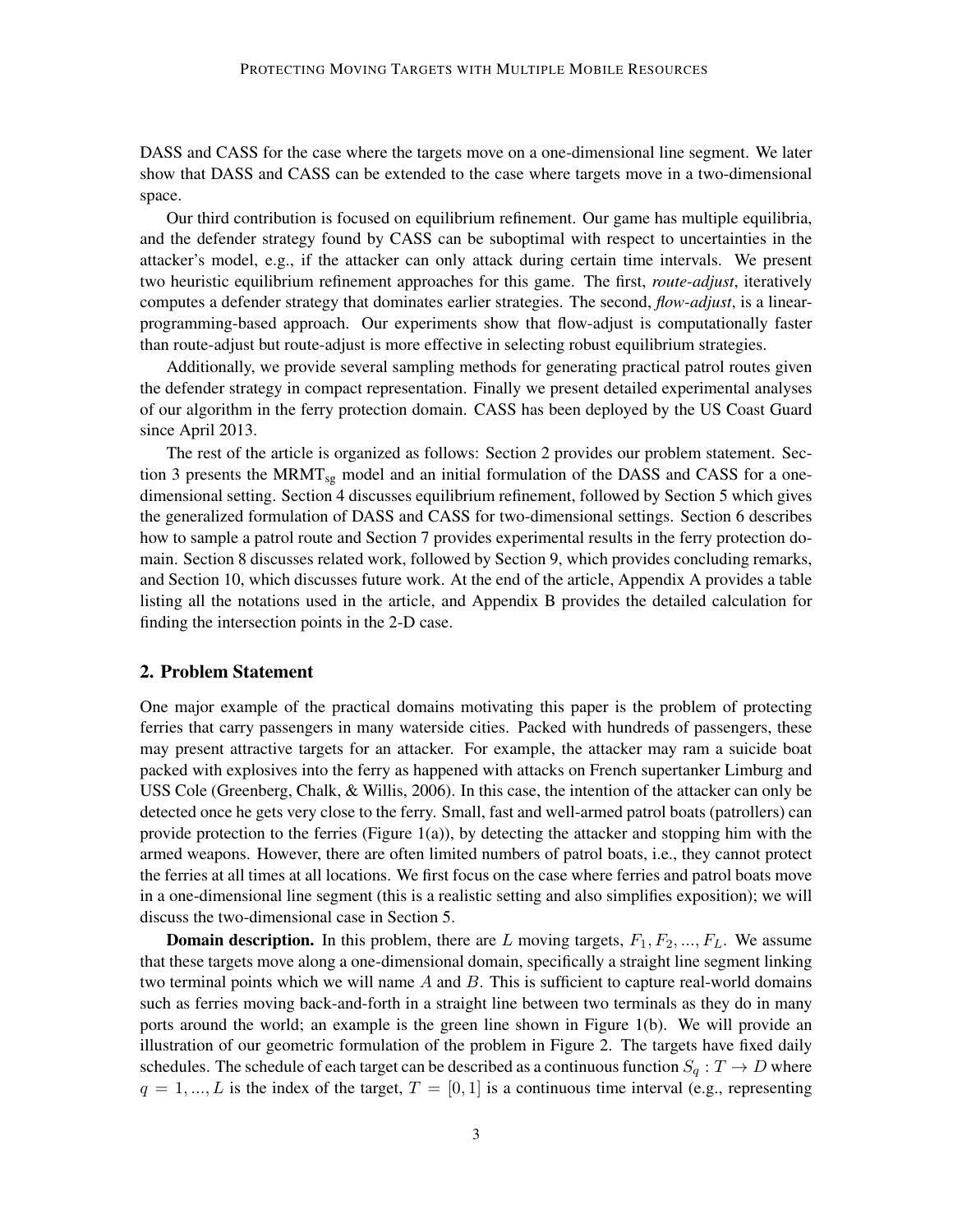

Figure 1: (a) Protecting ferries with patrol boats; (b) Part of the map of New York Harbor Commuter Ferry Routes. The straight line linking St. George Terminal and Whitehall Terminal indicates a public ferry route run by New York City Department of Transportation.

the duration of a typical daily patrol shift) and  $D = [0, 1]$  is the continuous space of possible locations (normalized) with 0 corresponding to terminal A and 1 to terminal B. Thus  $S_q(t)$  denotes the position of the target  $F_q$  at a specified time t. We assume  $S_q$  is piecewise linear.

The defender has  $W$  mobile patrollers that can move along  $D$  to protect the targets, denoted as  $P_1, P_2, \ldots, P_W$ . Although capable of moving faster than the targets, they have a maximum speed of  $v_m$ . While the defender attempts to protect the targets, the attacker will choose a certain time and a certain target to attack. (In the rest of the paper, we denote the defender as "she" and the attacker as "he"). The probability of attack success depends on the positions of the patrollers at that time. Specifically, each patroller can detect and try to intercept anything within the *protection radius*  $r_e$ but cannot detect the attacker prior to that radius. Thus, a patroller protects all targets within her protective circle of radius  $r_e$  (centered at her current position), as shown in Figure 2.



Figure 2: An example with three targets (triangles) and two patrollers (squares). The protective circles of the patrollers are shown with protection radius  $r<sub>e</sub>$ . A patroller protects all targets in her protective circle. Patroller  $P_1$  is protecting  $F_2$  and  $P_2$  is protecting  $F_3$ .

Symmetrically, a target is protected by all patrollers whose protective circles can cover it. If the attacker attacks a protected target, then the probability of successful attack is a decreasing function of the number of patrollers that are protecting the target. Formally, we use a set of coefficients  ${C_G}$ to describe the strength of the protection.

**Definition 1.** Let  $G \in \{1, ..., W\}$  be the total number of patrollers protecting a target  $F_q$ , i.e., *there are* G patrollers such that  $F_q$  is within radius  $r_e$  of each of the G patrollers. Then  $C_G \in$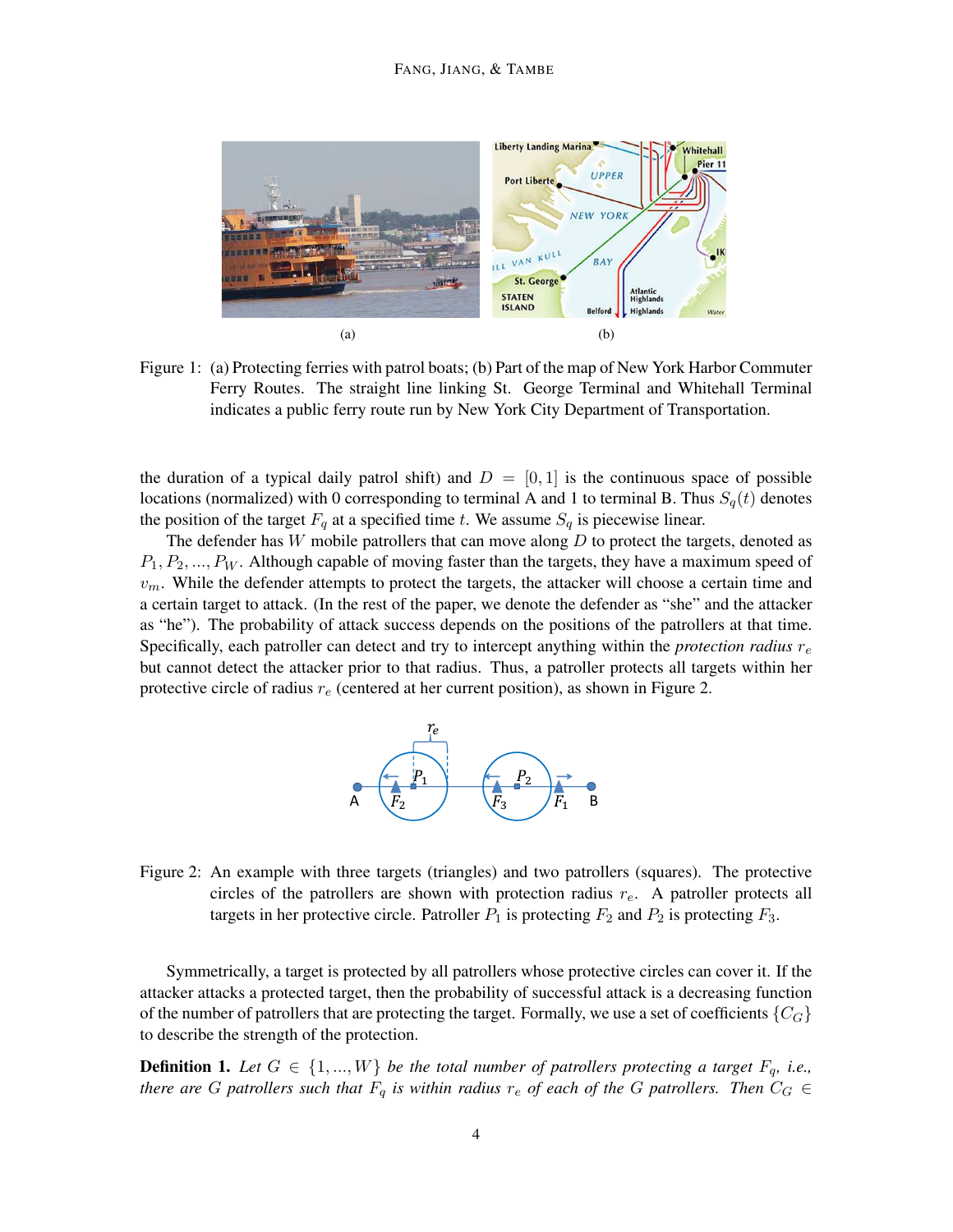[0, 1] *specifies the probability that the patrollers can successfully stop the attacker. We require that*  $C_{G_1} \leq C_{G_2}$  if  $G_1 \leq G_2$ , i.e., more patrollers offer better protection.

As with previous work in security games (Tambe, 2011; Yin et al., 2012; Kiekintveld, Jain, Tsai, Pita, Ordóñez, & Tambe, 2009), we model the game as a Stackelberg game, where the defender commits to a randomized strategy first, and then the attacker can respond to such a strategy. The patrol schedules in these domains were previously created by hand; and hence suffer the drawbacks of hand-drawn patrols, including lack of randomness (in particular, informed randomness) and reliance on simple patrol patterns (Tambe, 2011), which we remedy in this paper.

Defender strategy. A pure strategy of the defender is to designate a movement schedule for each patroller. Analogous to the target's schedule, a patroller's schedule can be written as a continuous function  $R_u : T \to D$  where  $u = 1, ..., W$  is the index the patroller.  $R_u$  must be compatible with the patroller's velocity range. A mixed defender strategy is a randomization over the pure strategies, denoted as f.

Attacker strategy. The attacker conducts surveillance of the defender's mixed strategy and the targets' schedules; he may then execute a pure strategy response to attack a certain target at a certain time. The attacker's pure strategy can be denoted as  $\langle q, t \rangle$  where q is the index of target to attack and  $t$  is the time to attack.

Utilities. We assume the game is zero-sum. If the attacker performs a successful attack on target  $F_q$  at location x at time t, he gets a positive reward  $U_q(x, t)$  and the defender gets  $-U_q(x, t)$ , otherwise both players get utility zero. The positive reward  $U_q(x, t)$  is a known function which accounts for many factors in practice. For example, an attacker may be more effective in his attack when the target is stationary (such as at a terminal point) than when the target is in motion. As the target's position is decided by the schedule, the utility function can be written as  $U_q(t) \equiv$  $U_q(S_q(t), t)$ . We assume that for each target  $F_q$ ,  $U_q(t)$  can be represented as a piecewise linear function of  $t$ .

Equilibrium. Since our game is zero-sum, the Strong Stackelberg Equilibrium can be calculated by finding the minimax/maximin strategy (Fudenberg & Tirole, 1991; Korzhyk et al., 2010). That is, we can find the optimal defender strategy by finding a strategy that minimizes the maximum of attacker's expected utility.

**Definition 2.** For single patroller case, the attacker expected utility of attacking target  $F_q$  at time  $t$ *given defender mixed strategy* f *is*

$$
AttEU_f(F_q, t) = (1 - C_1 \omega_f(F_q, t))U_q(t)
$$
\n<sup>(1)</sup>

 $U_q(t)$  is the reward for a successful attack,  $\omega_f(F_q, t)$  is the probability that the patroller is protecting target  $F_q$  at time t and  $C_1$  is the protection coefficient of single patroller. We drop the subscript if f is obvious from the context. As  $C_1$  and  $U_q(t)$  are constants for a given attacker's pure strategy  $\langle q, t \rangle$ , AttEU( $F_q, t$ ) is purely decided by  $\omega(F_q, t)$ . The definition with multiple patrollers will be given in Section 3.4. We further denote the attacker's maximum expected utility as

$$
AttEU_f^m = \max_{q,t} AttEU_f(F_q, t)
$$
 (2)

So the optimal defender strategy is a strategy  $f$  such that the AttEU $^m_f$  is minimized, formally

$$
f \in \arg\min_{f'} \text{AttEU}_{f'}^m \tag{3}
$$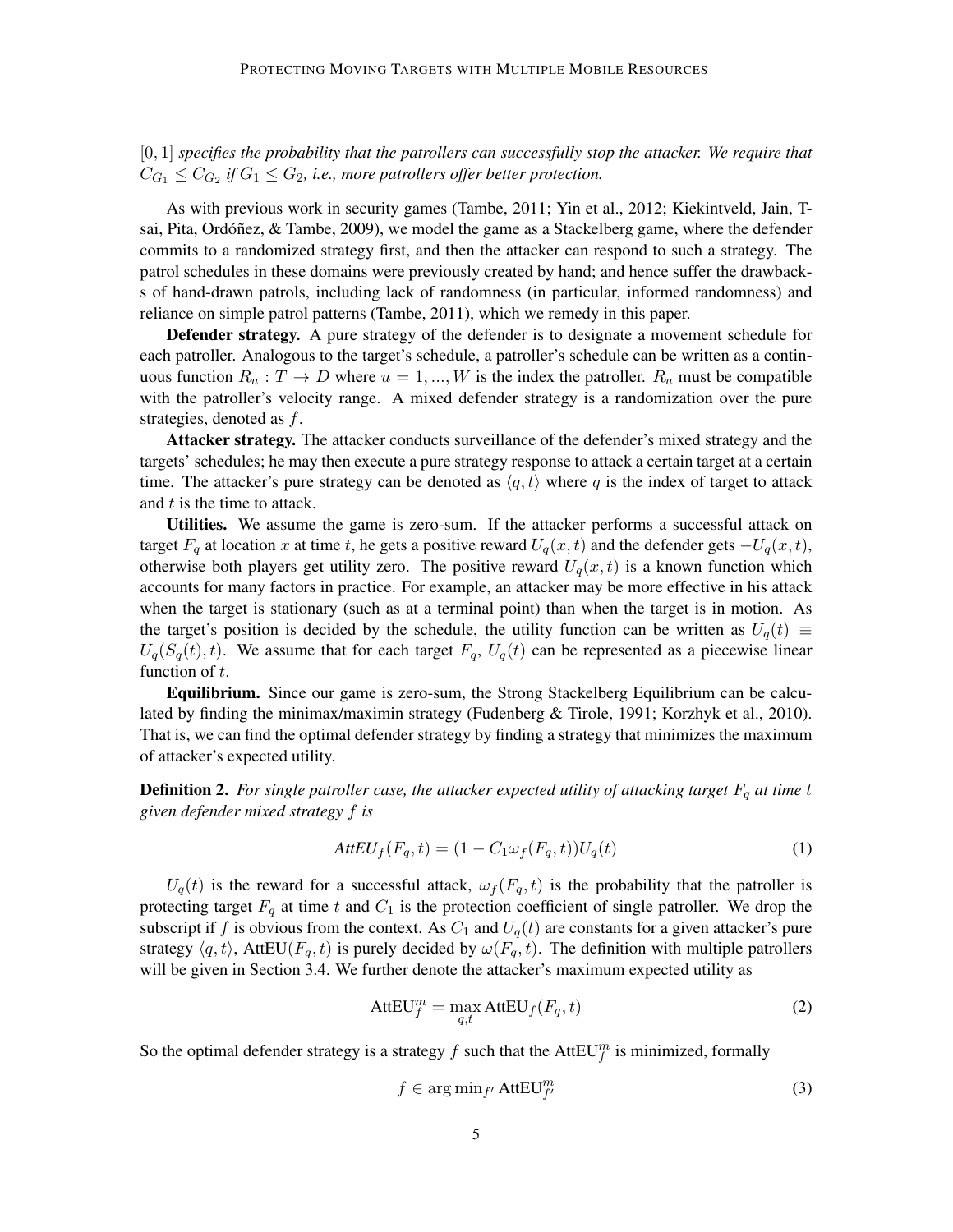Assumptions. In our problem, the following assumptions are made based on discussions with domain experts. Here we provide our justifications for these assumptions. While appropriate for the current domain of application, relaxing these assumptions for future applications remains an issue for future work; and we provide an initial discussion in Section 10.

- *The attacker's plan is decided off-line, i.e., the attacker does not take into account the patroller's current partial route (partial pure strategy) in executing an attack:* This assumption is similar to the assumption made in other applications of security games and justified elsewhere (An, Kempe, Kiekintveld, Shieh, Singh, Tambe, & Vorobeychik, 2012; Pita, Jain, Ordonez, Portway, Tambe, Western, Paruchuri, & Kraus, 2009; Tambe, 2011). One key consideration is that given that attackers have limited resources as well, for them to generate and execute complex conditional plans that change based on "on-line" observations of defender's pure strategy is both difficult and risky.
- *A single attacker is assumed instead of multiple attackers:* This assumption arises because performing even a single attack is already costly for the attacker. Thus, having coordinating attackers at the same time will be even harder and therefore significantly less likely for the attacker.
- *The game is assumed to be zero-sum:* In this case, the objectives of the defender and attacker are in direct conflict: preventing an attack with higher potential damage is a bigger success to the defender in our game.
- *The schedules for the targets are deterministic:* For the domains we focus on, potential delays in the targets' schedules are usually within several minutes if any, and the targets will try to catch up with the fixed schedules as soon as possible. Therefore, even when delays occur, the deterministic schedule for a target can be viewed as a good approximation of the actual schedule.

# 3. Models

In this section, we introduce our MRMT<sub>sg</sub> model that uses a discretized strategy space for the defender and a continuous strategy space for the attacker. For clarity of exposition, we then introduce the DASS approach to compute a minimax solution for discretized attacker strategy space (Section 3.2), followed by CASS for the attacker's continuous strategy space (Section 3.3). We first assume a single patroller in Sections 3.1 through 3.3 and then generalize to multiple patrollers in Section 3.4.

#### 3.1 Representing Defender's Strategies

In this subsection, we introduce the discretized defender strategy space and the compact representation used to represent the defender's mixed strategy. We show that the compact representation is equivalent to the intuitive full representation, followed by several properties of the compact representation.

Since the defender's strategy space is discretized, we assume that each patroller only makes changes at a finite set of time points  $T = \{t_1, t_2, ..., t_M\}$ , evenly spaced across the original continuous time interval.  $t_1 = 0$  is the starting time and  $t_M = 1$  is the normalized ending time. We denote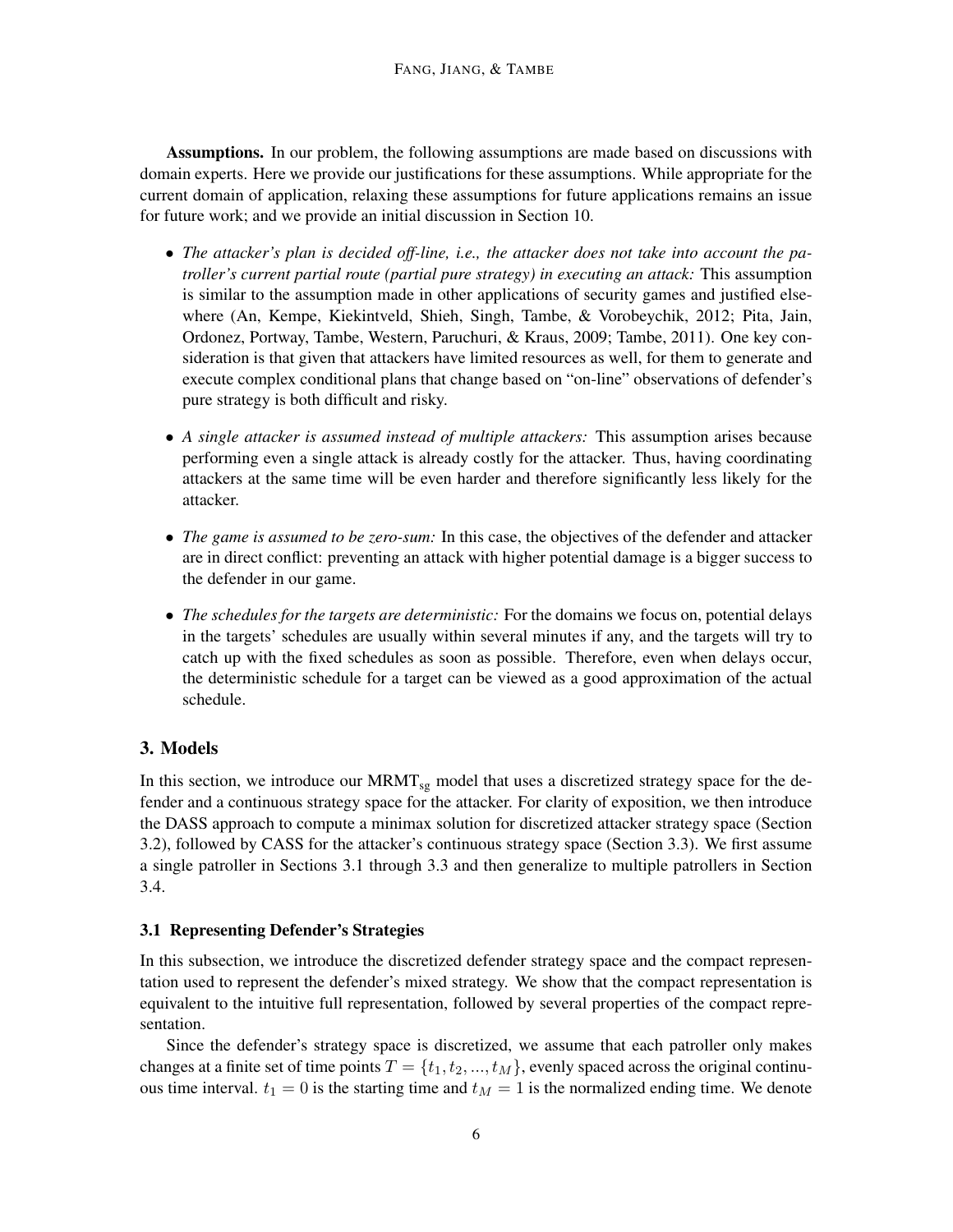by  $\delta t$  the distance between two adjacent time points:  $\delta t = t_{k+1} - t_k = \frac{1}{M-1}$ . We set  $\delta t$  to be small enough such that for each target  $F_q$ , the schedule  $S_q(t)$  and the utility function  $U_q(t)$  are linear in each interval  $[t_k, t_{k+1}]$  for  $k = 1, ..., M - 1$ , i.e., the target is moving with uniform speed and the utility of a successful attack on it changes linearly during each of these intervals. Thus, if  $t_0$  is a breakpoint of  $S_q(t)$  or  $U_q(t)$  for any q, it can be represented as  $t_0 = \delta t K_0$  where  $K_0$  is an integer.

In addition to discretization in time, we also discretize the line segment  $AB$  that the targets move along into a set of points  $D = \{d_1, d_2, ..., d_N\}$  and restrict each patroller to be located at one of the discretized points  $d_i$  at any discretized time point  $t_k$ . Note that D is not necessarily evenly distributed and the targets' locations are not restricted at any  $t_k$ . During each time interval  $[t_k, t_{k+1}]$ , each patroller moves with constant speed from her location  $d_i$  at time  $t_k$  to her location  $d_j$  at time  $t_{k+1}$ . Only movements compatible with the speed limit  $v_m$  are possible. The points  $d_1, d_2, ..., d_N$  are ordered by their distance to terminal A, and  $d_1$  refers to A and  $d_N$  refers to B. Since the time interval is discretized into M points, a patroller's route  $R_u$  can be represented as a vector  $R_u = (d_{r_u(1)}, d_{r_u(2)}, ..., d_{r_u(M)})$ .  $r_u(k)$  indicates the index of the discretized distance point where the patroller is located at time  $t_k$ .

As explained in Section 1, we discretized the defender's strategy space not only for computational reasons. It is not even clear whether an equilibrium exists in the original game with continuous strategy space for both players. The discretization is made also because of the practical constraint of patrollers.

For expository purpose, we first focus on the case with a single defender resource and then generalize to larger number of resources later. For a single defender resource, the defender's mixed strategy in *full representation* assigns a probability to each of the patrol routes that can be executed. Since at each time step a patroller can choose to go to at most  $N$  different locations, there are at most  $N^M$  possible patrol routes in total and this number is achievable if there is no speed limit (or  $v<sub>m</sub>$  is large enough). The exponentially growing number of routes will make any analysis based on full representation intractable.

Therefore, we use the *compact representation* of the defender's mixed strategy.

Definition 3. *The* compact representation *for a single defender resource is a compact way to represent the defender's mixed strategy using* flow distribution variables  $\{f(i, j, k)\}\$ *.*  $f(i, j, k)$  *is the probability of the patroller moving from*  $d_i$  *at time*  $t_k$  *to*  $d_j$  *at time*  $t_{k+1}$ *.* 

The complexity of the compact representation is  $O(MN^2)$ , which is much more efficient compared to the full representation.

#### Proposition 1. *Any strategy in full representation can be mapped into a compact representation.*

Proof sketch: If there are H possible patrol routes  $R_1, R_2, ..., R_H$ , a mixed defender strategy can be represented in full representation as a probability vector  $(p(R_1), ... p(R_H))$  where  $p(R_u)$ is the probability of taking route  $R_u$ . Taking route  $R_u$  means the patroller moves from  $d_{r_u(k)}$  to  $d_{r_u(k+1)}$  during time  $[t_k, t_{k+1}]$ , so the edge  $E_{R_u(k),R_u(k+1),k}$  is taken when route  $R_u$  is chosen. Then the total probability of taking edge  $E_{i,j,k}$  is the sum of probabilities of all the routes  $R_u$  where  $R_u(k) = i$  and  $R_u(k + 1) = j$ . Therefore, given any strategy in full presentation specified by the probability vector  $(p(R_1), ... p(R_H))$ , we can construct a compact representation consisting of a set of flow distribution variables  $\{f(i, j, k)\}\$  where

$$
f(i, j, k) = \sum_{R_u: R_u(k) = i \text{ and } R_u(k+1) = j} p(R_u).
$$
 (4)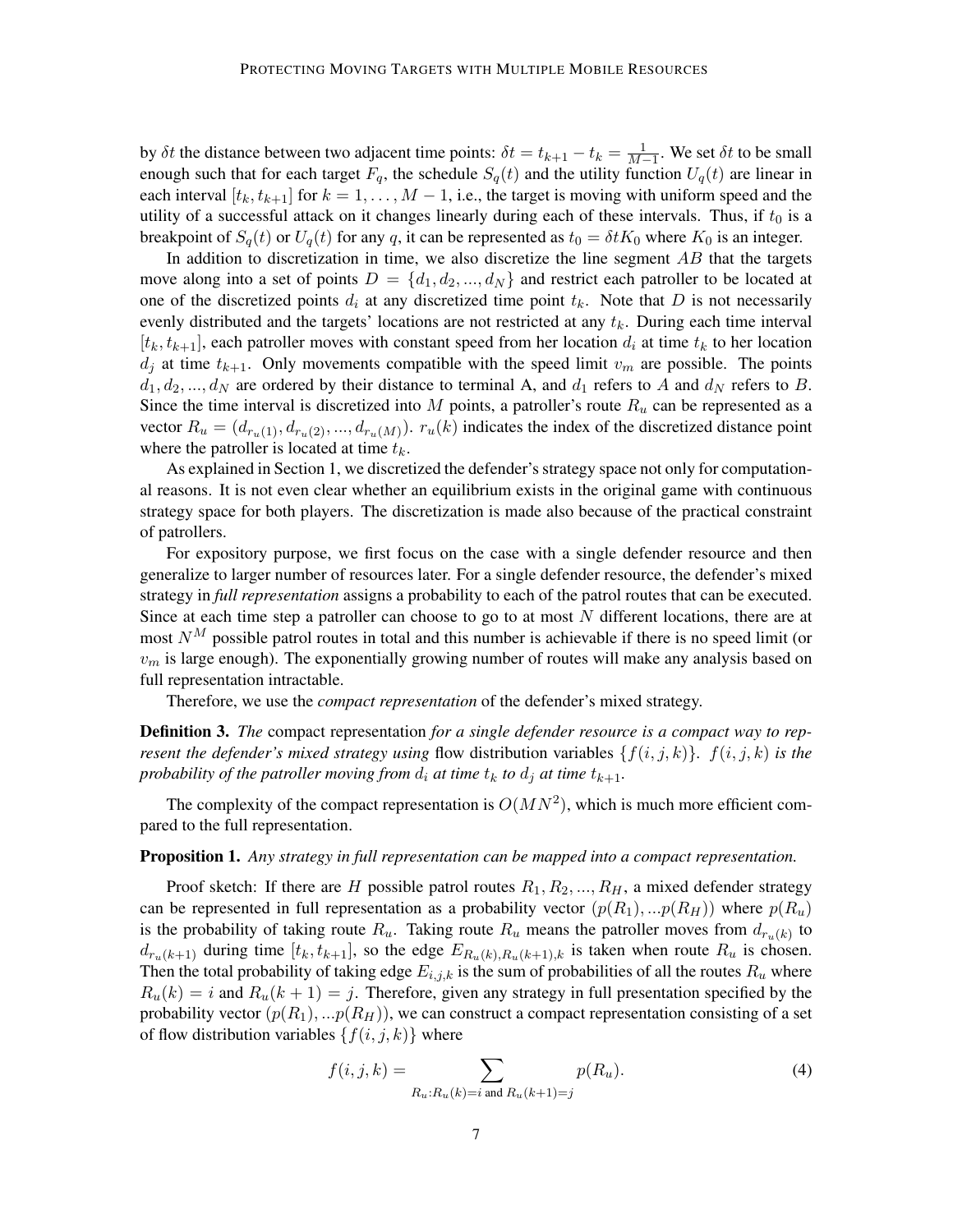Figure 3 shows a simple example illustrating the compact representation. Numbers on the edges indicate the value of  $f(i, j, k)$ . We use  $E_{i,j,k}$  to denote the directed edge linking nodes  $(t_k, d_i)$  and  $(t_{k+1}, d_j)$ . For example,  $f(2, 1, 1)$ , the probability of the patroller moving from  $d_2$  to  $d_1$  during time  $t_1$  to  $t_2$ , is shown on the edge  $E_{2,1,1}$  from node  $(t_1, d_2)$  to node  $(t_2, d_1)$ . While a similar compact representation was used earlier by Yin et al. (2012), we use it in a continuous setting.



Figure 3: Compact representation: x-axis shows time intervals; y-axis the discretized distancepoints in the one-dimensional movement space.

Note that different mixed strategies in full representation can be mapped to the same compact representation. Table 1 shows two different mixed defender strategies in full representations that can be mapped to the same mixed strategy in compact representation as shown in Figure 3. The probability of a route is labeled on all edges in the route in full representation. Adding up the numbers of a particular edge  $E_{i,j,k}$  in all routes of a full representation together, we can get  $f(i, j, k)$ for the compact representation.

| Full Representation 1   |                                                    |                         |                         |
|-------------------------|----------------------------------------------------|-------------------------|-------------------------|
| $R_1 = (d_1, d_1, d_1)$ | $R_3 = (d_2, d_1, d_1)$<br>$R_2 = (d_1, d_1, d_2)$ |                         | $R_4 = (d_2, d_1, d_2)$ |
| o                       |                                                    |                         | $O_{\mathcal{A}}$       |
| 0.6<br>0.6              |                                                    |                         |                         |
| Full Representation 2   |                                                    |                         |                         |
| $R_1 = (d_1, d_1, d_1)$ | $R_2 = (d_1, d_1, d_2)$                            | $R_3 = (d_2, d_1, d_1)$ | $R_4 = (d_2, d_1, d_2)$ |
| G<br>0.2                | 0.4                                                | $O_{q}$<br>0.4          |                         |

Table 1: Two full representations that can be mapped into the same compact representation shown in Figure 3.

#### Theorem 1. *Compact representation does not lead to any loss in solution quality.*

Proof sketch: The complete proof of the theorem relies on the calculations in Section 3.2 and 3.3. Here we provide a sketch. Recall our goal is to find an optimal defender strategy  $f$  that minimizes the maximum attacker expected utility  $AttEU_f^m$ . As we will show in the next subsections,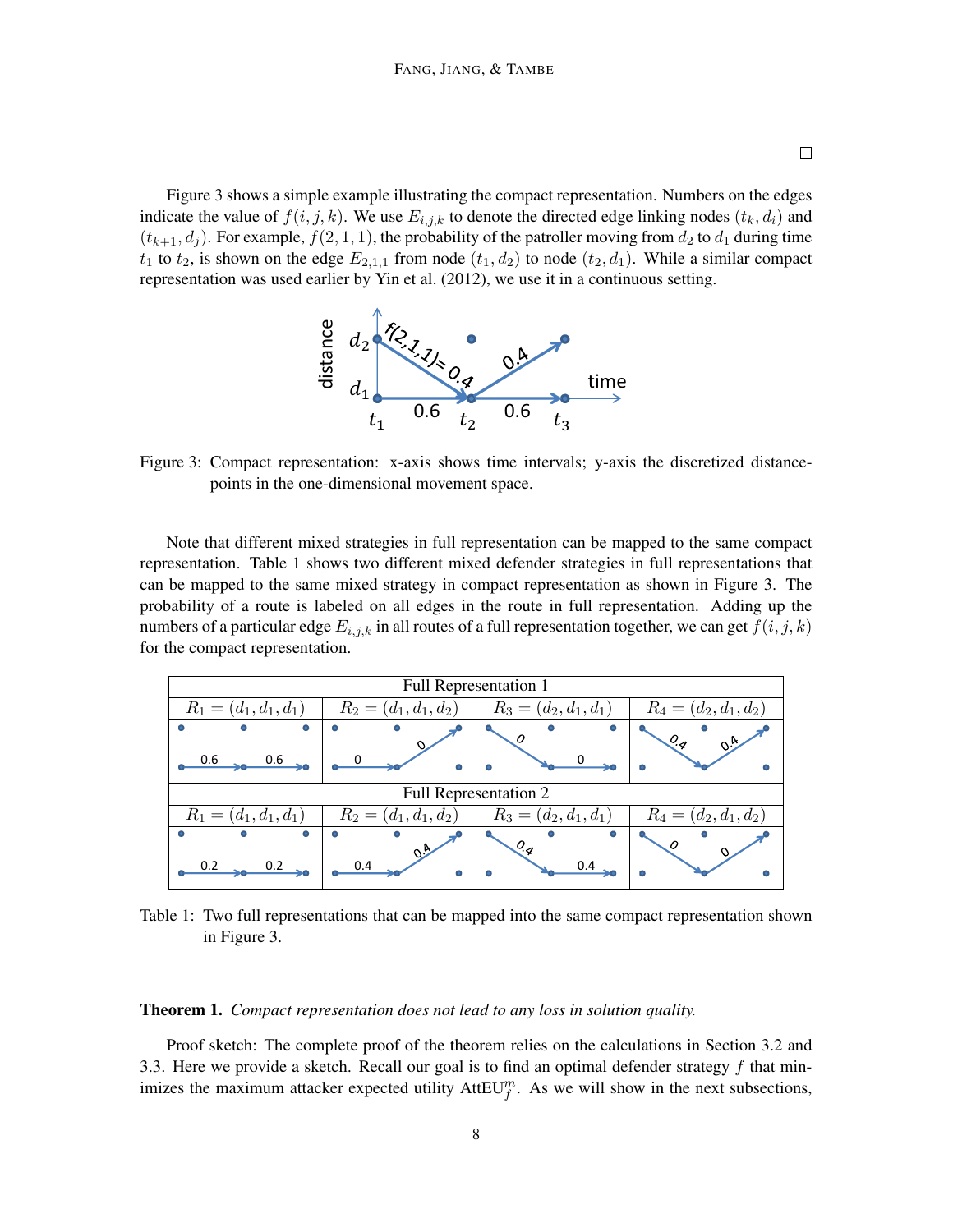$\omega(F_q, t)$  can be calculated from the compact representation  $\{f(i, j, k)\}\$ . If two defender strategies under the full representation are mapped to the same compact representation  $\{f(i, j, k)\}\$ , they will have the same  $\omega$  function and then the same AttEU function according to Equation 1. Thus the value of  $AttEU_f^m$  is the same for the two defender strategies. So an optimal mixed defender strategy in compact representation is still optimal for the corresponding defender strategies in full representation.

We exploit the following properties of the compact representation.

 $\sum_{i=1}^{N}$ **Property 1.** For any time interval  $[t_k, t_{k+1}]$ , the sum of all flow distribution variables equals to 1:  $_{i=1}^{N} \sum_{j=1}^{N} f(i, j, k) = 1.$ 

Property 2. *The sum of flows that go into a particular node equals the sum of flows that go out of the node. Denote the sum for node*  $(t_k, d_i)$  *by*  $p(i, k)$ *, then*  $p(i, k) = \sum_{j=1}^{N} f(j, i, k-1)$  =  $\sum_{j=1}^N f(i,j,k)$ *. Each*  $p(i,k)$  *is equal to the marginal probability that the patroller is at location*  $d_i$ *at time*  $t_k$ *.* 

**Property 3.** *Combining Property 1 and 2,*  $\sum_{i=1}^{N} p(i, k) = 1$ *.* 

#### 3.2 DASS: Discretized Attacker Strategies

In this subsection, we introduce DASS, a mathematical program that efficiently finds minimax solutions for MRMT<sub>sg</sub>-based games under the assumption that the attacker will attack at one of the discretized time points  $t_k$ . In this problem, we need to minimize v where v is the maximum of attacker's expected utility. Here, v is the maximum of AttEU( $F_q$ , t) for any target  $F_q$  at any discretized time point  $t_k$ .

From Equation (1), we know that  $AttU(F_q, t)$  is decided by  $\omega(F_q, t)$ , the probability that the patroller is protecting target  $F_q$  at time t. Given the position of the target  $S_q(t)$ , we define the protection range  $\beta_q(t) = [\max\{S_q(t) - r_e, d_1\}, \min\{S_q(t) + r_e, d_N\}]$ . If the patroller is located within the range  $\beta_q(t)$ , the distance between the target and the patroller is no more than  $r_e$  and thus the patroller is protecting  $F_q$  at time t. So  $\omega(F_q, t)$  is the probability that the patroller is located within range  $\beta_q(t)$  at time t. For the discretized time points  $t_k$ , the patroller can only be located at a discretized distance point  $d_i$ , so we define the following.

**Definition 4.**  $I(i, q, k)$  *is a function of two values.*  $I(i, q, k) = 1$  *if*  $d_i \in \beta_q(t_k)$ *, and otherwise*  $I(i, q, k) = 0.$ 

In other words,  $I(i, q, k) = 1$  means that a patroller located at  $d_i$  at time  $t_k$  can protect target  $F_q$ . Note that the value of  $I(i, q, k)$  can be calculated directly from the input parameters  $(d_i, S_q(t))$ and  $r_e$ ) and stored in a look-up table. In particular,  $I(i, q, k)$  is not a variable in the formulations that follow. It simply encodes the relationship between  $d_i$  and the location of target  $F_q$  at  $t_k$ . The probability that the patroller is at  $d_i$  at time  $t_k$  is  $p(i, k)$ . So we have

$$
\omega(F_q, t_k) = \sum_{i: I(i,q,k)=1} p(i,k),\tag{5}
$$

$$
AttEU(F_q, t_k) = \left(1 - C_1 \sum_{i: I(i,q,k)=1} p(i,k)\right) U_q(t_k).
$$
 (6)

Equation (6) follows from Equations (1) and (5), expressing attacker's expected utility for discretized time points. Finally, we must address speed restrictions on the patroller. We set all flows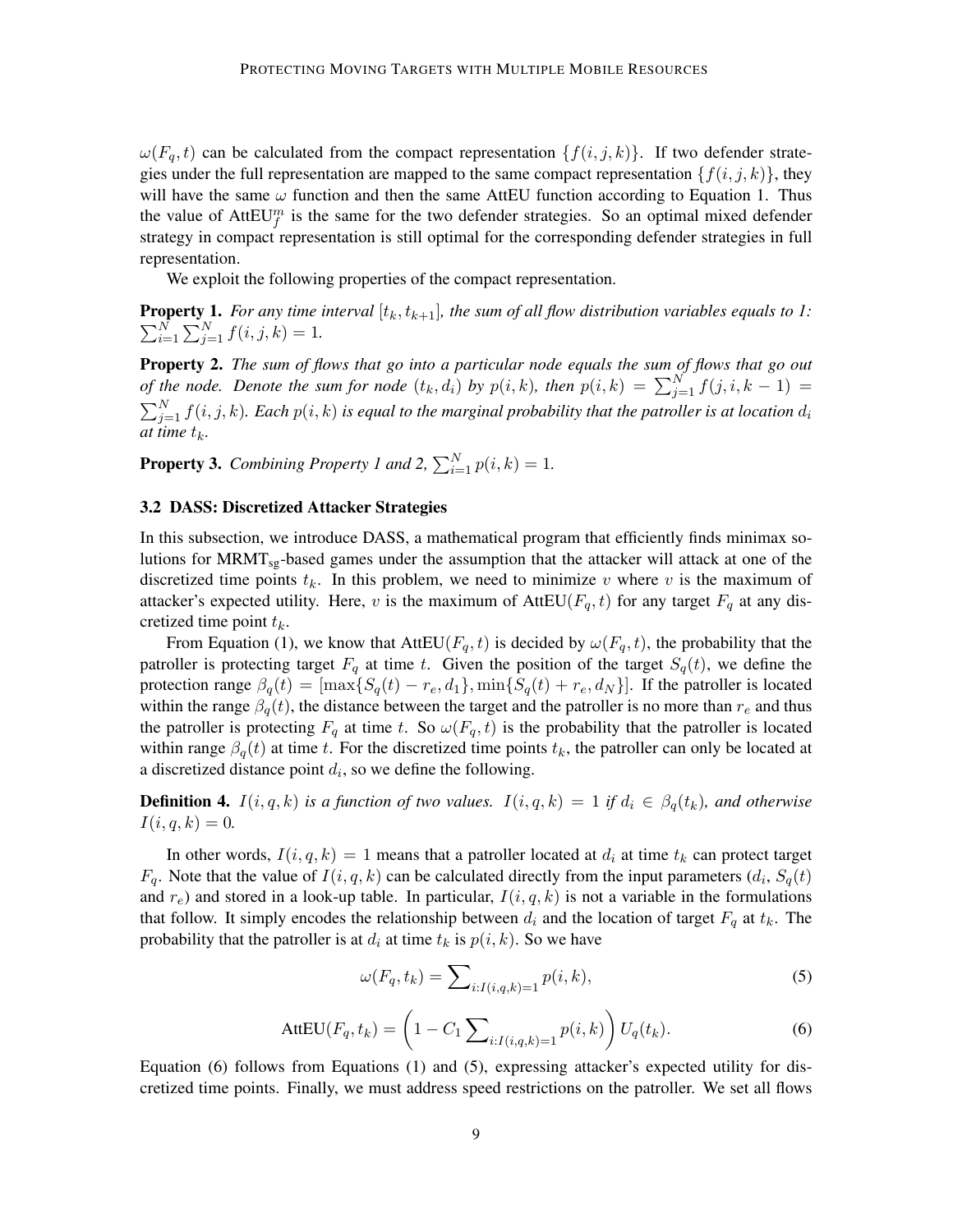corresponding to actions that are not achievable to zero,<sup>2</sup> that is,  $f(i, j, k) = 0$  if  $|d_j - d_i| > v_m \delta t$ . Thus, DASS can be formulated as a linear program. This linear program solves for any number of targets but only one defender resource.

$$
\min_{f(i,j,k),p(i,k)} z \tag{7}
$$

$$
f(i, j, k) \in [0, 1], \qquad \forall i, j, k
$$
\n
$$
f(i, j, k) = 0, \qquad \forall i, j, k \text{ such that } |d_j - d_i| > v_m \delta t
$$
\n(8)

$$
v(t, j, k) = 0,
$$
  
\n
$$
v(t, j, k \text{ such that } |a_j - a_i| > v_m \text{ on } (9)
$$
  
\n
$$
v(t, k) = \sum_{k=0}^{N} f(i, j, k - 1)
$$

$$
p(i,k) = \sum_{\substack{j=1 \ N}} f(j,i,k-1), \qquad \forall i, \forall k > 1
$$
\n(10)

$$
p(i,k) = \sum_{j=1}^{N} f(i,j,k), \qquad \forall i, \forall k < M
$$
 (11)

$$
\sum_{i=1}^{N} p(i,k) = 1,\tag{12}
$$

$$
z \geq \text{AttEU}(F_q, t_k), \qquad \forall q, \forall k \tag{13}
$$

Constraint 8 describes the probability range. Constraint 9 describes the speed limit. Constraints 10–11 describes Property 2. Constraint 12 is exactly Property 3. Property 1 can be derived from Property 2 and 3, so it is not listed as a constraint. Constraint (13) shows the attacker chooses the strategy that gives him the maximal expected utility among all possible attacks at discretized time points; where  $AttEU(\cdot)$  is described by Equation (6).

#### 3.3 CASS: Continuous Attacker Strategies

In this subsection, we generalize the problem to one with continuous attacker strategy set and provides a linear-programming-based solution CASS. CASS efficiently finds optimal mixed defender strategy under the assumption that the attacker can attack at any time in the continuous time interval  $T = [0, 1]$ . With this assumption, DASS's solution quality guarantee may fail: if the attacker chooses to attack between  $t_k$  and  $t_{k+1}$ , he may get a higher expected reward than attacking at  $t_k$  or  $t_{k+1}$ . Consider the following example, with the defender's compact strategy between  $t_k$  and  $t_{k+1}$  shown in Figure 4. Here the defender's strategy has only three non-zero flow variables  $f(3, 4, k) = 0.3$ ,  $f(3, 1, k) = 0.2$ , and  $f(1, 3, k) = 0.5$ , indicated by the set of three edges  $E^+ = \{E_{3,4,k}, E_{3,1,k}, E_{1,3,k}\}.$  A target  $F_q$  moves from  $d_3$  to  $d_2$  at constant speed during  $[t_k, t_{k+1}].$ Its schedule is depicted by the straight line segment  $S_q$ . The dark lines  $L_q^1$  and  $L_q^2$  are parallel to  $S_q$  with distance  $r_e$ . The area between them indicates the protection range  $\beta_q(t)$  for any time  $t \in (t_k, t_{k+1})$ . Consider the time points at which an edge from  $E^+$  intersects one of  $L_q^1$ ,  $L_q^2$ , and label them as  $\theta_{qk}^r$ ,  $r = 1...4$  in Figure 4). Intuitively, these are all the time points at which a defender patrol could potentially enter or leave the protection range of the target. To simplify the notation, we denote  $t_k$  as  $\theta_{qk}^0$  and  $t_{k+1}$  as  $\theta_{qk}^5$ . For example, a patroller moving from  $d_3$  to  $d_4$  (or equivalently, taking the edge  $E_{3,4,k}$ ) protects the target from  $\theta_{qk}^0$  to  $\theta_{qk}^1$  because  $E_{3,4,k}$  is between  $L_1^1$ and  $L_1^2$  in  $[\theta_{qk}^0, \theta_{qk}^1]$ , during which the distance to the target is less or equal than protection radius  $r_e$ .

<sup>2.</sup> Besides the speed limit, we can also model other practical restrictions of the domain by placing constraints on  $f(i, j, k)$ .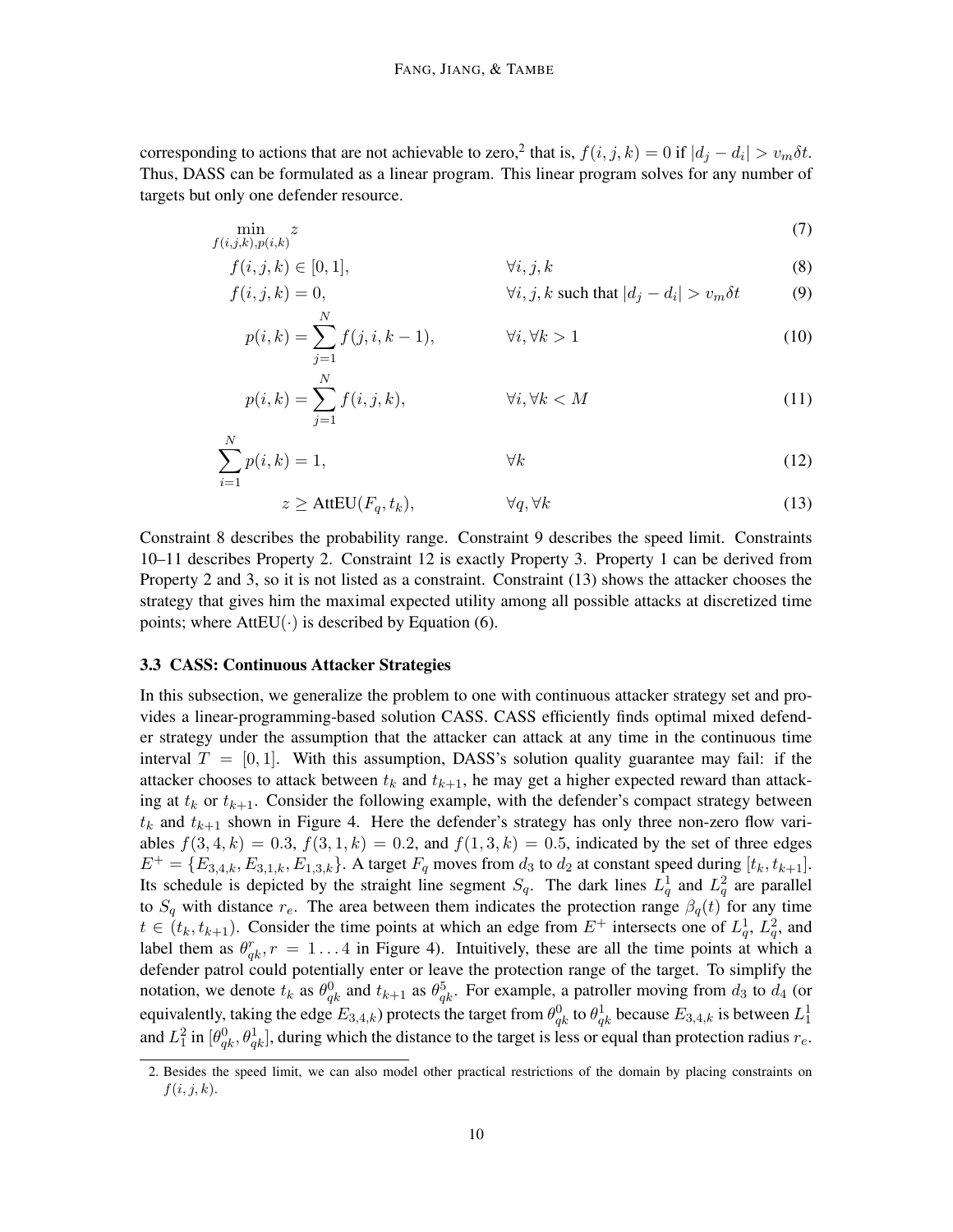Consider the sub-intervals between each  $\theta_{qk}^r$  and  $\theta_{qk}^{r+1}$ , for  $r = 0...4$ . Since within each of these five sub-intervals, no patroller enters or leaves the protection range, the probability that the target is being protected is a constant in each sub-interval, as shown in Figure 5(a).



Figure 4: An example to show how a target moving from  $d_3$  to  $d_2$  during  $[t_k, t_{k+1}]$  is protected. In a sub-interval  $[\theta_{qk}^r, \theta_{qk}^{r+1}]$ , a patroller either always protects the target or never protects the target. Equivalently, the target is either always within the protective circle of a patroller or always outside the circle.

Suppose  $U_q(t)$  decreases linearly from 2 to 1 during  $[t_k, t_{k+1}]$  and  $C_1 = 0.8$ . We can then calculate the attacker's expected utility function AttEU( $F_q$ , t) for ( $t_k$ ,  $t_{k+1}$ ), as plotted in Figure 5(b). AttEU( $F_q$ , t) is linear in each sub-interval but the function is discontinuous at the intersection points  $\theta_{qk}^1, \ldots, \theta_{qk}^4$  because of the patroller leaving or entering the protection range of the target. We denote the limit of  $AttEU$  when t approaches  $\theta_{qk}^r$  from the left as:

$$
\lim_{t\to \theta_{qk}^{r-}} \mathrm{AttEU}(F_q,t) = \mathrm{AttEU}(F_q,\theta_{qk}^{r-})
$$

Similarly, the right limit is denoted as:

$$
\lim_{t \to \theta_{qk}^{r+}} \text{AttEU}(F_q, t) = \text{AttEU}(F_q, \theta_{qk}^{r+})
$$

If  $F_q$  is the only target, an attacker can choose to attack at a time immediately after  $\theta_{qk}^2$ , getting an expected utility that is arbitrarily close to 1.70. According to Equation (6), we can get AttEU( $F_q$ ,  $t_k$ ) = 1.20 and AttEU( $F_q$ ,  $t_{k+1}$ ) = 1.00, both lower than AttEU( $F_q$ ,  $\theta_{qk}^{2+}$ ). Thus, the attacker can get a higher expected reward by attacking between  $t_k$  and  $t_{k+1}$ , violating DASS's quality guarantee.

However, because of discontinuities in the attacker's expected utility function, a maximum might not exist. This implies that the minimax solution concept might not be well-defined for our game. We thus define our solution concept to be minimizing the *supremum* of  $AttEU(F_q, t)$ .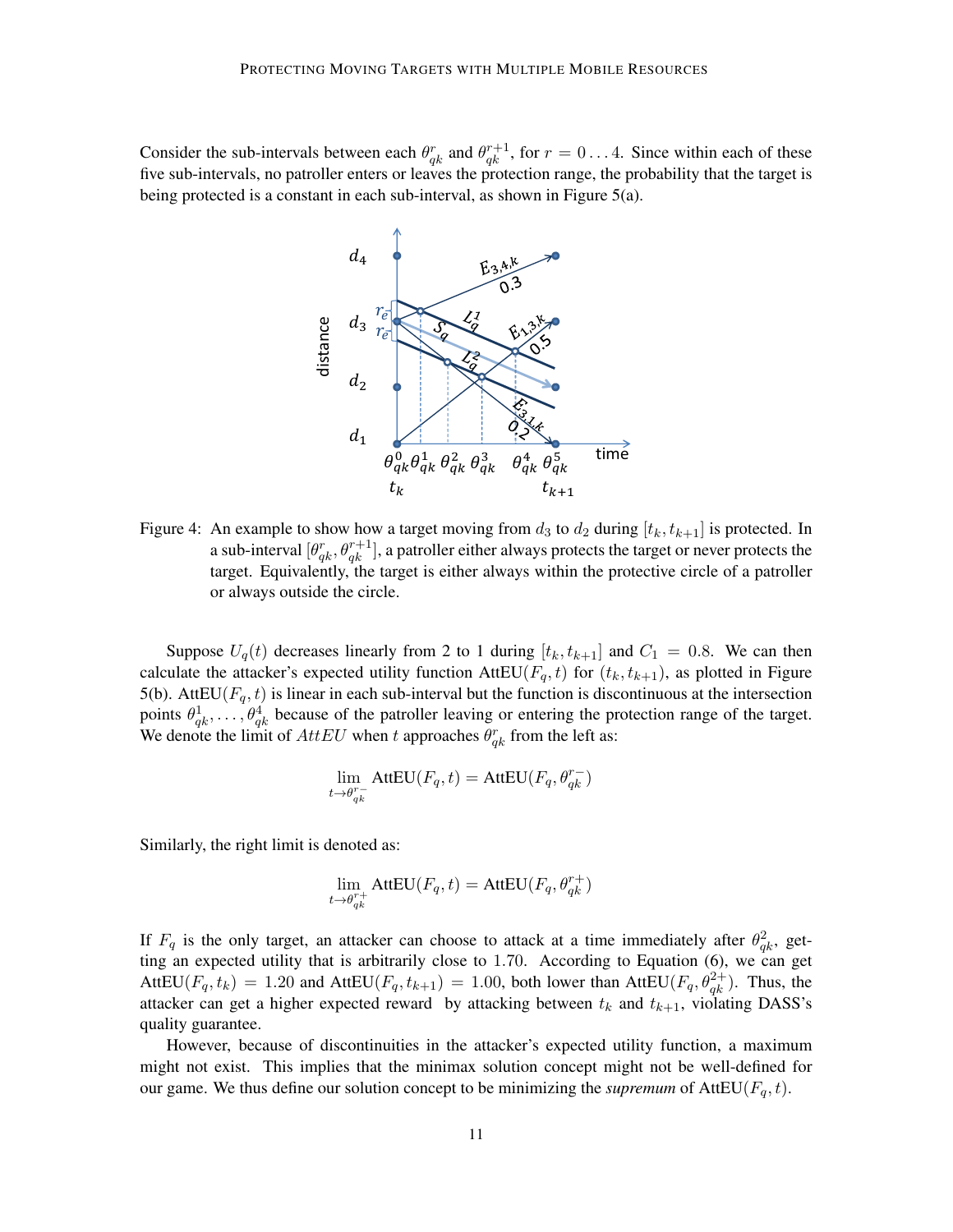

Figure 5: Sub-interval analysis in  $(t_k, t_{k+1})$  for the example shown in Figure 4.]

Definition 5. *The supremum of attacker's expected utility is the smallest real number that is greater than or equal to all elements of the infinite set*  $\{AttU(F_q,t)\}$ *, denoted as* sup  $AttU(F_q,t)$ *.* 

The supremum is the least upper bound of the function  $AttEU(F_q, t)$ . So for CASS model, Equation 2 should be modified as

$$
AttEU_f^m = \sup_{q,t} AttEU_f(F_q, t)
$$
\n(14)

So a defender strategy f is minimax if  $AttEU_f^m$  is maximized, i.e.,

$$
f \in \arg\min_{f'} \sup \text{AttEU}_{f'}(F_q, t)
$$

In the above example, the supremum of attacker's expected utility in  $(t_k, t_{k+1})$  is  $AttEU(F_q, \theta_{qk}^{2+}) =$ 1.70. In the rest of the paper, we will not specify when supremum is used instead of maximum as it can be easily inferred from the context.

How can we deal with the possible attacks between the discretized points and find an optimal defender strategy? We generalize the process above (called sub-interval analysis) to all possible edges  $E_{i,j,k}$ . We then make use of the piecewise linearity of AttEU( $F_q$ , t) and the fact that the potential discontinuity points are fixed, which allows us to construct a linear program that solves the problem to **optimality**. We name the approach CASS (Solver for Continuous Attacker Strategies).

We first introduce the general sub-interval analysis. For any target  $F_q$  and any time interval  $(t_k, t_{k+1})$ , we calculate the time points at which edges  $E_{i,j,k}$  and  $L_q^1, L_q^2$  intersect, denoted as intersection points. We sort the intersection points in increasing order, denoted as  $\theta_{qk}^r$ ,  $r = 1...M_{qk}$ , where  $M_{qk}$  is the total number of intersection points. Set  $\theta_{qk}^0 = t_k$  and  $\theta_{qk}^{M_{qk}+1} = t_{k+1}$ . Thus  $(t_k, t_{k+1})$  is divided into sub-intervals  $(\theta_{qk}^r, \theta_{qk}^{r+1}), r = 0, ..., M_{qk}$ .

**Lemma 1.** For any given target  $F_q$ , AttEU( $F_q$ , t) is piecewise-linear in t. Furthermore, there exists *a fixed set of time points, independent of the defender's mixed strategy, such that*  $AttEU(F_q, t)$  *is* linear between each adjacent pair of points. Specifically, these points are the intersection points  $\theta_{qk}^r$ *defined above.*

Proof: In each sub-interval  $(\theta_{qk}^r, \theta_{qk}^{r+1})$  for a target  $F_q$ , a feasible edge  $E_{i,j,k}$  is either totally above or below  $L_q^1$ , and similarly for  $L_q^2$ . Otherwise there will be a new intersection point which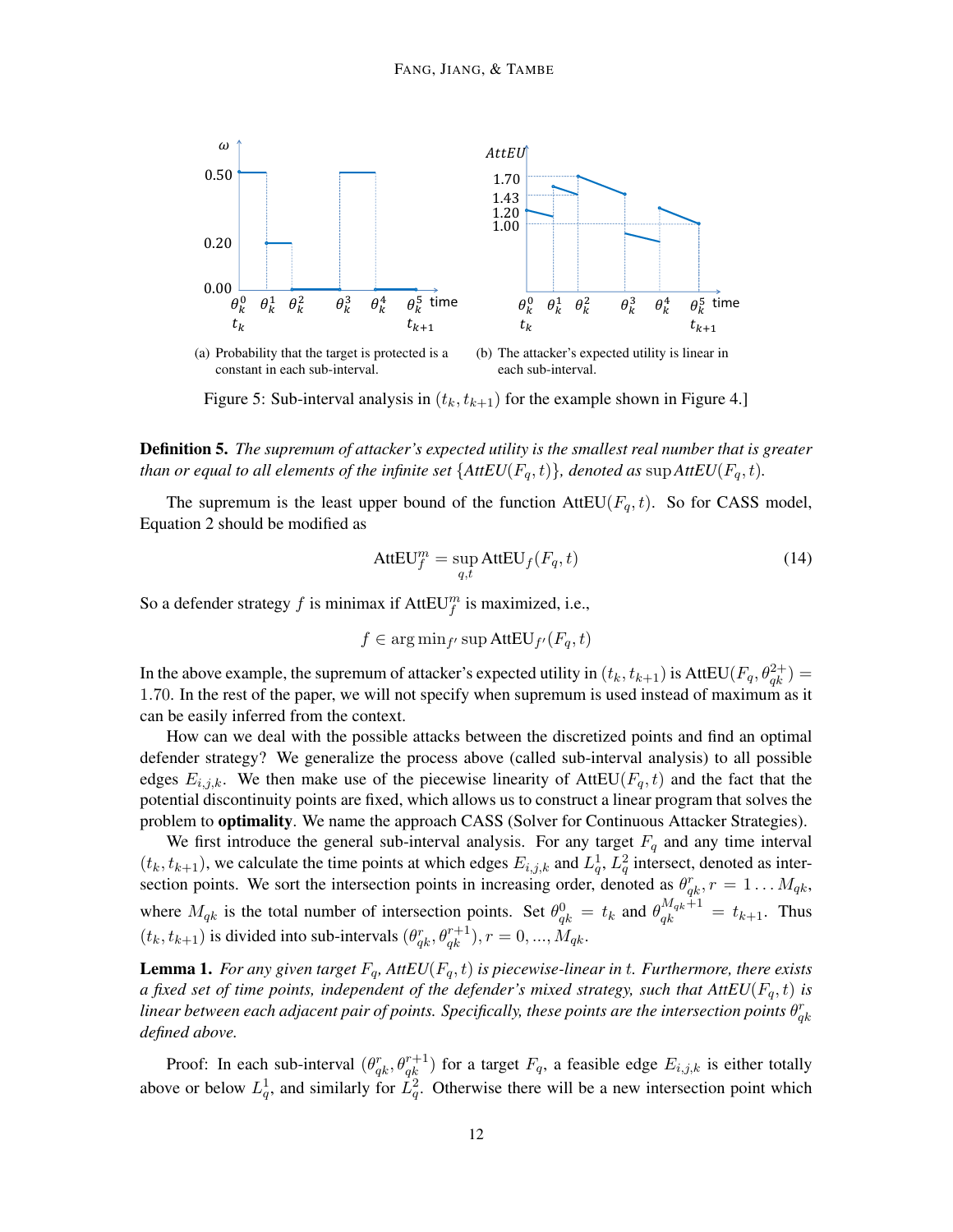contradicts the definition of the sub-intervals. If edge  $E_{i,j,k}$  is between  $L_q^1$  and  $L_q^2$ , the distance between a patroller taking the edge and target  $F_q$  is less than  $r_e$ , meaning the target is protected by the patroller. As edge  $E_{i,j,k}$  is taken with probability  $f(i, j, k)$ , the total probability that the target is protected  $(\omega(F_q, t))$  is the sum of  $f(i, j, k)$  whose corresponding edge  $E_{i,j,k}$  is between the two lines in a sub-interval. So  $\omega(F_q, t)$  is constant in t in each sub-interval and thus the attacker's expected utility AttEU( $F_q$ , t) is linear in each sub-interval according to Equation 2 as  $U_q(t)$  is linear in  $[t_k, t_{k+1}]$ . Discontinuity can only exist at these intersection points and an upper bound on the number of these points for target  $F_q$  is  $MN^2$ .

Define coefficient  $A_{qk}^r(i, j)$  to be  $C_1$  if edge  $E_{i,j,k}$  is between  $L_q^1$  and  $L_q^2$  in  $(\theta_{qk}^r, \theta_{qk}^{r+1})$ , and 0 otherwise. According to Equation (1) and the fact that  $\omega(F_q, t)$  is the sum of  $f(i, j, k)$  whose corresponding coefficient  $A_{qk}^r(i,j) = C_1$ , we have the following equation for  $t \in (\theta_{qk}^r, \theta_{qk}^{r+1})$ .

$$
AttEU(F_q, t) = \left(1 - \sum_{i=1}^{N} \sum_{j=1}^{N} A_{qk}^r(i, j) f(i, j, k)\right) \cdot U_q(t)
$$
\n(15)

Piecewise linearity of AttEU( $F_q$ , t) means the function is monotonic in each sub-interval and the supremum can be found at the intersection points. Because of linearity, the supremum of AttEU in  $(\theta_{qk}^r, \theta_{qk}^{r+1})$  can only be chosen from the one-sided limits of the endpoints, AttEU( $F_q, \theta_{qk}^{r+1}$ ) and AttEU( $F_q$ ,  $\theta_{qk}^{(r+1)-}$ ). Furthermore, if  $U_q(t)$  is decreasing in  $[t_k, t_{k+1}]$ , the supremum is AttEU( $F_q$ ,  $\theta_{qk}^{r+}$ ) and otherwise it is AttEU( $F_q$ ,  $\theta_{qk}^{(r+1)-}$ ). In other words, all other attacker's strategies in  $(\theta_{qk}^r, \theta_{qk}^{r+1})$  are dominated by attacking at time close to  $\theta_{qk}^r$  or  $\theta_{qk}^{r+1}$ . Thus, CASS adds new constraints to Constraints 8–13 which consider attacks to occur at  $t \in (t_k, t_{k+1})$ . We add one constraint for each sub-interval with respect to the possible supremum value in this sub-interval:

$$
\min_{f(i,j,k),p(i,k)} z
$$
 (16)

subject to constraints  $(8...13)$ 

$$
z \ge \max\{\text{AttEU}(F_q, \theta_{qk}^{r+}), \text{AttEU}(F_q, \theta_{qk}^{(r+1)-})\}\
$$
  

$$
\forall k \in \{1 \dots M\}, q \in \{1 \dots L\}, r \in \{0 \dots M_{qk}\}\
$$
 (17)

This linear program stands at the core of CASS and we will not differentiate the name for the solver and the name for the linear program in the following. All the linear constraints included by Constraint 17 can be added to CASS using Algorithm 1. The input of the algorithm include targets' schedules  $\{S_q\}$ , the protection radius  $r_e$ , the speed limit  $v_m$ , the set of discretized time points  $\{t_k\}$ and the set of discretized distance points  $\{d_i\}$ . Function CalInt $(L_q^1, L_q^2, v_m)$  in Line 1 returns the list of all intersection time points between all possible edges  $E_{i,j,k}$  and the parallel lines  $L_q^1$ ,  $L_q^2$ , with additional points  $t_k$  as  $\theta_{qk}^0$  and  $t_{k+1}$  as  $\theta_{qk}^{M_q k+1}$ . Function CalCoef $(L_q^1, L_q^2, v_m, \theta_{qk}^r, \theta_{qk}^{r+1})$  in Line 1 returns the coefficient matrix  $A_{qk}^r$ .  $A_{qk}^r$  can be easily decided by checking the status at the midpoint in time. Set  $t_{mid} = (\theta_{qk}^r + \theta_{qk}^{r+1})/2$  and denote the patroller's position at  $t_{mid}$  when edge  $E_{i,j,k}$ is taken as  $E_{i,j,t_{mid}}$ , thus  $A_{qk}^r(i, j) = C_1$  if  $E_{i,j,t_{mid}} \in \beta_q(t_{mid})$ . Lines 1–1 add a constraint with respect to the larger value of AttEU $(F_q, \theta_{qk}^{r+1})$  and AttEU $(F_q, \theta_{qk}^{(r+1)-})$  to CASS for this sub-interval  $(\theta_{qk}^r, \theta_{qk}^{r+1})$ . It means when the attacker chooses to attack  $F_q$  in this sub-interval, his best choice is decided by the larger value of the two side-limits of AttEU in  $(\theta_{qk}^r, \theta_{qk}^{r+1})$ .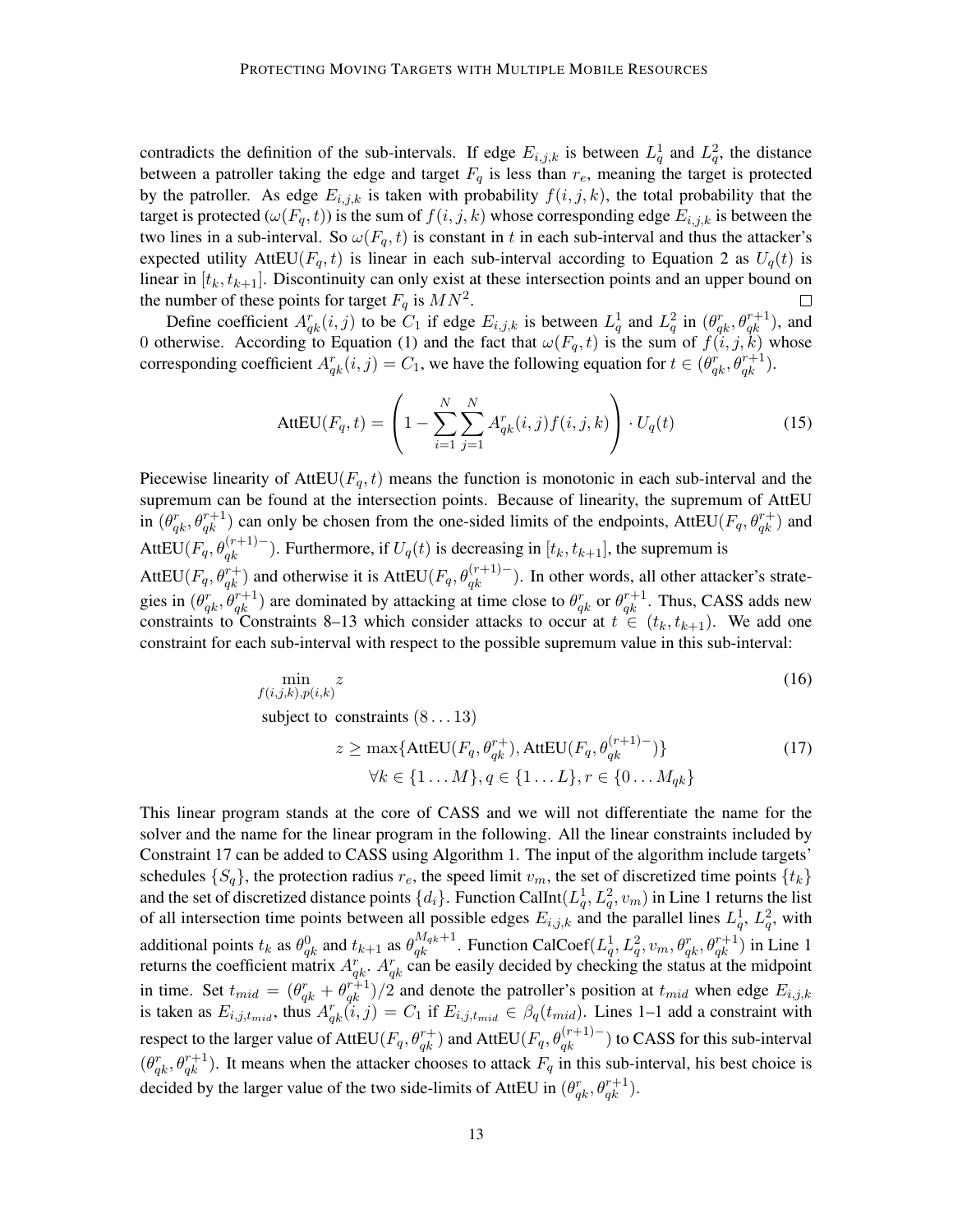Algorithm 1: Add constraints described in Constraint 17

```
Input: S_q, r_e, v_m, \{t_k\}, \{d_i\};
for k \leftarrow 1, \ldots, M - 1 do
      for q \leftarrow 1, \ldots, L do
            L_q^1 \leftarrow S_q + r_e, L_q^2 \leftarrow S_q - r_e;\theta_{qk}^0, \ldots, \theta_{qk}^{M_{qk}+1} \leftarrow \textnormal{Callnt}(L^1_q, L^2_q, v_m);for r \leftarrow 0, \ldots, M_{qk} do
                   A_{qk}^r \leftarrow \text{CalCoef}(L_q^1, L_q^2, v_m, \theta_{qk}^r, \theta_{qk}^{r+1});if U_q(t) is decreasing in [t_k, t_{k+1}] then
                         add constraint z \geq AttEU(F_q, \theta_{qk}^{r+})
                  end
                  else
                         add constraint z \geq AttEU(F_q, \theta_{qk}^{(r+1)-})end
            end
      end
end
```
# Theorem 2. *CASS computes (in polynomial time) the exact solution (minimax) of the game with discretized defender strategies and continuous attacker strategies.*

Proof: According to Lemma 1, AttEU( $F_q$ , t) is piecewise linear and discontinuity can only occur at the intersection points  $\theta_{qk}^r$ . These intersection points divide the time space into sub-intervals. Because of piecewise linearity, the supremum of  $AttEU(F_q, t)$  equals to the limit of an endpoint of at least one sub-interval. For any defender's strategy  $f$  that is feasible, a feasible  $z$  of the linear program 16-17 is no less than any of the limit values at the intersection points according to Constraint 17 and values at the discretized time points  $t_k$  according to Constraint 13, and thus v can be any upper bound of AttEU( $F_q$ , t) for f. As z is minimized in the objective function, z is no greater than the supremum of AttEU( $F_a$ , t) given any defender strategy f, and further z will be the minimum of the set of supremum corresponding to all defender strategies. Thus we get the optimal defender strategy f.

The total number of variables in the linear program is  $O(MN^2)$ . The number of constraints represented in Algorithm 1 is  $O(MN^2L)$  as the number of intersection points is at most  $2(M -$ 1) $N^2$  for each target. The number of constraints represented in Constraints 8–13 is  $O(MN^2)$ . Thus, the linear program computes the solution in polynomial time.  $\Box$ 

Corollary 1. *The solution of CASS provides a feasible defender strategy of the original continuous game and gives exact expected value of that strategy.*

#### 3.4 Generalized Model with Multiple Defender Resources

In this subsection, we generalize DASS and CASS to solve the problem with multiple defender resources. When there are multiple patrollers, the patrollers will coordinate with each other. Recall the protection coefficient  $C_G$  in Definition 1, a target is better protected when more patrollers are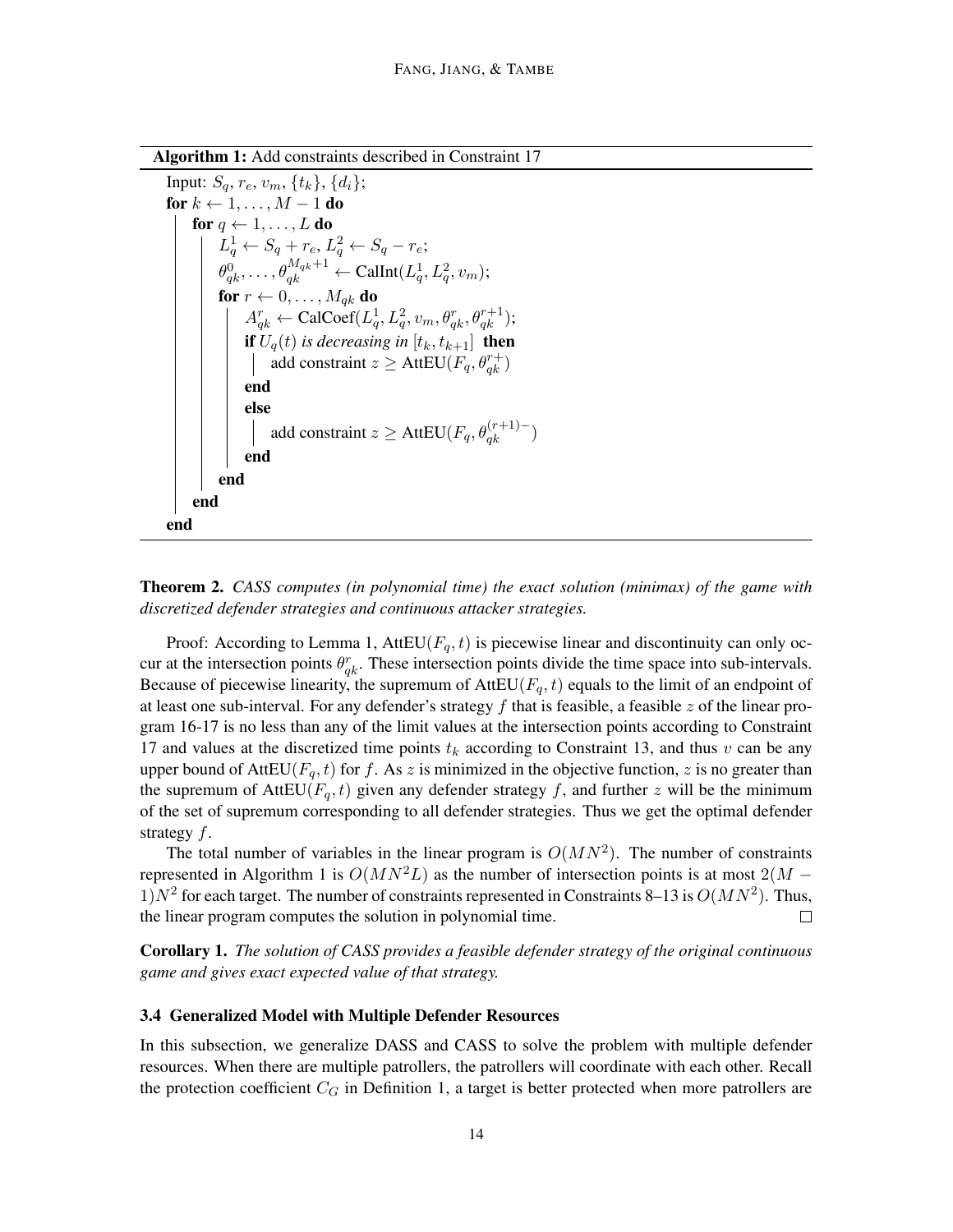close to it (within radius  $r_e$ ). So the protection provided to a target is determined when all patrollers' locations are known. Thus it is not sufficient to calculate the probability that an individual edge is taken as in the single patroller case. Under the presence of multiple patrollers, we need a more complex representation to explicitly describe the defender strategy. To illustrate generalization to the multiple defender resources case, we first take two patrollers as an example. If there are two patrollers, the patrol strategy can be represented using flow distribution variables  $\{f(i_1, j_1, i_2, j_2, k)\}.$ Here the flow distribution variables are defined on the Cartesian product of two duplicated sets of all feasible edges  $\{E_{i,j,k}\}\text{. } f(i_1, j_1, i_2, j_2, k)$  is the joint probability of the first patroller moving from  $d_{i_1}$  to  $d_{j_1}$  and the second patroller moving from  $d_{i_2}$  to  $d_{i_2}$  during time  $t_k$  to  $t_{k+1}$ , i.e., taking edge  $E_{i_1,j_1,k}$  and  $E_{i_2,j_2,k}$  respectively. The corresponding marginal distribution variable  $p(i_1,i_2,k)$  represents for the probability that the first patroller is at  $d_{i_1}$  and the second at  $d_{i_2}$  at time  $t_k$ . Protection coefficients  $C_1$  and  $C_2$  are used when one or two patrollers are protecting the target respectively.

So the attacker's expected utility can be written as

$$
AttEU(F_q, t) = (1 - (C_1 \cdot \omega_1(F_q, t) + C_2 \cdot \omega_2(F_q, t))) \cdot U_q(t)
$$

 $\omega_1(F_q, t)$  is the probability that only one patroller is protecting the target  $F_q$  at time t and  $\omega_2(F_q, t)$ is the probability that both patrollers are protecting the target. For attacks that happen at discretized points  $t_k$ , we can make use of  $I(i, q, k)$  in Definition 4 and  $I(i_1, q, k)+I(i_2, q, k)$  is the total number of patrollers protecting the ferry at time  $t_k$ .

$$
\omega_1(F_q, t_k) = \sum_{i_1, i_2: I(i_1, q, k) + I(i_2, q, k) = 1} p(i_1, i_2, k)
$$

$$
\omega_2(F_q, t_k) = \sum_{i_1, i_2: I(i_1, q, k) + I(i_2, q, k) = 2} p(i_1, i_2, k)
$$

Constraints for attacks occurring in  $(t_k, t_{k+1})$  can be calculated with an algorithm that looks the same as Algorithm 1. The main difference is in the coefficient matrix  $A_{qk}^r$  and the expression of AttEU. We set the values in the coefficient matrix  $A_{qk}^r(i_1, j_1, i_2, j_2)$  as  $C_2$  if both edges  $E_{i_1,j_1,k}$  and  $E_{i_2,j_2,k}$  are between  $L_q^1$  and  $L_q^2$ , and  $C_1$  if only one of the edges protects the target. The attacker's expected utility function in  $(\theta_{qk}^r, \theta_{qk}^{r+1})$  is

$$
AttEU(F_q, t) = (1 - \sum_{i_1, j_1, i_2, j_2} A_{qk}^r(i_1, j_1, i_2, j_2) f(i_1, j_1, i_2, j_2, k)) \cdot U_q(t)
$$

For a general case of W defender resources, we can use  $\{f(i_1, j_1, ..., i_W, j_W, k)\}\$  to represent the patrol strategy.

Definition 6. *The* compact representation *for multiple defender resources is a compact way to represent the defender's mixed strategy using* flow distribution variables  $\{f(i_1, j_1, ..., i_W, j_W, k)\}.$  $\{f(i_1, j_1, ..., i_W, j_W, k)\}\$ is the joint probability that patroller moving from  $d_{i_u}$  at time  $t_k$  to  $d_{j_u}$  at *time*  $t_{k+1}$  *for*  $u = 1...W$ .

Given the generalized compact representation, we get the following equations for calculating the attacker's expected utility function and the protection probability:

$$
AttEU(F_q, t) = \left(1 - \sum_{Q=1}^W C_Q \cdot \omega_Q(F_q, t)\right) \cdot U_q(t)
$$

$$
\omega_Q(F_q, t_k) = \sum_{i_1, \dots, i_W: \sum_{u=1}^W I(i_u, q, k) = Q} p(i_1, \dots, i_W, k)
$$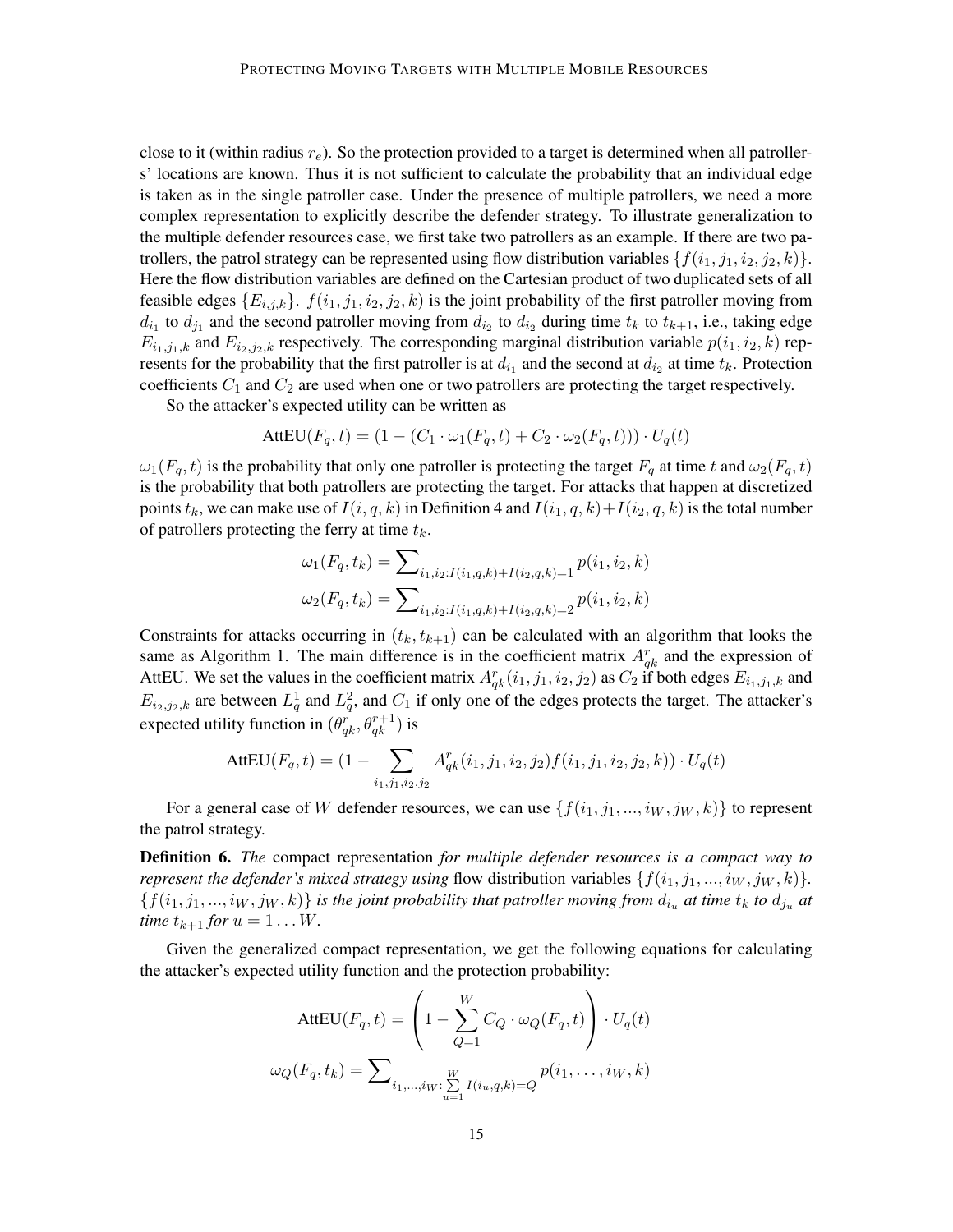Q is the number of patrollers protecting the target. We can modify Algorithm 1 to apply for the multiple defender resource case. Set  $A_{qk}^r(i_1, j_1, ..., i_W, j_W)$  as  $C_Q$  if Q of the edges  $\{E_{i_u,j_u,k}\}$  are between  $L_q^1$  and  $L_q^2$ .

We conclude the linear program for generalized CASS for multiple patrollers as follows.

$$
\min_{\substack{f(i_1, j_1, \dots, i_W, j_W, k), p(i_1, \dots, i_W, k)}} z
$$
\n
$$
\min_{\substack{f(j_1, j_1, \dots, j_W, j_W, k) = 0 \ \forall j_1, \dots, j_W, j_1, \dots, j_W, \text{ such that } \exists u \ | d_i = d_i \ | \leq v \ \delta t}} (18)
$$

$$
f(i_1, j_1, \dots, i_W, j_W, k) = 0, \forall i_1, \dots, i_W, j_1, \dots, j_W \text{ such that } \exists u, |d_{j_u} - d_{i_u}| > v_m \delta t
$$
\n
$$
(19)
$$

$$
p(i_1, \ldots, i_W, k) = \sum_{j_1=1}^n \ldots \sum_{j_W=1}^n f(j_1, i_1, \ldots, j_W, i_W, k-1), \forall i_1, \ldots, i_W, \forall k > 1
$$
\n(20)

$$
p(i_1, ..., i_W, k) = \sum_{j_1=1}^n ... \sum_{j_W=1}^n f(i_1, j_1, ..., i_W, j_W, k), \forall i_1, ..., i_W, \forall k < M
$$
\n(21)

$$
\sum_{i_1=1}^n \dots \sum_{i_W=1}^n p(i_1, \dots, i_W, k) = 1, \forall k
$$
\n(22)

$$
z \ge \text{AttEU}(F_q, t_k), \forall q, \forall k \tag{23}
$$

$$
z \ge \max\{\text{AttEU}(F_q, \theta_{qk}^{r+}), \text{AttEU}(F_q, \theta_{qk}^{(r+1)-})\}, \forall k, \forall q, \forall r \tag{24}
$$

The number of variables in the linear program is  $O(MN^{2W})$  and the number of constraints is  $O(MN^W)$ . It is reasonable to examine potentially more efficient alternatives. We summarize the results of such an examination below concluding that using the current linear program would appear to currently offer our best tradeoff in terms of solution quality and time at least for the current domains of application; although as discussed below, significant future work might reveal alternatives approaches for other future domains.

The first question to examine is that of the computational complexity of the problem at hand: generating optimal patrolling strategies for multiple patrollers on a graph. Unfortunately, despite significant attention paid to the topic, currently, the complexity remains unknown. More specifically, the question of computational complexity of generating patrols for multiple defenders on graphs of different types has received significant attention (Letchford, 2013; Korzhyk et al., 2010). These studies illustrate that in several cases the problem is NP-hard, in some cases the problem is known to be polynomial time, but despite significant effort, the problem complexity in many cases remains unknown (Letchford  $&$  Conitzer, 2013). Unfortunately, our graph turns out to be different from the cases considered in their work. Indeed, the DASS model can be explained as a game with homogeneous defender resources patrolling on a graph, similar to the cases that have already been considered. However, prior results cannot explain the complexity of our game as the structure of our graph does not fit any of the prior graphs.

Given that computational complexity results are not directly available, we may examine approaches to provide efficient approximations. Here we provide an overview of two such approaches (providing experimental results in Section 7.1.6). Our first approach attempts to provide a more compact representation in the hope of providing a speedup. To that end, we apply an intuitive approach that uses individual strategy profile for each patroller and then calculates a best possible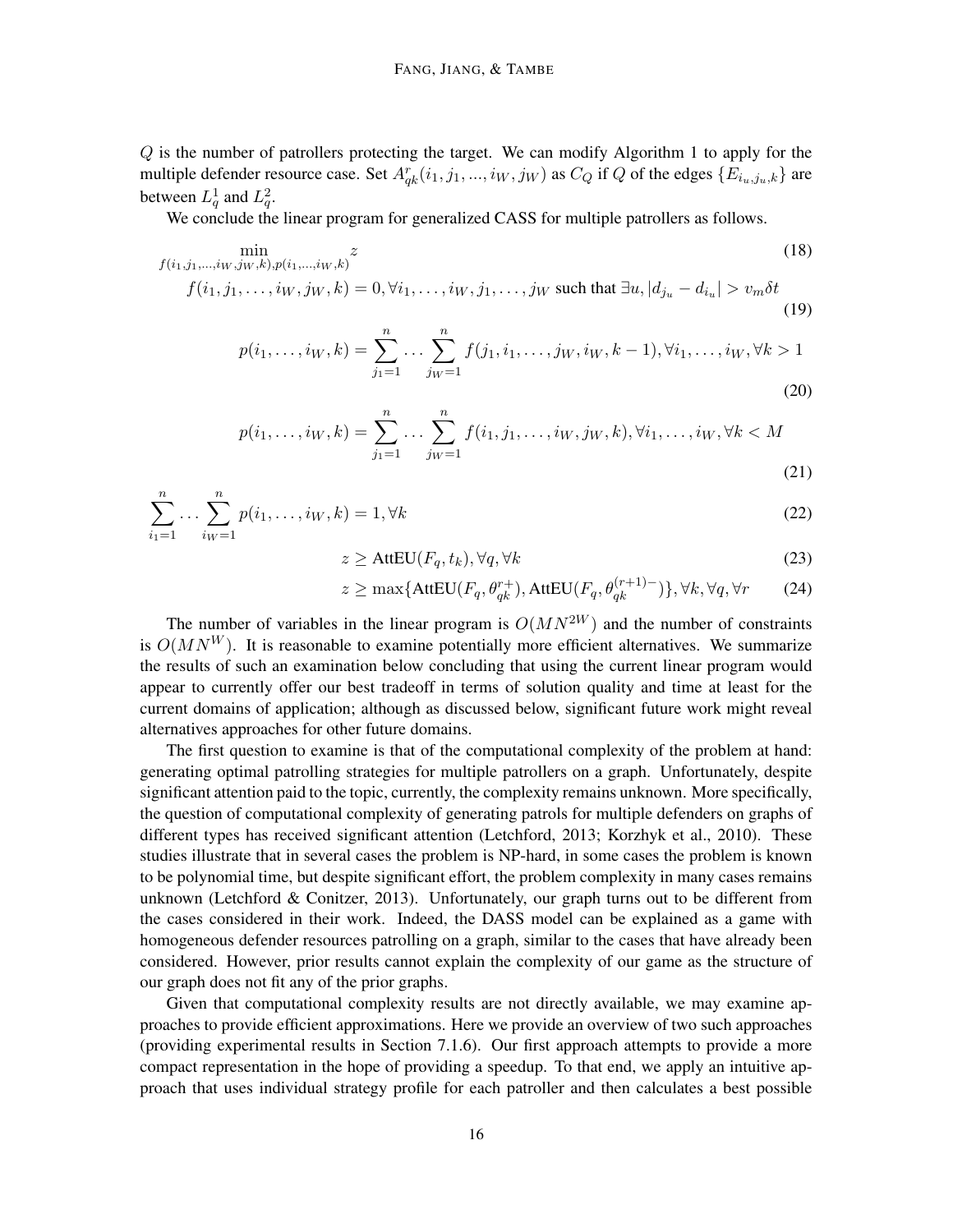mixed strategy combination. Unfortunately, this approach is inefficient in run-time even for the DASS model and may result in a suboptimal solution. Thus, although more compact, this approach fails to achieve our goal; we explain this approach next.

Assume each patroller independently follows her own mixed strategy. Denote the individual mixed strategy for patroller u as  $f_u(i_u, j_u, t_k)$ , and the probability that a target is protected by Q players can be represented as a polynomial expression of  $\{f_u(i_u, j_u, t_k)\}\$  of order Q. Then our optimization problem is converted to minimizing objective function  $z$  with non-linear constraints. Assume we have two patrollers, and for a potential attack at target q at time  $t_k$ , we denote the probability that patroller u is protecting the target as  $\varpi_u$ .  $\varpi_u$  is linear in  $f_u$ , and the attacker's expected utility for this attack can be represented as

$$
AttEU(F_q, t_k) = (1 - C_1((1 - \varpi_1)\varpi_2 + (1 - \varpi_2)\varpi_1) - C_2\varpi_1\varpi_2)U_q(t_k)
$$

So a constraint  $z \geq$  AttEU( $F_q$ ,  $t_k$ ) is quadratic in f, due to the fact that the joint probability is represented by the product of the individual probability of each patroller. These constraints are not ensured to have a convex feasible region and there is no known polynomial algorithms for solving this kind of non-convex optimization problems. We attempt to solve the problem by converting it into a mathematical program with a non-convex objective function and linear constraints, i.e., instead of minimizing z with constraints  $z \geq$  AttEU( $F_q$ ,  $t_k$ ), we incorporate the constraints into the objective function as

$$
z = \max_{q,k} \{ \text{AttEU}(F_q, t_k) \} \tag{25}
$$

The results in Section 7.1.6 show that when we solve this mathematical program in MATLAB using function **fmincon** with interior-point method for the DASS model, the algorithm fails to get to a feasible solution efficiently and even when enough time is given, the solution can still be suboptimal as it may get stuck at a local minimum. To conclude, although this approach is more compact and helps in saving memory, it is inefficient in run-time and may result in loss in solution quality.

Our second approach takes a further step to reduce the run-time complexity, making it a polynomial approximation algorithm, but it can lead to a high degradation in solution quality. In this approach, we iteratively compute the optimal defender strategy for a newly added resource unit given the existing strategies for the previous defender resources. Namely, we first calculate  $f_1(i_1, j_1, t_k)$ as if only one patroller is available and then calculate  $f_2(i_2, j_2, t_k)$  given the value of  $f_1(i_1, j_1, t_k)$ . In this way, we need to solve W linear programs with complexity  $O(MN^2)$  so this approach is much faster compared to the former one. Unfortunately, this approach fails to capture the coordination between the patrollers effectively and thus may result in a high degradation in solution quality. For example, suppose there are only two targets of constant utility  $U$ , one target stays at terminal A and the other one stays at terminal B. Further, suppose the protection coefficient is always 1 when a target is protected by one or more patrollers. When two patrollers are available, the optimal solution would be each protect one of the targets all the way, so both targets are protected with probability 1 and the expected utility function for the attacker is 0. If the defender strategy is calculated for each patroller sequentially as discussed above, the solution would be protect each target with probability 0.5 for both players, making the attacker's expected utility  $0.25\%U$ . In other words, we reach a suboptimal solution, wasting resources when both patrollers end up protecting the same target with probability 0.25. In this case, we can already see that there is a 0.25 probability that a target is unprotected when clearly an optimal solution existed that protected all targets with probability 1.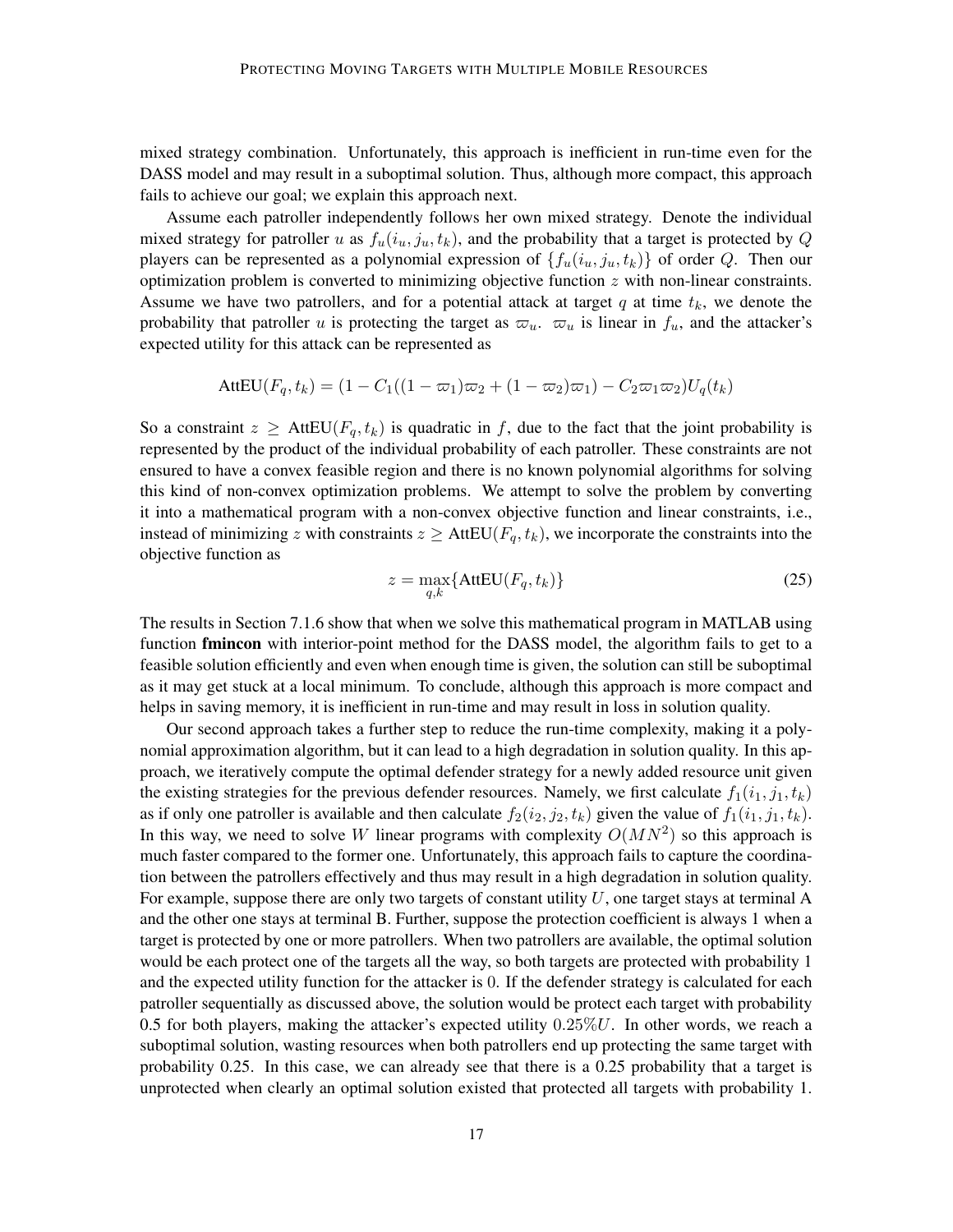Thus, even with just two patrollers this solution leads to a potentially significant loss in expected utility; therefore, this solution clearly appears to be inadequate for our purposes.

Given the above discussion, it would appear that a fast approximation may lead to significant losses in solution quality or may not be efficient enough. Fortunately for current application domains, such as the current deployment of CASS for protecting ferries (e.g., the Staten Island Ferry in New York), the number of defender resources are limited. The lack of resources is the main reason that optimization using security games becomes critical. As a result, our current approach of CASS is adequate for current domains such as ferry protection. Further research about scale-up is an issue for future work.

#### 4. Equilibrium Refinement

A game often has multiple equilibria. Since our game is zero-sum, all equilibria achieve the same objective value. However, if an attacker deviates from his best response, some equilibrium strategies for the defender may provide better results than others.

Consider the following example game. There are two targets moving during  $[t_1, t_2]$  (no further discretization): one moves from  $d_3$  to  $d_2$  and the other moves from  $d_1$  to  $d_2$  (See Figure 6(a)). Suppose  $d_3 - d_2 = d_2 - d_1 = \Delta d$  and  $r_e = 0.5\Delta d$ . There is only one patroller available and the protection coefficient  $C_1 = 1$ . Both targets' utility functions decrease from 10 to 1 in  $[t_1, t_2]$  (See Figure 6(b)). In one equilibrium,  $f_{3,2,1} = f_{1,2,1} = 0.5$ , i.e., the patroller randomly chooses one target and follows it all the way. In another equilibrium,  $f_{3,3,1} = f_{1,1,1} = 0.5$ , i.e., the patroller either stays at  $d_1$  or at  $d_3$ . In either equilibrium, the attacker's best response is to attack at  $t_1$ , with a maximum expected utility of 5. However, if an attacker is physically constrained (e.g., due to launch point locations) to only attack no earlier than  $t_0$  and  $t_0 > \theta_1^1$  (where  $\theta_1^1$  is the only intersection time point and  $\theta_1^1 = (t_1 + t_2)/2$ , against both defender strategies he will choose to attack either of the targets at  $t_0$ . The attacker's expected utility is  $U_q(t_0)/2$  in the first equilibrium because there is 50% probability that the patroller is following that target. However in the second equilibrium, he is assured to succeed and get a utility of  $U_q(t_0)$  because the distance between the chosen target and  $d_1$ (or  $d_3$ ) is larger than  $r_e$  at  $t_0$ , i.e., the chosen target is unprotected at  $t_0$ . In this case, the defender strategy in the first equilibrium is preferable to the one in the second; indeed, the first defender strategy dominates the second one, by which we mean the first is equally good or better than the second no matter what strategy the attacker chooses. We provide a formal definition of dominance in Section 4.1.

Our goal is to improve the defender strategy so that it is more robust against constrained attackers while keeping the defender's expected utility against unconstrained attackers the same. This task of selecting one from the multiple equilibria of a game is an instance of the *equilibrium refinement* problem, which has received extensive study in game theory (van Damme, 1987; Fudenberg & Tirole, 1991; Miltersen & Sørensen, 2007). For finite security games, An, Tambe, Ordóñez, Shieh, and Kiekintveld (2011) proposed techniques that provide refinement over Stackelberg equilibrium. However there has been little prior research on the computation of equilibrium refinements for continuous games.

In this section, we introduce two equilibrium refinement approaches: "route-adjust" (Section 4.1) and "flow-adjust" (Section 4.2). Both approaches can be applied to improve any feasible defender strategy and when they are applied to an optimal defender strategy in an existing equilibrium, we will get new equilibria with more robust optimal defender strategies.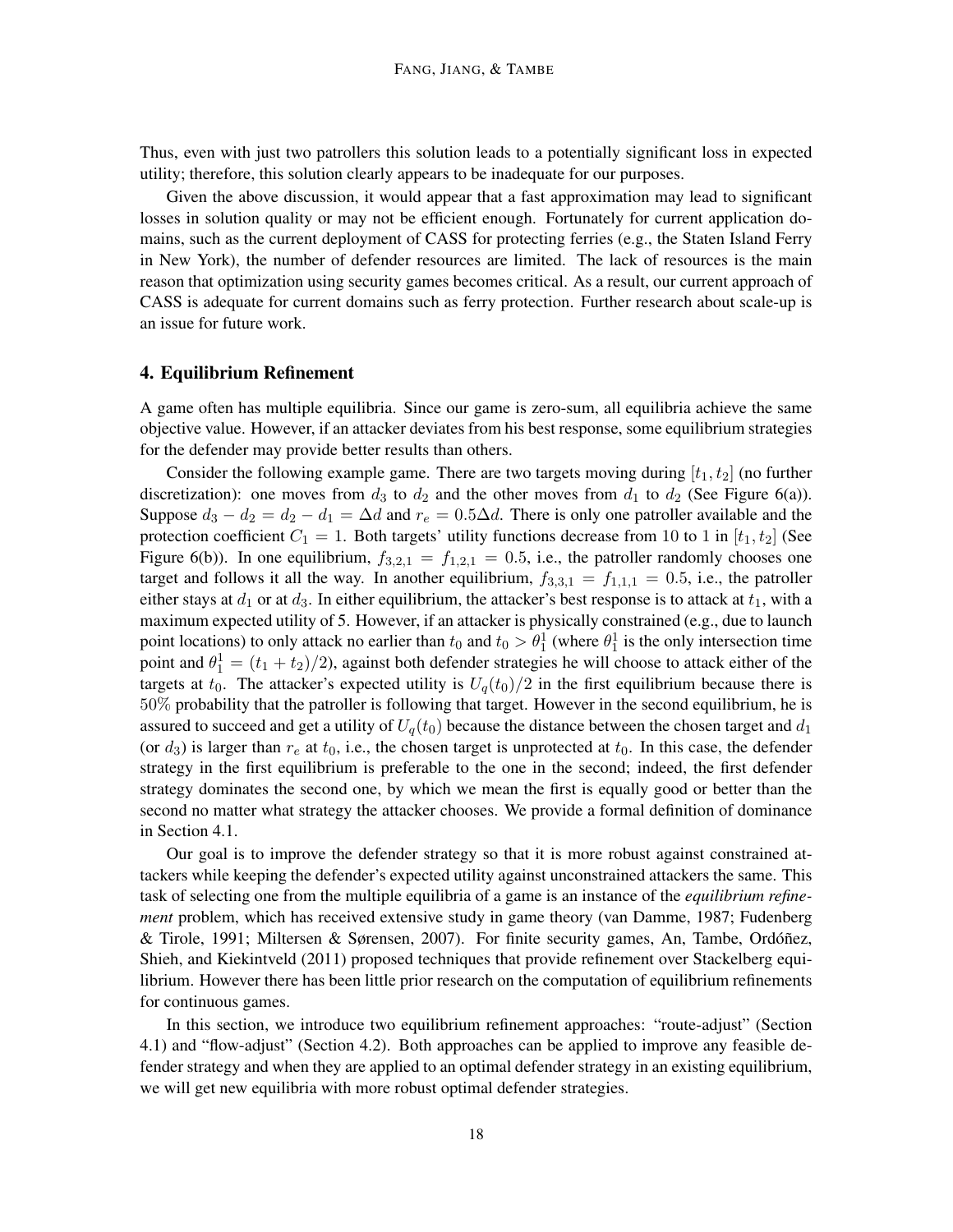

(a) Two targets moves with schedules  $S_1$  and  $S_2$ . (b) Utility function is the same for both targets and is decreasing linearly over time.

Figure 6: An example to show one equilibrium outperforms another when the attacker is constrained to attack in  $[t_0, t_2]$  if  $t_0 > \theta_1^1$ .

For expository simplicity, we still use the single-resource case as an example, but both methods are applicable to the multiple-resources case. The results shown in evaluation section experimentally illustrates these two refinement methods can significantly improve the performance.

#### 4.1 Route Adjust

Given that  $f$  is the defender strategy of one equilibrium of the game, if we can find a defender strategy  $f'$  such that for any attacker strategy  $(q, t)$ , the defender's expected utility under  $f'$  is equal to or higher than the one under f, and the one under  $f'$  is strictly higher than the one under f for at least one specific attacker strategy, we say that  $f'$  dominates  $f$ . Intuitively, the defender should choose  $f'$  instead of f as  $f'$  is at least as good as f for any attacker strategy and can achieve better performance for some attacker strategies. So an equilibrium with strategy  $f'$  is more robust to unknown deviations on the attacker side. We give the formal definition of dominance as follows.

**Definition 7.** Defender strategy f **dominates**  $f'$  if  $\forall q, t$ , DefEU<sub>f</sub>( $F_q, t$ )  $\geq$  DefEU<sub>f</sub>( $F_q, t$ ), and  $\exists q,t$ ,  $DefEU_{f}(F_{q},t)>DefEU_{f'}(F_{q},t);$  or equivalently in this zero-sum game,  $\forall q,t$ ,  $AttEU_{f}(F_{q},t)\leq$  $AttEU_{f'}(F_q, t)$ , and  $\exists q, t$ ,  $AttEU_f(F_q, t) < AttEU_{f'}(F_q, t)$ .

**Corollary 2.** Defender strategy f **dominates**  $f'$  if  $\forall q, t, \omega(F_q, t) \geq \omega'(F_q, t)$  and  $\exists q, t, \omega(F_q, t) >$  $\omega'(F_q,t)$ .

Definition 7 simply restates the commonly used weak dominance definition in game theory for this specific game. Corollary 2 follows from Equation (1).

In this section, we introduce the route-adjust approach which gives a procedure for finding a defender strategy  $f^1$  that dominates the given defender strategy  $f^0$ . Route-adjust provides final routes using these steps: (i) decompose flow distribution  $f^0$  into component routes; (ii) for each route, greedily find a route which provides better protection to targets; (iii) combine the resulting routes into a new flow distribution,  $f^1$ , which dominates  $f^0$  if  $f^1$  is different from  $f_0$ . The detailed process is listed in Algorithm 2. We illustrate this approach using a simple dominated strategy shown in Figure 3.

To accomplish step (i), we decompose the flow distribution by iteratively finding a route that contains the edge with minimum probability. As shown in Figure 7, we first randomly choose a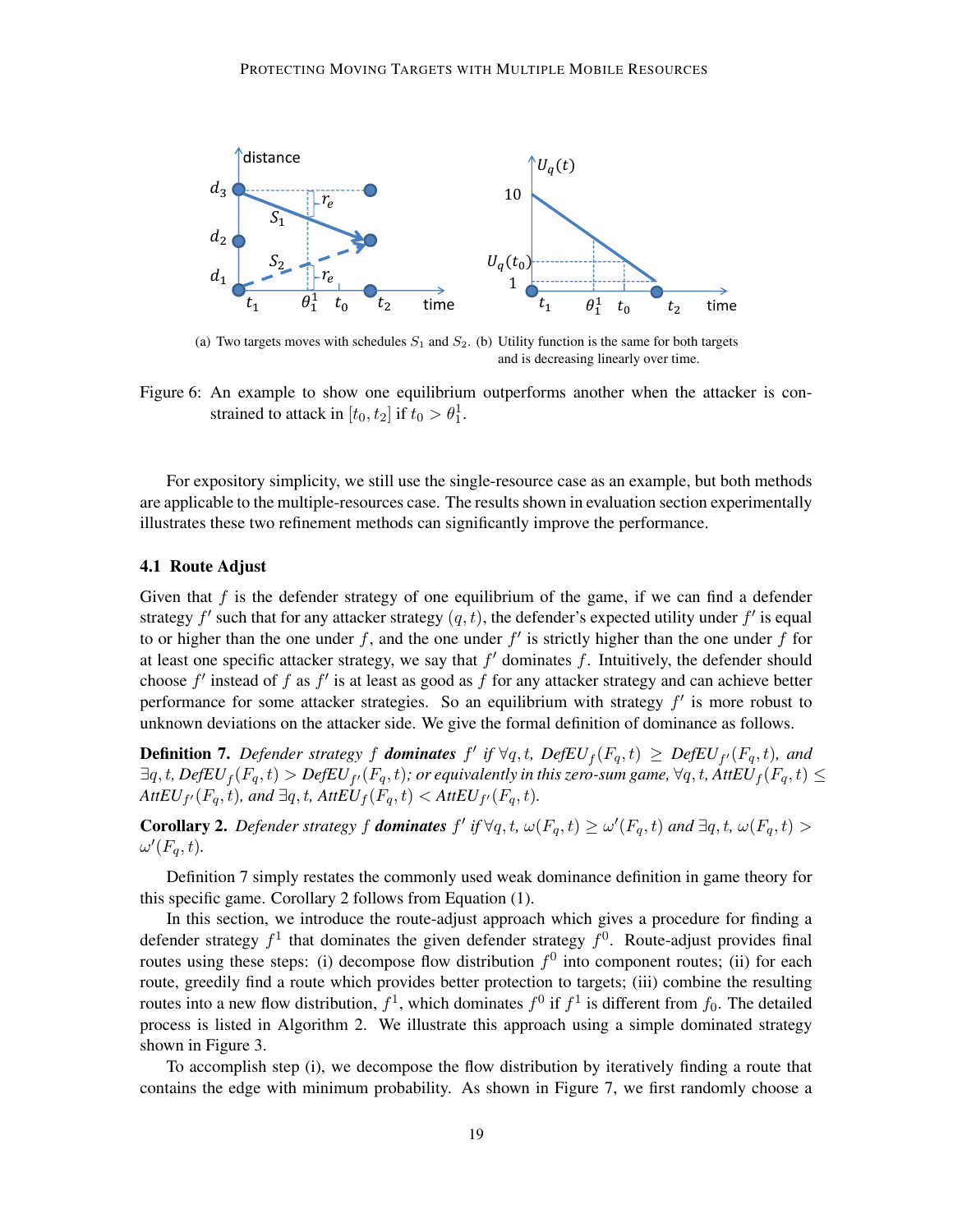#### Algorithm 2: Route-Adjust

# Input: a mixed defender strategy f Output: an updated mixed defender strategy  $f'$

- (i) Decompose  $f$  into multiple routes by iteratively finding a route that contains the edge with minimum probability:
	- (a) Initialize the remaining flow distribution  $\tilde{f} = f$  and route set  $S = \emptyset$ . Initialize probability distribution over routes  $p(R_u) = 0$ ,  $\forall u$ .
	- (b) while max  $\tilde{f}(i, j, k) > 0$  do
		- i. Set  $(i_0, j_0, k_0) = \arg \min_{i, j, k: \tilde{f}(i, j, k) > 0} \tilde{f}(i, j, k).$
		- ii. Set  $f_{min} = \tilde{f}(i_0, j_0, k_0)$ .
		- iii. Find an arbitrary route  $R_{u_0}$  such that  $r_{u_0}(k_0 1) = i_0$  and  $r_{u_0}(k_0) = j_0$ (i.e., edge  $E_{i_0,j_0,k_0}$  is in the route) and  $\tilde{f}(r_{u_0}(k), r_{u_0}(k+1), k) > 0$ ,  $\forall k$ (i.e., all edges in the route has non-zero remaining flow).
		- iv. Add  $R_{u_0}$  to S and set  $p(R_{u_0}) = f_{min}$ .
		- v. Set  $\tilde{f}(i, j, k) = \tilde{f}(i, j, k) f_{min}$  if  $r_{u_0}(k 1) = i$  and  $r_{u_0}(k) = j$ .

end

- (ii) Adjust each route in  $S$  greedily to get a new set of routes  $S'$  and the corresponding new probability distribution  $p'$ :
	- (a) Initialize the new set  $S' = \emptyset$  and new probability distribution  $p'(R_u) = 0, \forall u$ .
	- (b) while  $S \neq \emptyset$  do
		- i. Pick a route  $R_u$  from S.
		- ii. Adjust  $R_u$  to get new route  $R_{u'}$ : for a given  $R_u$  and a specified  $k^*$ , set  $r_{u'}(k) = r_u(k)$  if  $k \neq k^*$ . Set  $r_{u'}(k^*) = i_0$  such that: 1)  $E(u_1, k^* - 1)$ and  $E(u_1, k^*)$  meet the speed constraint; 2)  $R_{u'}$  dominates  $R_u$  with the choice of  $i_0$ ; 3)  $R_{u'}$  is not dominated by a route with any other choice of  $i_0$ . If no such  $i_0$  exists, set  $r_{u'}(k^*) = r_u(k^*)$
		- iii. Add  $R_u$  to S' and set  $p'(R_{u'}) = p(R_u)$ .
		- iv. Remove  $R_u$  from  $S$ .
		- end
- (iii) Reconstruct a new compact representation  $f'$  from  $S'$  and  $p'$  according to Equation 4.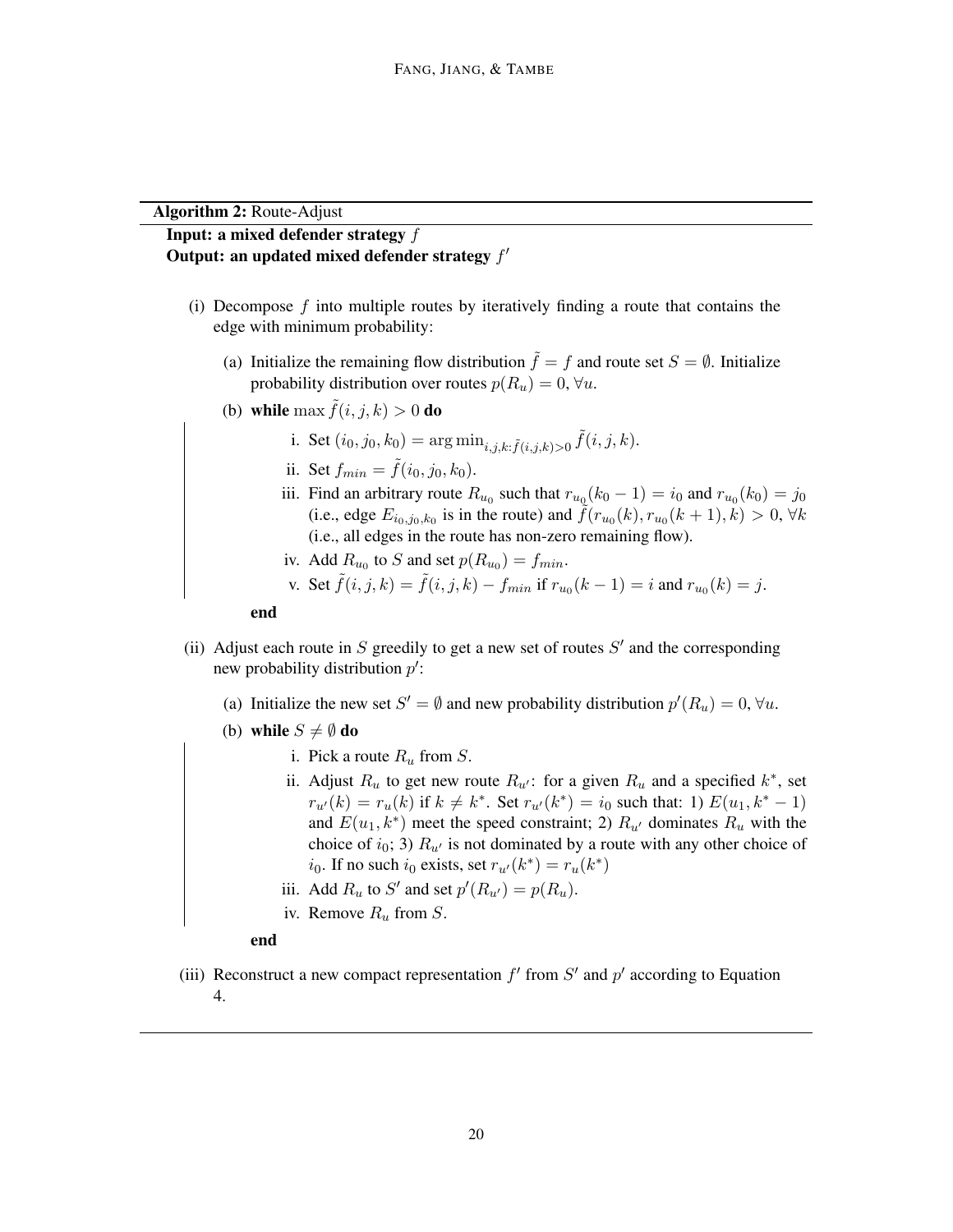route that contains edge  $E_{1,2,2}$ , as  $f(1, 2, 2) = 0.4$  is the minimum among all flow variables. We choose  $R_2 = (d_1, d_1, d_2)$ , and set  $p(R_2) = f(1, 2, 2) = 0.4$ . Then for each edge of the route  $R_2$ we subtract 0.4 from the original flow, resulting in a residual flow. We continue to extract routes from the residual flow until there is no route left. Denote by  $Z$  the number of non-zero edges in the flow distribution graph, then  $Z$  is decreased by at least 1 after each iteration. So the algorithm will terminate in at most  $Z$  steps and at most  $Z$  routes are found. The result of step (i) is a sparse description of a defender mixed strategy in full representation. As we will discuss in Section 6, this decomposition constitutes one method of executing a compact strategy.



Figure 7: Step (i): decomposition. Every time a route containing the minimal flow variable is subtracted and a residual graph is left for further decomposition. The original flow distribution is thus decomposed into three routes  $R_2$ ,  $R_1$ , and  $R_3$  with probability 0.4, 0.2 and 0.4 respectively.

For step (ii), we adjust each of the routes greedily. To that end, we first introduce the dominance relation of edges and routes, using the intersection points  $\theta_{qk}^r$  and the coefficient matrix  $A_{qk}^r(i, j)$ defined in Section 3.3.

**Definition 8.** Edge  $E_{i,j,k}$  **dominates** edge  $E_{i',j',k}$  in  $[t_k, t_{k+1}]$  if  $A_{qk}^r(i,j) \geq A_{qk}^r(i',j')$ ,  $\forall q = 1...L$ ,  $\forall r = 0..M_{qk}$ , and  $\exists q, r$  such that  $A_{qk}^r(i,j) > A_{qk}^r(i',j').$ 

The dominance relation of edges is based on the comparison of protection provided to the targets in each sub-interval. In the following dominance relation of routes, we denote the edge  $E_{r_u(k),r_u(k+1),k}$  as  $E(u, k)$  to simplify the notation,.

**Definition 9.** *Route*  $R_u = (d_{r_u(1)}, \ldots, d_{r_u(M)})$  **dominates**  $R_{u'} = (d_{r_{u'}(1)}, \ldots, d_{r_{u'}(M)})$  if  $\forall k =$  $1...M-1$ ,  $E(u,k) = E(u',k)$  or  $E(u,k)$  dominates  $E(u',k)$  and  $∃k$  *such that*  $E(u,k)$  dominates  $E(u',k)$ .

Route  $R_u$  dominates  $R_{u'}$  if each edge of  $R_u$  is either the same as or dominates the corresponding edge in  $R_{u'}$  and at least one edge in  $R_u$  dominates the corresponding edge in  $R_{u'}$ .

Denote the original route to be adjusted as  $R_u$  and the new route as  $R_{u'}$ . A greedy way to improve the route is to replace only one node in the route. If we want to replace the node at time  $t_{k^*}$ , then we have  $r_{u'}(k) = r_u(k)$ ,  $\forall k \neq k^*$  and  $d_{r_u(k^*)}$  in the original route is replaced with  $d_{r_{u'}(k^*)}$ .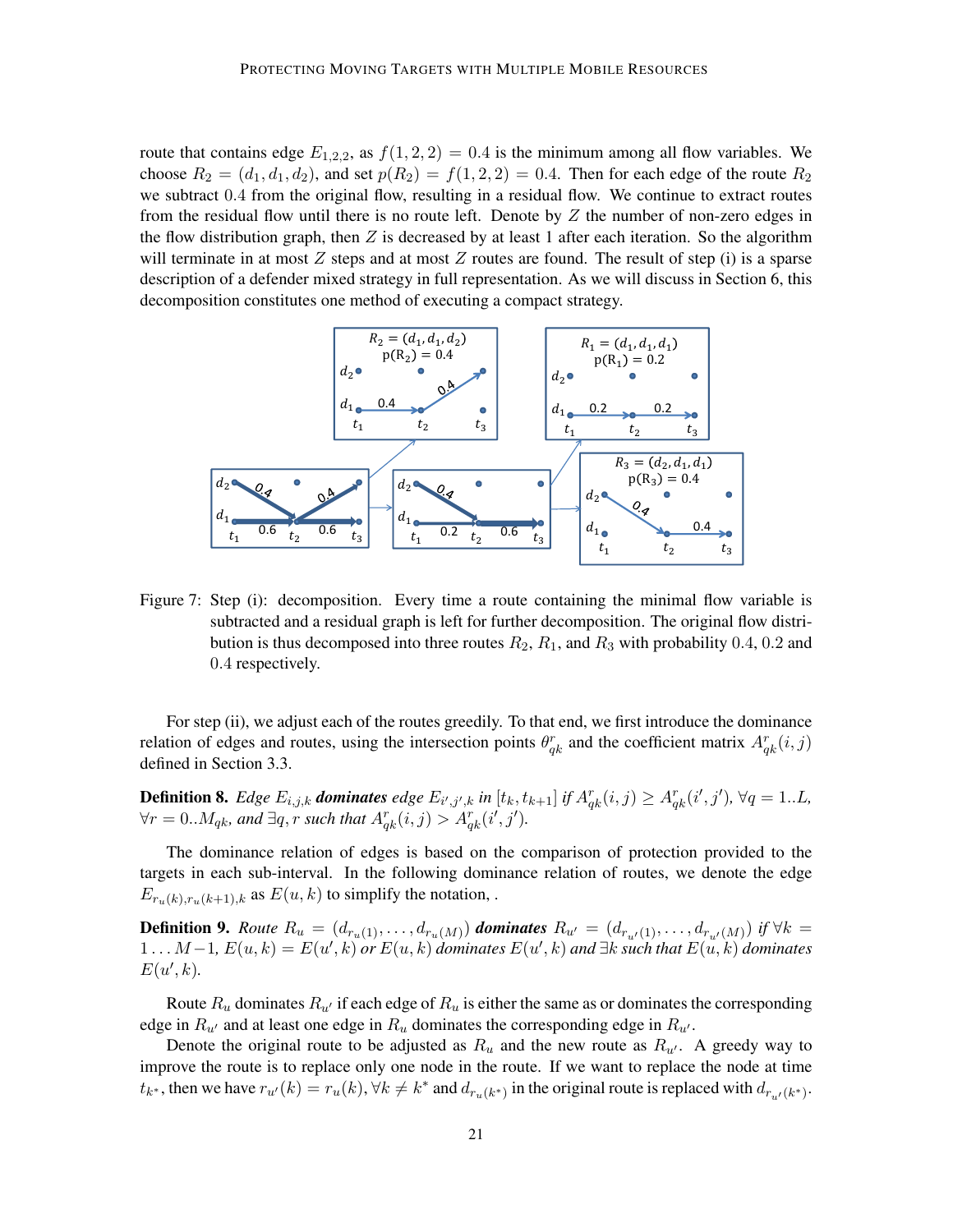So the patroller's route changes only in  $[t_{k^*-1}, t_{k^*+1}]$ . Thus, only edges  $E(u, k^* - 1)$  and  $E(u, k^*)$ in the original route are replaced by  $E(u', k^* - 1)$  and  $E(u', k^*)$  in the new route.

We are trying to find a new route  $R_{u'}$  that dominates the original route to provide equal or more protection to the targets. So the selection of  $r_{u'}(k^*)$  needs to meet the requirements specified in Algorithm 2. The first one describes the speed limit constraint. The second one actually requires the changed edges  $E(u', k^* - 1)$  and  $E(u', k^*)$  are either equal to or dominate the corresponding edges in the original route (and dominance relation exist for at least one edge). The third requirement attains a local maximum. If such a new node does not exist for a specified  $k^*$ , we return the original route  $R_u$ .

We can iterate this process for the new route and get a final route denoted by  $R_{\mu\mu}$  after several iterations or when the state of convergence is reached. When the state of convergence is reached, the resulting route  $R_{u'}$  keeps unchanged no matter which  $k^*$  is chosen for the next iteration.

For the example in Figure 7, assume the only target's moving schedule is  $d_1 \rightarrow d_1 \rightarrow d_2$ ,  $d_3 - d_2 = d_2 - d_1 = \Delta d$ ,  $r_e = 0.1 \Delta d$  and utility function is constant. We adjust each route for only one iteration by changing the patroller's position at time  $t_3$ , i.e.,  $r_u(3)$ . As  $t_3$  is the last discretized time point, only edge  $E(u, 2)$  may be changed. For  $R_1 = (d_1, d_1, d_1)$ , we enumerate all possible patroller's positions at time  $t_3$  and choose one according to the three constraints mentioned above. In this case, the candidates are  $d_1$  and  $d_2$ , so the corresponding new routes are  $R_1$  (unchanged) and  $R_2 = (d_1, d_1, d_2)$  respectively. Note that edge  $E_{d_1, d_2, 2}$  dominates  $E_{d_1, d_1, 2}$  because the former one protects the target all the way in  $[t_2, t_3]$  and thus  $R_2$  dominates  $R_1$ . So  $d_2$  is chosen as the patroller's position at  $t_3$  and  $R_2$  is chosen as the new route. The adjustment for all routes with non-zero probability after decomposition is shown in Table 2.

|                         | $p(R_u)$ after decomposition | <b>Adjusted Routes</b>  |
|-------------------------|------------------------------|-------------------------|
| $R_1 = (d_1, d_1, d_1)$ |                              | $(d_1, d_1, d_2) = R_2$ |
| $R_2 = (d_1, d_1, d_2)$ | (0.4)                        | $(d_1, d_1, d_2) = R_2$ |
| $R_3 = (d_2, d_1, d_1)$ | (0.4)                        | $(d_2, d_1, d_2) = R_4$ |

Table 2: Step (ii): Adjust each route greedily.

| $\mathbf{r}_u$          | $(R_u)$ after adjustment | Composed Flow Distribution |
|-------------------------|--------------------------|----------------------------|
| $R_1 = (d_1, d_1, d_1)$ |                          | $a_2$                      |
| $R_2 = (d_1, d_1, d_2)$ |                          |                            |
| $R_3 = (d_2, d_1, d_1)$ |                          |                            |
| $R_4 = (d_2, d_1, d_2)$ |                          | 0.6<br>łг                  |

Table 3: Step (iii): compose a new compact representation.

The new routes we get after step (ii) are same as the original routes or dominate the original routes. That is, whenever a route  $R_u$  is chosen according to the defender mixed strategy resulting from step (i), it is always equally good or better to choose the corresponding new route  $R_{u'}$  instead, because  $R_{u'}$  provides equal or more protection to the targets than  $R_u$ . Suppose there are H possible routes in the defender strategy after step (i), denoted as  $R_1, ..., R_H$ . After adjusting the routes, we get a new defender strategy  $(p'(R_1), p'(R_2), ..., p'(R_H))$  in full representation (See Table 3). Some routes are taken with higher probability (e.g.  $p'(R_2) = 0.2 + 0.4 = 0.6$ ) and some are with lower probability (e.g.  $p'(R_3) = 0$ ) compared to the original strategy. For step (iii), we reconstruct a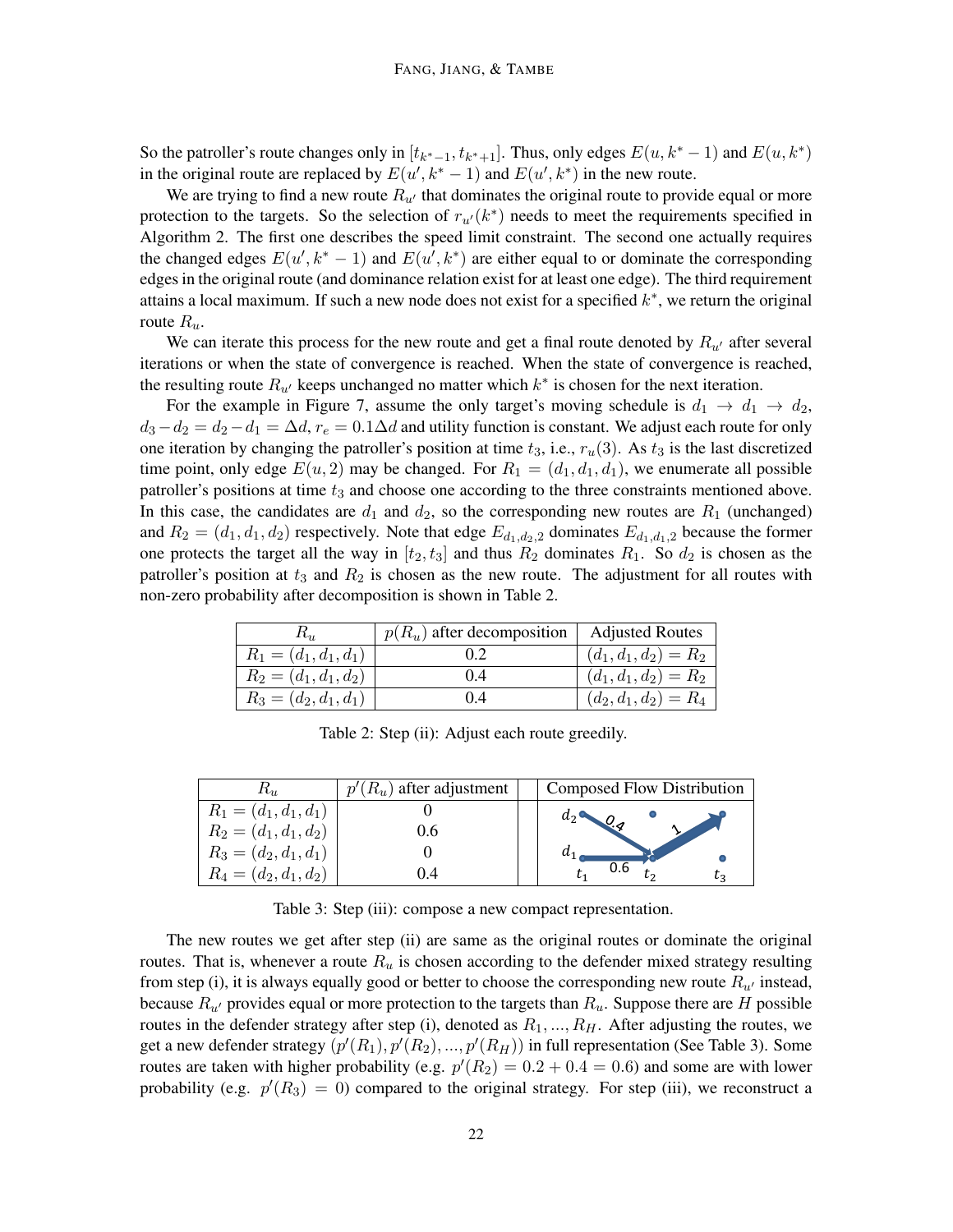new compact representation according to Equation 4. This is accomplished via a process that is the inverse of decomposition and is exactly the same as how we map a strategy in full representation into compact representation. For the example above, the result is shown in Table 3.

Theorem 3. *After steps (i)–(iii), we get a new defender strategy* f 1 *that dominates the original one*  $f^0$  if  $f^1$  is different from  $f^0$ .

Proof: We continue to use the notation that the decomposition in step (i) yields the routes  $R_1, ..., R_H$ . For each flow distribution variable in the original distribution  $f^0(i, j, k)$ , it is decomposed into H sub-flows  $\{f_u^0(i,j,k)\}$  according to the route decomposition.  $f_u^0(i,j,k) = p(R_u)$  if  $i = r_u(k)$ ,  $j = r_u(k+1)$  and  $f_u^0(i, j, k) = 0$  otherwise. Thus we have the following equation.

$$
f^{0}(i,j,k) = \sum_{u=1}^{H} f_{u}^{0}(i,j,k)
$$
\n(26)

$$
=\sum_{u:r_u(k)=i,r_u(k+1)=j} f_u^0(i,j,k)
$$
\n(27)

After adjust each route separately, each non-zero sub-flow  $f_u^0(i, j, k)$  on edge  $E(u, k)$  is moved to edge  $E(u',k)$  as route  $R_u$  is adjusted to  $R_{u'}$ . Reconstructing the flow distribution  $f^1$  can also be regarded as adding up all the sub-flows after adjustment together on each edge. That means,  $f^1$  is composed of a set of sub-flows after adjustment, denoted as  $\{f^1_u(i',j',k)\}$ . The subscript u represents for the index of the **original** route to indicate it is moved from edge  $E(u, k)$ . So  $f_u^1(i',j',k) = f_u^0(r_u(k),r_u(k+1),k)$ , if  $i' = R_{u'}(k)$  and  $j' = R_{u'}(k+1)$ ; otherwise  $f_u^1(i',j',k) =$ 0. Similarly to Equation 27, we have the following equation for  $f<sup>1</sup>$ .

$$
f^{1}(i',j',k) = \sum_{u=1}^{H} f_{u}^{1}(i',j',k)
$$
\n(28)

$$
=\sum_{u':r_{u'}(k)=i',r_{u'}(k+1)=j'}f_u^1(i',j',k)
$$
\n(29)

Based on how the adjustment is made,  $R_{u'}$  is same as or dominates  $R_u$  and thus  $E(u',k)$  is same as or dominates  $E(u, k)$ . So if edge  $E(u, k)$  protects target  $F_q$  at time t, the corresponding edge  $E(u',k)$  after adjustment also protects target  $F_q$  at time t.

Recall from Section 3.3 that  $\omega(F_q, t)$  is the sum of  $f(i, j, k)$  whose corresponding edge  $E_{i,j,k}$ can protect the target  $F_q$  at time t. We denote by  $\omega^0(F_q, t)$  and  $\omega^1(F_q, t)$  the probabilities of protection corresponding to  $f^0$  and  $f^1$  respectively. According to Equation 27,  $\omega^0(F_q, t)$  can be viewed as the sum of all the non-zero sub-flows  $f_u^0(i, j, k)$  where the corresponding  $E(u, k)$  protects the target  $F_q$  at time t. If  $f_u^0(i, j, k)$  is a term in the summation to calculate  $\omega^0(F_q, t)$ , it means  $E(u, k)$ protects  $F_q$  at t and thus the corresponding  $E(u', k)$  protects  $F_q$  at t, so the corresponding sub-flow  $f_u^1(r_{u'}(k), r_{u'}(k+1), k)$  in  $f^1$  is also a term in the summation to calculate  $\omega^1(F_q, t)$ . It leads to the conclusion  $\omega^0(F_q, t) \leq \omega^1(F_q, t)$ . Note that if  $\forall q, t, \omega^0(F_q, t) = \omega^1(F_q, t)$ , then all routes kept unchanged in step (ii) as otherwise it contradicts with the fact that the new route dominates the original route. According to Corollary 2, we have  $f^1$  dominates  $f^0$  if it is different from  $f^0$ .  $\Box$ 

In the example in Figure 7,  $f^0(1,1,2)$  is decomposed into two non-zero terms  $f_1^0(1,1,2) = 0.2$ and  $f_3^0(1,1,2) = 0.4$  along with routes  $R_1$  and  $R_3$  (See Figure 7). After adjustment, we get the corresponding subflows  $f_1^1(1,2,2) = 0.2$ ,  $f_3^1(1,2,2) = 0.4$ . Recall that the target's schedule is  $d_1 \rightarrow d_1 \rightarrow d_2$ . The flow distribution after adjustment (See Table 5) gives more protection to the target in  $[t_2, t_3]$ . Since the flow is equal from  $t_1$  to  $t_2$  (and therefore the protection is the same), overall the new strategy dominates the old strategy.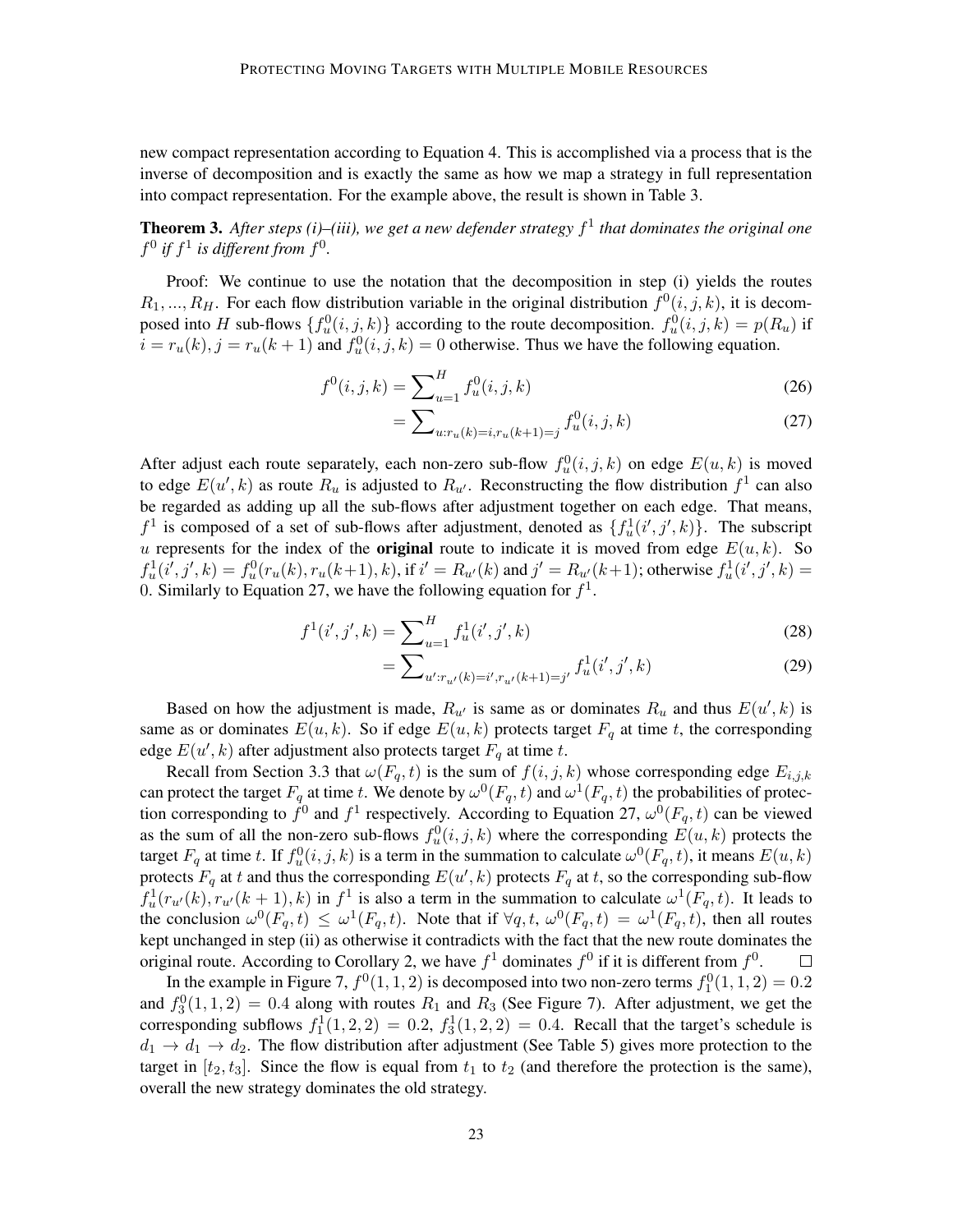Therefore, if we apply route-adjust to the optimal defender strategy calculated by CASS we get a more robust equilibrium. While step (iii) allows us to prove Theorem 3, notice that at the end of step (ii), we have a probability distribution over a set of routes from which we can *sample actual patrol routes*. For two or more defender resources, a generalized version of Definition 8 can be used to define the dominance relation on the edge tuple  $(E_{i_1,j_1,k},...,E_{i_W,j_W,k})$  with coefficient matrix for multiple patrollers  $A_{qk}^r(i_1, j_1, ..., i_W, j_W)$ .

There are other ways to adjust each route. Instead of adjusting only one node in the route, we can adjust more consecutive nodes at a time, for example, we can adjust both  $r_{u'}(k^*)$  and  $r_{u'}(k^*+1)$ by checking edges  $E(u', k^* - 1)$ ,  $E(u', k^*)$  and  $E(u', k^* + 1)$ . However, we need to tradeoff the performance and the efficiency of the algorithm. This tradeoff will be further discussed in Section 7.

#### 4.2 Flow Adjust

Whereas route-adjust tries to select an equilibrium that is robust against attackers playing suboptimal strategies, the second approach, *flow-adjust*, attempts to select a new equilibrium that is robust to rational attackers that are constrained to attack during any time interval  $[t_k, t_{k+1}]$ . As we will discuss below, flow-adjust focuses on a weaker form of dominance, which implies that a larger set of strategies are now dominated (and thus could potentially be eliminated) compared to the standard notion of dominance used by route-adjust; however flow-adjust does not guarantee the elimination of all such dominated strategies. We denote by  $\mathrm{DefEU}_f^k$  the defender expected utility when an attacker is constrained to attack during time interval  $[t_k, t_{k+1}]$  when the attacker provides his best response given the defender strategy f. Formally,  $\text{DefEU}_{f}^{k} = \min_{q \in \{1...L\}, t \in [t_k, t_{k+1}]} {\text{DefEU}_{f}(F_q, t)}$ . We give the following definition of "local dominance".

**Definition 10.** Defender strategy  $f$  **locally dominates**  $f'$  if  $DefEU_f^k \geq DefEU_{f'}^k$ ,  $\forall k$ .<sup>3</sup>

Corollary 3. Defender strategy f locally dominates f' if

$$
\min_{q \in \{1...L\}, t \in [t_k, t_{k+1}]} \{DefEU_f(F_q, t)\} \ge \min_{q \in \{1...L\}, t \in [t_k, t_{k+1}]} \{DefEU_{f'}(F_q, t)\}, \forall k,
$$

*or equivalently in this zero-sum game,*

$$
\max_{q \in \{1...L\}, t \in [t_k, t_{k+1}]} \{ AttEU_f(F_q, t) \} \le \max_{q \in \{1...L\}, t \in [t_k, t_{k+1}]} \{ AttEU_{f'}(F_q, t) \}, \forall k.
$$

Corollary 3 follows from the fact that the attacker plays a best response given the defender strategy, and it means that  $f$  locally dominates  $f'$  if the maximum of attacker expected utilities in each time interval  $[t_k, t_{k+1}]$  given f is no greater than that of f'.

Compared to Definition 7, which gives the standard condition for dominance, local dominance is a weaker condition; that is, if f dominates  $f'$  then f locally dominates  $f'$ , however the converse is not necessarily true. Intuitively, whereas in Definition 7 the attacker can play any (possibly suboptimal) strategy, here the attacker's possible deviations from best response are more restricted. As a result, the set of locally dominated strategies includes the set of dominated strategies. From Definition 10, if  $f$  locally dominates  $f'$ , and the attacker is rational (i.e., still playing a best response) but constrained to attack during some time interval  $[t_k, t_{k+1}]$ , then f is preferable to f' for the

<sup>3.</sup> We don't require that there exists at least one k such that  $\mathrm{DefEU}_{f}^k > \mathrm{DefEU}_{f'}^k$ .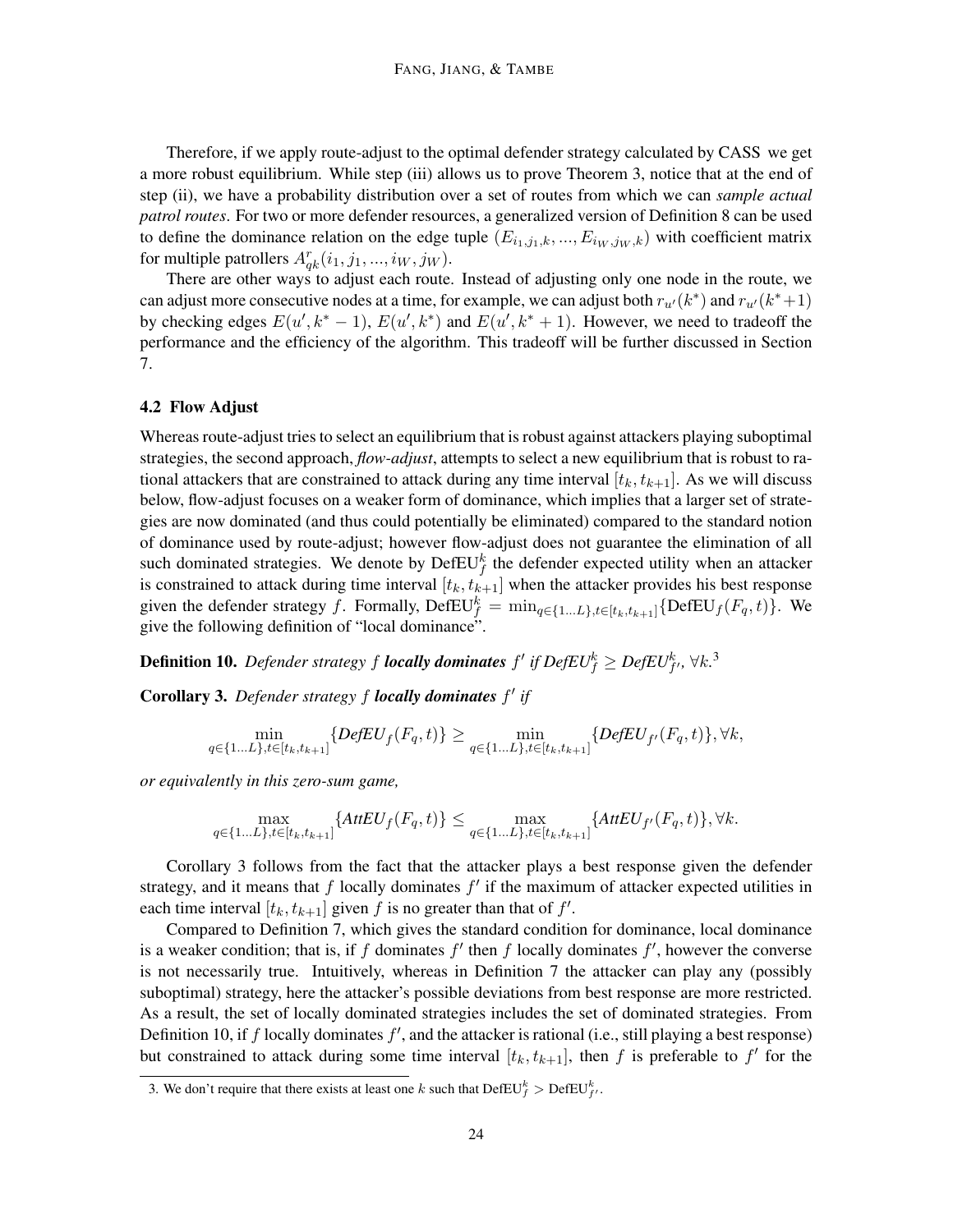defender. A further corollary is that even if the rational attacker is constrained to attack in the union of some of these intervals, f is still preferable to  $f'$  if f locally dominates  $f'$ . One intuition for the local dominance concept is the following: suppose we suspect the attacker will be restricted to a (unknown) subset of time, due to some logistical constraints. Such logistical constraints would likely make the restricted time subset to be contiguous or a union of a small number of contiguous sets. Since such sets are well-approximated by unions of intervals  $[t_k, t_k + 1]$ , local dominance can serve as an approximate notion of dominance with respect to such attackers.

Flow-adjust looks for a defender strategy  $f^1$  that locally dominates the original defender strategy  $f^0$ . To achieve this, we simply adjust the flow distribution variables  $f(i, j, k)$  while keeping the marginal probabilities  $p(i, k)$  the same. Figure 8 shows an example game with two discretized intervals  $[t_1, t_2]$  and  $[t_2, t_3]$  (only the first interval is shown). Suppose the maximal attacker expected utility is  $5U_0$  in this equilibrium and is attained in the second interval  $[t_2, t_3]$ . If the attacker's utility for success is a constant  $U_0$  in the first interval  $[t_1, t_2]$ , then the defender strategy in  $[t_1, t_2]$  could be arbitrarily chosen because the attacker's expected utility in  $[t_1, t_2]$  in worst case is smaller than that of the attacker's best response in  $[t_2, t_3]$ . However, if a attacker is constrained to attack in  $[t_1, t_2]$ only, the defender strategy in the first interval will make a difference. In this example, there is only one target moving from  $d_1$  to  $d_2$  during  $[t_1, t_2]$ . The schedule of the ferry is shown as dark lines and the parallel lines  $L_1^1$  and  $L_1^2$  with respect to protection radius  $r_e = 0.2(d_2 - d_1)$  are shown as dashed lines. The marginal distribution probabilities  $p(i, k)$  are all 0.5 and protection coefficient  $C_1 = 1$ . In  $f^0$ , the defender's strategy is taking edges  $E_{1,1,1}$  and  $E_{2,2,1}$  with probability 0.5 and the attacker's maximum expected utility is  $U_0$ , which can be achieved around time  $(t_1 + t_2)/2$  when neither of the two edges  $E_{1,1,1}$  and  $E_{2,2,1}$  are within the target's protection range. If we adjust the flows to edge  $E_{1,2,1}$  and  $E_{2,1,1}$ , as shown in Figure 8(b), the attacker's maximum expected utility in  $[t_1, t_2]$  is reduced to  $0.5U_0$  as edge  $E_{1,2,1}$  is within the target's protection range all the way. So a rational attacker who is constrained to attack between  $[t_1, t_2]$  will get a lower expected utility given defender strategy  $f^1$  than given  $f^0$ , and thus the equilibrium with  $f^1$  is more robust to this kind of deviation on the attacker side.



Figure 8: An example of flow adjust. An rational attacker who is constrained to attack in  $[t_1, t_2]$ will choose to attack around time  $(t_1 + t_2)/2$  to get utility  $U_0$  given  $f^0$  and attack around  $t_1$  or  $t_2$  to get utility  $0.5U_0$  given  $f^1$ .

So in flow-adjust, we construct  $M-1$  new linear programs, one for each time interval  $[t_{k^*}, t_{k^*+1}]$ ,  $k^* = 1 \dots M - 1$  to find a new set of flow distribution probabilities  $f(i, j, k^*)$  to achieve the lowest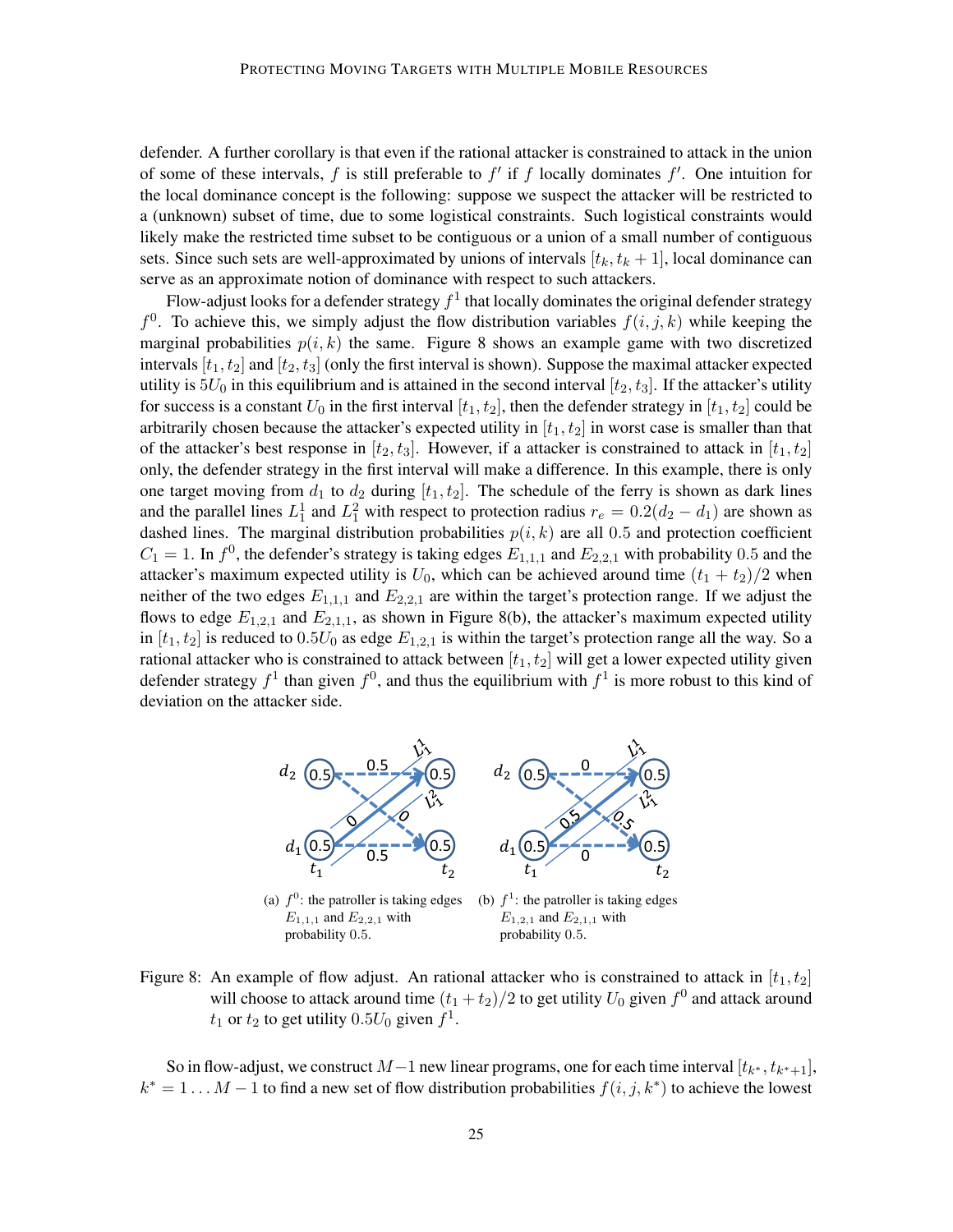local maximum in  $[t_{k^*}, t_{k^*+1}]$  with unchanged  $p(i, k^*)$  and  $p(i, k^* + 1)$ . The linear program for an interval  $[t_k^*, t_{k^*+1}]$  is shown below.

$$
\min_{f(i,j,k^*)} v
$$
\n
$$
f(i,j,k^*) = 0, \text{ if } |d_j - d_i| > v_m * \delta t
$$
\n
$$
p(i,k^*+1) = \sum_{j=1}^n f(j,i,k^*), \forall i \in \{1...n\}
$$
\n
$$
p(i,k^*) = \sum_{j=1}^n f(i,j,k^*), \forall i \in \{1...n\}
$$
\n
$$
v \geq AttEU(F_q, t_k), \forall q \in \{1...L\}, k \in \{k^*, k^*+1\}
$$
\n
$$
v \geq \max\{AttEU(F_q, \theta_{qk^*}^{r+}), AttEU(F_q, \theta_{qk^*}^{(r+1)-})\}
$$
\n
$$
\forall q \in \{1...L\}, r \in \{0...M_{qk^*}\}
$$

While the above linear program appears similar to the linear program of CASS, they have significant differences. Unlike CASS, the marginal probabilities  $p(i, k^*)$  here are known constants and are provided as input and as mentioned above, there is a seperate program for each  $[t_{k^*}, t_{k^*+1}]$ . Thus, we get  $f(i, j, k^*)$  such that the local maximum in  $[t_{k^*}, t_{k^*+1}]$  is minimized. Denote the minimum as  $v_{k^*}^1$ . From the original flow distribution  $f^0$ , we get  $AttEU_{f^0}(F_q, t)$  and we denote the original local maximum value in  $[t_{k^*}, t_{k^*+1}]$  as  $v_{k^*}^0$ . As the subset  $\{f^0(i, j, k^*)\}$  of the original flow distribution  $f^0$  is a feasible solution of the linear program above, we have  $v_{k^*}^1 \leq v_{k^*}^0$ , noting that the equality happens for the interval from which the attacker's best response is chosen.

Note that any change made to  $f(i, j, k)$  in an interval  $[t_k^*, t_{k^*+1}]$  will not affect the performance of f in other intervals as the marginal probabilities  $p(i, k)$  are kept the same, i.e., changing  $f(i, j, k^*)$ based on the linear program above is independent from any change to  $f(i, j, k)$ ,  $k \neq k^*$ . So we can solve the  $M-1$  linear programs independently. After calculating  $f(i, j, k^*)$  for all  $k^* = 1...M - 1$ , we can get the new defender strategy  $f^1$  by combining the solutions  $f(i, j, k^*)$  of the different linear programs together. As  $v_{k^*}^1 \leq v_{k^*}^0$ , we have

$$
\max_{q \in \{1...L\}, t \in [t_{k^*}, t_{k^*+1}]} AttEU_{f^0}(F_q, t) \le \max_{q \in \{1...L\}, t \in [t_{k^*}, t_{k^*+1}]} AttEU_{f^1}(F_q, t)
$$

for all  $k^* = 1...M - 1$ , i.e.,  $f^1$  locally dominates  $f^0$ .

On the other hand, while we have restricted the strategies to have the same  $p(i, k)$ , there may exist another strategy  $f^2$  with a different set of  $p(i,k)$  that locally dominates  $f^1$ . Finding locally dominating strategies with different  $p(i, k)$  from the original is a topic of future research.

Although the two refinement approaches we provide do not necessarily lead to a non-dominated strategy under the corresponding dominance definition, these two approaches are guaranteed to find a more robust (or at least indifferent) equilibrium when faced with constrained attackers compared to the original equilibrium we obtain from CASS. Clearly, these two refinement approaches do not exhaust the space of refinement approaches — other refinement approaches are possible that may lead to other equilibria that are better than (e.g. dominate) the one found by CASS. However, it is likely that different defender strategies resulting from different equilibrium refinements are not comparable to each other in terms of dominance, i.e., with some constrained attackers, one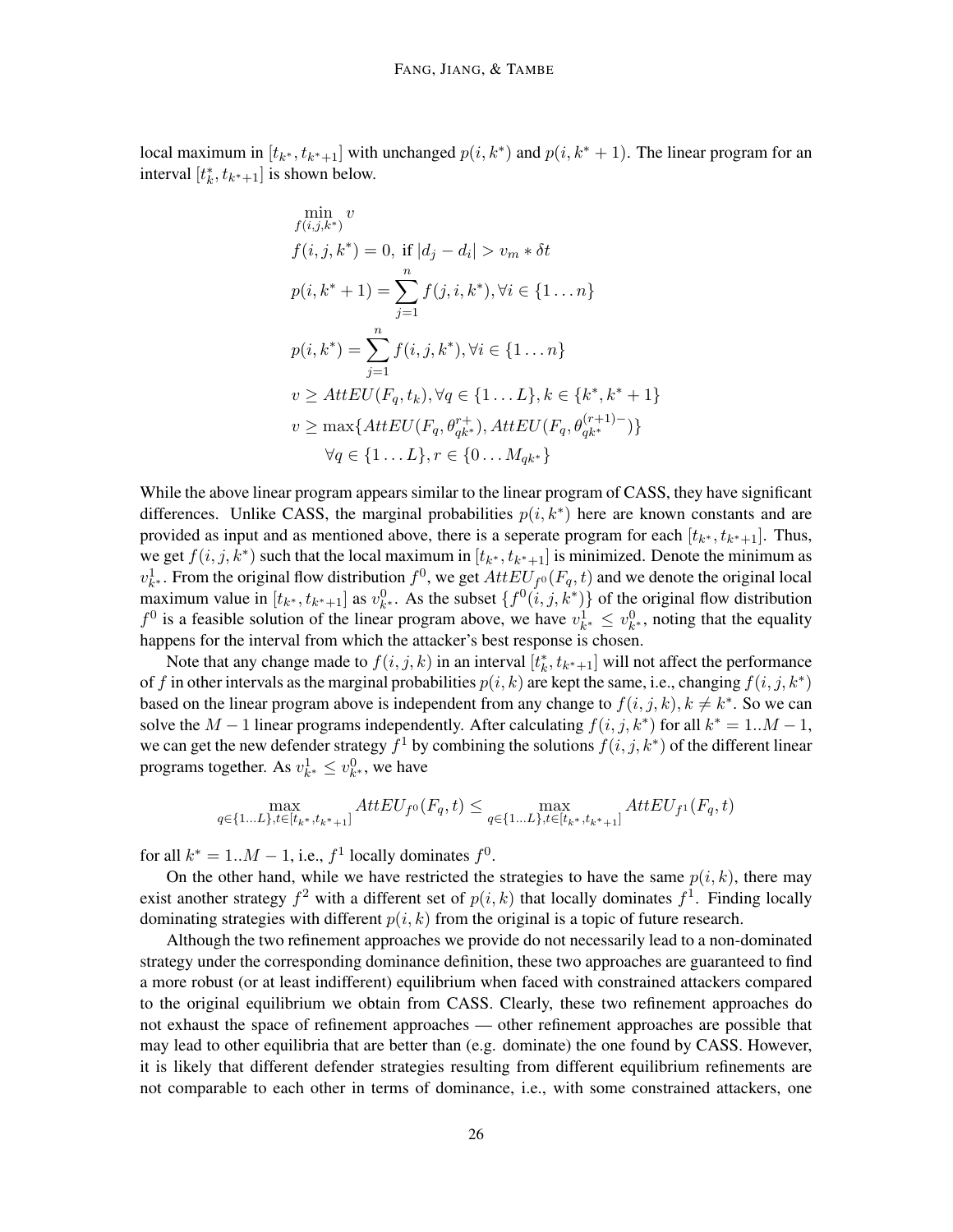equilibrium might turn out to be better and with other constrained attackers, another equilibrium might be better. Their computational costs may differ as well. Thus, understanding this space of refinement approaches in terms of their computational cost and output quality, and determining which approach should be adopted under which circumstances is an important challenge for future work.

#### 5. Extension To Two-Dimensional Space

Both DASS and CASS presented in Section 3 are based on the assumption that both the targets and the patrollers move along a straight line. However, a more complex model is needed in some practical domains. For example, Figure 9 shows a part of the route map of Washington State Ferries, where there are several ferry trajectories. If a number of patroller boats are tasked to protect all the ferries in this area, it is not necessarily optimal to simply assign a ferry trajectory to each of the patroller boat and calculate the patrolling strategies separately according to CASS described in Section 3. As the ferry trajectories are close to each other, a patrolling strategy that can take into account all the ferries in this area will be much more efficient, e.g., a patroller can protect a ferry moving from Seattle to Bremerton first, and then change direction halfway and protect another ferry moving from Bainbridge Island back to Seattle.



Figure 9: Part of route map of Washington State Ferries

In this section, we extend the previous model to a more complex case, where the targets and patrollers move in a two-dimensional space and provide the corresponding linear-program-based solution. Again we use a single defender resource as an example, and generalize to multiple defenders at the end of this section.

### 5.1 Defender Strategy for 2-D

As in the one-dimensional case, we need to discretize the time and space for the defender to calculate the defender's optimal strategy. The time interval T is discretized into a set of time points  $T = \{t_k\}$ . Let  $G = (V, E)$  represents the graph where the set of vertices V corresponds to the locations that the patrollers may be at, at the discretized time points in  $T$ , and  $E$  is the set of feasible edges that the patrollers can take. An edge  $e \in E$  satisfies the maximum speed limit of patroller and possibly other practical constraints (e.g., a small island may block some edges).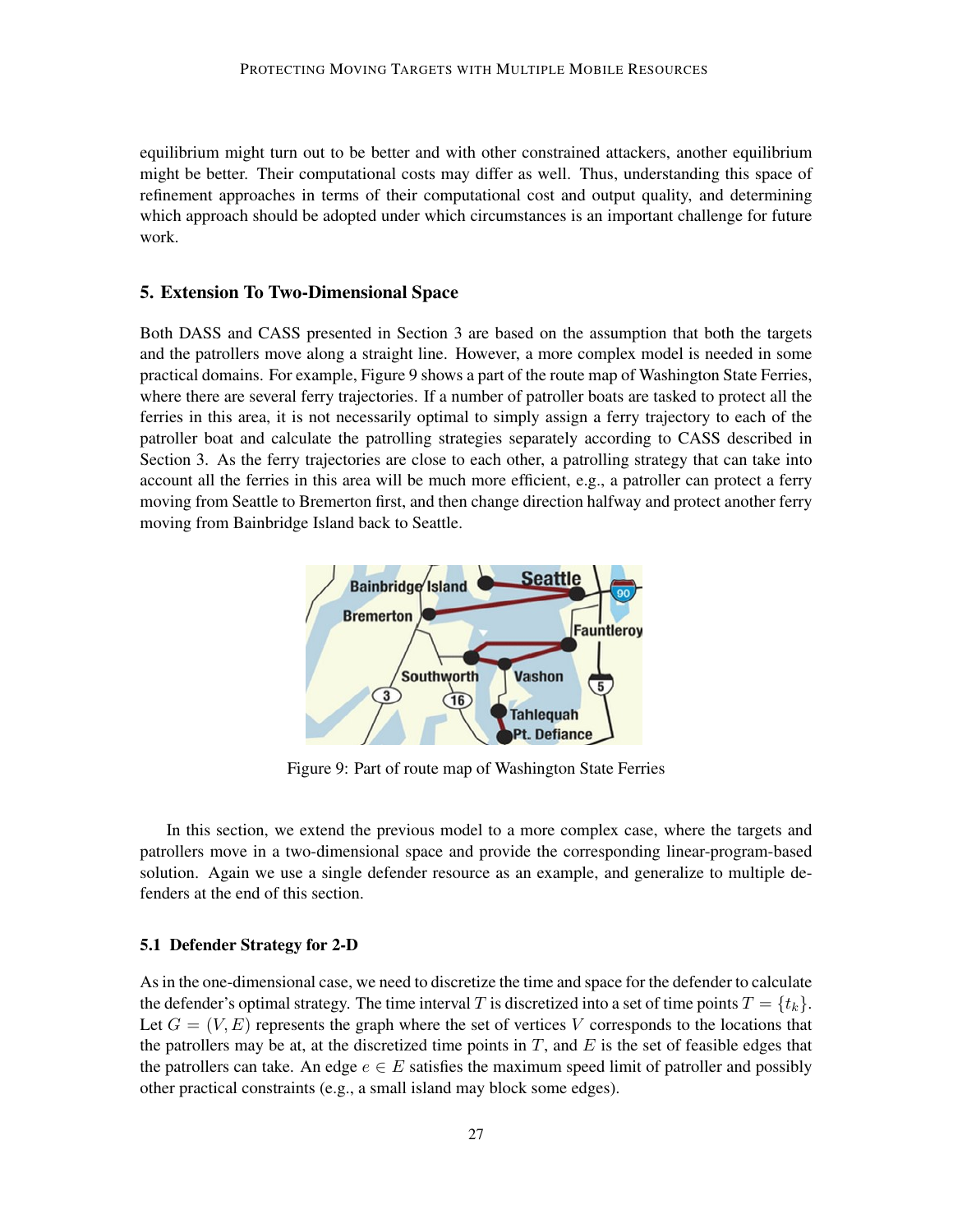#### 5.2 DASS for 2-D

When the attack only occurs at the discretized time points, the linear program of DASS and described in Section 3 can be applied to the two-dimensional settings when the distance in Constraint 9 is substituted with Euclidean distance in 2-D space of nodes  $V_i$  and  $V_j$ .

$$
\min_{f(i,j,k),p(i,k)} v \tag{30}
$$

$$
f(i,j,k) \in [0,1], \forall i, j, k \tag{31}
$$

$$
f(i, j, k) = 0, \forall i, j, k \text{ such that } ||V_j - V_i|| > v_m \delta t \tag{32}
$$

$$
p(i,k) = \sum_{j=1}^{N} f(j,i,k-1), \forall i, \forall k > 1
$$
\n(33)

$$
p(i,k) = \sum_{j=1}^{N} f(i,j,k), \forall i, \forall k < M
$$
\n(34)

$$
\sum_{i=1}^{N} p(i,k) = 1, \forall k
$$
\n(35)

$$
v \ge \text{AttEU}(F_q, t_k), \forall q, \forall k \tag{36}
$$

Note that  $f(i, j, k)$  now represents the probability that a patroller is moving from node  $V_i$  to  $V_j$ during  $[t_k, t_{k+1}]$ . Recall in Figure 2, a patroller protects all targets within her protective circle of radius  $r_e$ . However, in the one-dimensional space, we only care about the straight line AB, so we used  $\beta_q(t) = [\max\{S_q(t) - r_e, d_1\}, \min\{S_q(t) + r_e, d_N\}]$  as the protection range of target  $F_q$  at time t, which is in essence a line segment. In contrast, here the whole circle needs to be considered as the protection range in the two-dimensional space and the extended protection range can be written as  $\beta_q(t) = \{V = (x, y) : ||V - S_q(t)|| \leq r_e\}$ . This change affects the value of  $I(i, q, k)$  and thus the value of  $AttEU(F_a, t_k)$  in Constraint 36.

#### 5.3 CASS for 2-D

When the attacking time t can be chosen from the continuous time interval  $T$ , we need to analyze the problem in a similar way as in Section 3.3. The protection radius is  $r_e$ , which means only patrollers located within the circle whose origin is  $S_q(t)$  and radius is  $r_e$  can protect target  $F_q$ . As we assume that the target will not change its speed and direction during time  $[t_k, t_{k+1}]$ , the circle will also move along a line in the 2-D space. If we track the circle in a 3-D space where the  $x$  and y axes indicate the position in 2-D and the  $z$  axis is the time, we get an oblique cylinder, which is similar to a cylinder except that the top and bottom surfaces are displaced from each other (See Figure 10). When a patroller moves from vertex  $V_i(\in V)$  to vertex  $V_j$  during time  $[t_k, t_{k+1}]$ , she protects the target only when she is within the surface. In the 3-D space we described above, the patroller's movement can be represented as a straight line.

Intuitively, there will be at most two intersection points between the patroller's route in 3-D space and the surface. This can be proved by analytically calculating the exact time of these intersection points. Assume the patroller is moving from  $V_1 = (x_1, y_1)$  to  $V_2 = (x_2, y_2)$  and the target is moving from  $S_q(t_k) = (\hat{x}_1, \hat{y}_1)$  to  $S_q(t_{k+1}) = (\hat{x}_2, \hat{y}_2)$  during  $[t_k, t_{k+1}]$  (an illustration is shown in Figure 10). To get the time of the intersection points, we solve a quadratic equation with these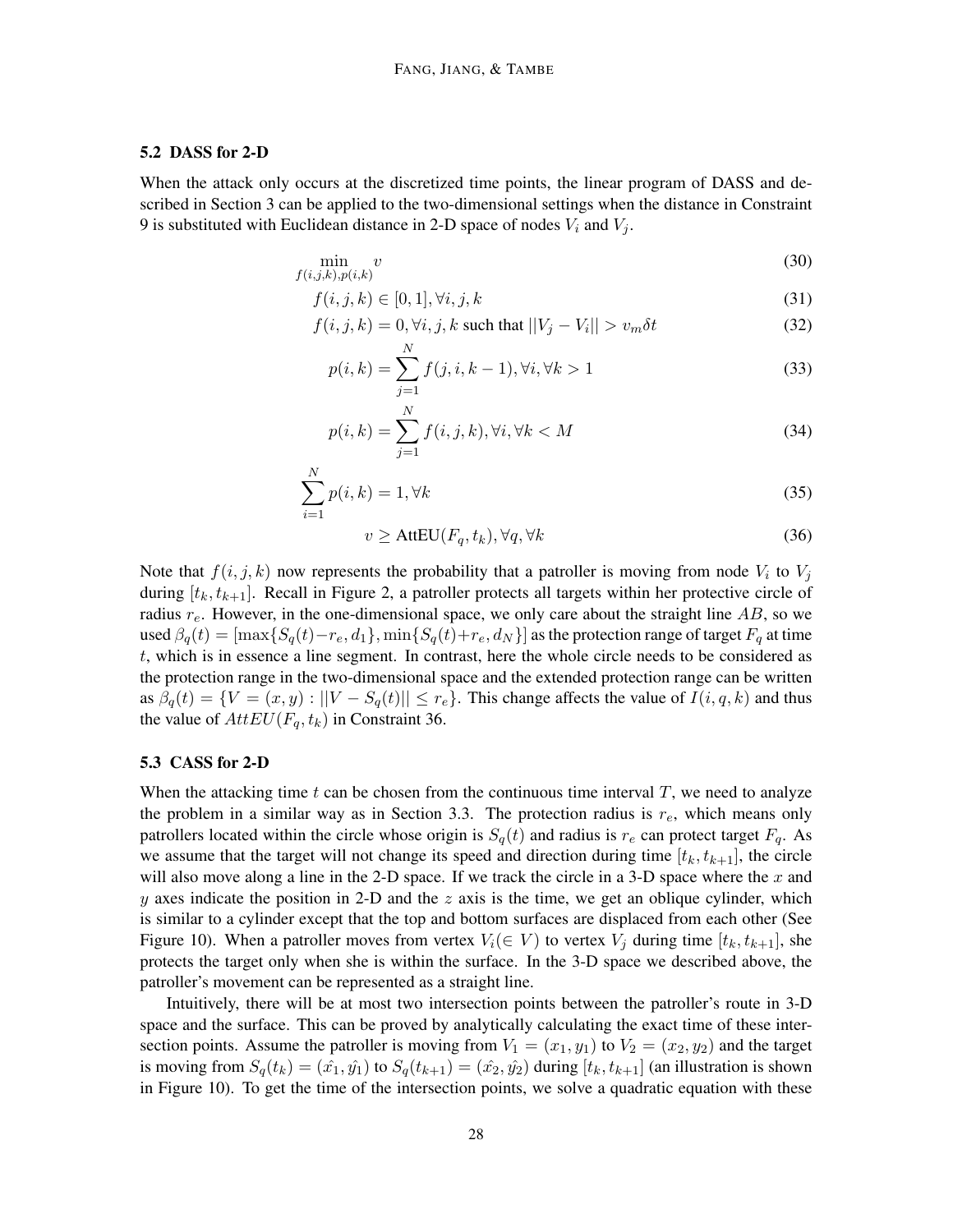

Figure 10: An illustration of the calculation of intersection points in the two-dimensional setting. The x and y axes indicates the position in 2-D and the z axis is the time. To simplify the illustration,  $z$  axis starts from time  $t_k$ . In this example, there are two intersection points occurring at time points  $t_a$  and  $t_b$ .

coordination parameters and protection radius  $r_e$ . We present the detailed calculation in Appendix B. If a root of the quadratic equation is within the interval  $[t_k, t_{k+1}]$ , it indicates that the patroller's route intersects with the surface at this time point. So there will be at most two intersection points. Once we find all these intersection points, the same analysis in Section 3.3 applies and we can again claim Lemma 1. So we conclude that we only need to consider the attacker's strategies at these intersection points. We use the same notation  $\theta_{qk}^r$  as in the one-dimensional case to denote the sorted intersection points and get the following linear program for the 2-D case.

$$
\min_{f(i,j,k),p(i,k)} v
$$
\nsubject to constraints (31...36)

\n
$$
v \ge \max\{\text{AttEU}(F_q, \theta_{qk}^{r+1}), \text{AttEU}(F_q, \theta_{qk}^{(r+1)-})\}
$$
\n
$$
\forall k \in \{1...M\}, q \in \{1...L\}, r \in \{0...M_{ak}\}
$$
\n(38)

Algorithm 1 can still be used to add constraints to the linear program of CASS for the 2-D case. The main difference compared to CASS in the 1-D case is that since Euclidean distance in 2-D is used in Constraint 32 we need to use the extended definition of  $\beta_q(t)$  in 2-D when deciding the entries in

the coefficient matrix  $A_{qk}^r(i, j)$ .

For multiple defender resources, again the linear program described in Section 3.4 is applicable when the extended definition of  $\beta_q(t)$  is used to calculate AttEU and Constraint 19 is substituted with the following constraint:

$$
f(i_1, j_1, \ldots, i_W, j_W, k) = 0, \forall i_1, \ldots, i_W, j_1, \ldots, j_W \text{ such that } \exists u, ||V_{j_u} - V_{i_u}|| > v_m \delta t.
$$

#### 6. Route Sampling

We have discussed how to generate an optimal defender strategy in the compact representation; however, the defender strategy will be executed as taking a complete route. So we need to sample a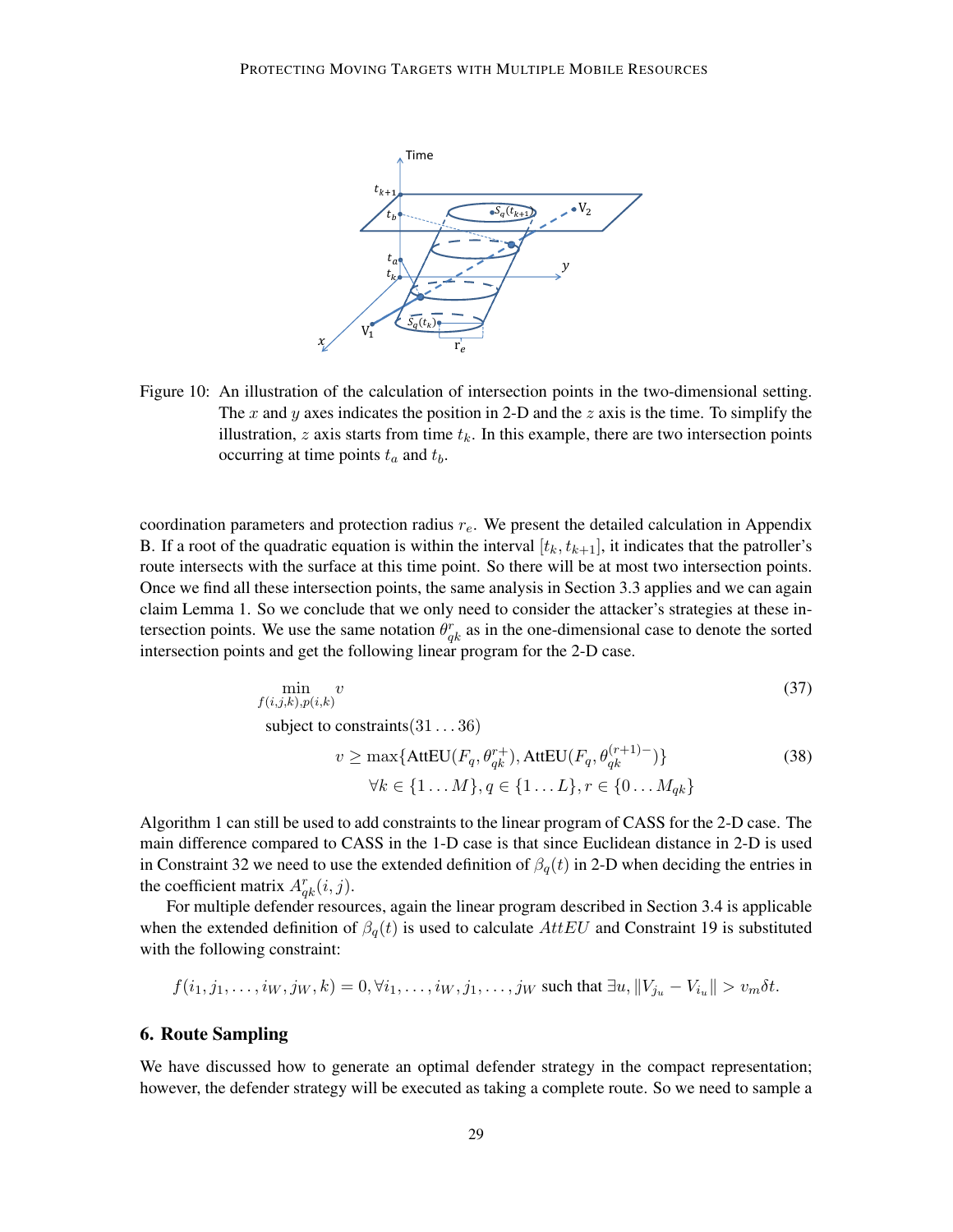complete route from the compact representation. In this section, we give two methods of sampling and show the corresponding defender strategy in the full representation when these methods are applied.

The first method is to convert the strategy in the compact representation into a Markov strategy. A Markov strategy in our setting is a defender strategy such that the patroller's movement from  $t_k$ to  $t_{k+1}$  depends only on the location of the patroller at  $t_k$ . We denote by  $\alpha(i, j, k)$  the conditional probability of moving from  $d_i$  to  $d_j$  during time  $t_k$  to  $t_{k+1}$  given that the patroller is located at  $d_i$  at time  $t_k$ . In other words  $\alpha(i, j, k)$  represents the chance of taking edge  $E_{i,j,k}$  given that the patroller is already located at node  $(t_k, d_i)$ . Thus, given a compact defender strategy specified by  $f(i, j, k)$ and  $p(i, k)$ , we have

$$
\alpha(i, j, k) = f(i, j, k) / p(i, k), \text{ if } p(i, k) > 0. \tag{39}
$$

 $\alpha(i, j, k)$  can be an arbitrary number if  $p(i, k) = 0$ . We can get a sampled route by first determining where to start patrolling according to  $p(i, 1)$ ; then for each  $t_k$ , randomly choose where to go from  $t_k$  to  $t_{k+1}$  according to the conditional probability distribution  $\alpha(i, j, k)$ . The distribution from this sampling procedure matches the given marginal variables as each edge  $E_{i,j,k}$ is sampled with probability  $p(i, k) \alpha(i, j, k) = f(i, j, k)$ . This sampling method actually leads to a full representation where route  $R_u = (d_{r_u(1)}, d_{r_u(2)}, ..., d_{r_u(M)})$  is sampled with probability  $p(r_u(1), 1) \prod_{k=1}^{M-1} \alpha(r_u(k), r_u(k+1), k)$ , the product of the probability of the initial distribution and the probability of taking each step. This method is intuitively straightforward and the patrol route can be decided online during the patrol, i.e., the position of the patroller at  $t_{k+1}$  is decided when the patroller reaches its position at  $t_k$ , which makes the defender strategy more unpredictable. The downside of the method is that the number of routes chosen with non-zero probability can be as high as  $N^M$ . For 2-D case, the patroller is located at node  $V_i$  at time  $t_k$ . The sampling process is exactly the same when  $\alpha(i, j, k)$  is used to denote the probability of moving from  $V_i$  to  $V_j$  during  $[t_k, t_{k+1}].$ 

The second method of sampling is based on the decomposition process mentioned in Section 4.1 (step (i)). As we discussed above for the first sampling method, sampling is essentially restoring a full representation from the compact representation. As shown in Table 1, there are multiple ways to assign probabilities to different routes and the decomposition process of "route-adjust" constructively defines one of them. So we can make use of the information we get from the process, and sample a route according to the probability assigned to each decomposed route. The number of routes chosen with non-zero probability is at most  $N^2M$ , much less than the first method and thus it becomes feasible to describe the strategy in full representation, by only providing the routes that are chosen with positive probability. Different sampling approaches may be necessitated by different application requirements. Some applications might require that the defender obtain a strategy in full representation and only be presented a small number of pure strategies. However, for other applications, a strategy that can be decided on-line, potentially with a hand-held smartphone such as in (Luber, Yin, Fave, Jiang, Tambe, & Sullivan, 2013) may be preferred. Therefore, based on the needs of the application, different sampling strategies might be selected.

# 7. Evaluation

We use different settings in the ferry protection domain and compare the performance in terms of the attacker's expected utility AttEU( $F_q$ , t). As it is a zero-sum game, a lower value of AttEU indicates a higher value of defender's expected utility.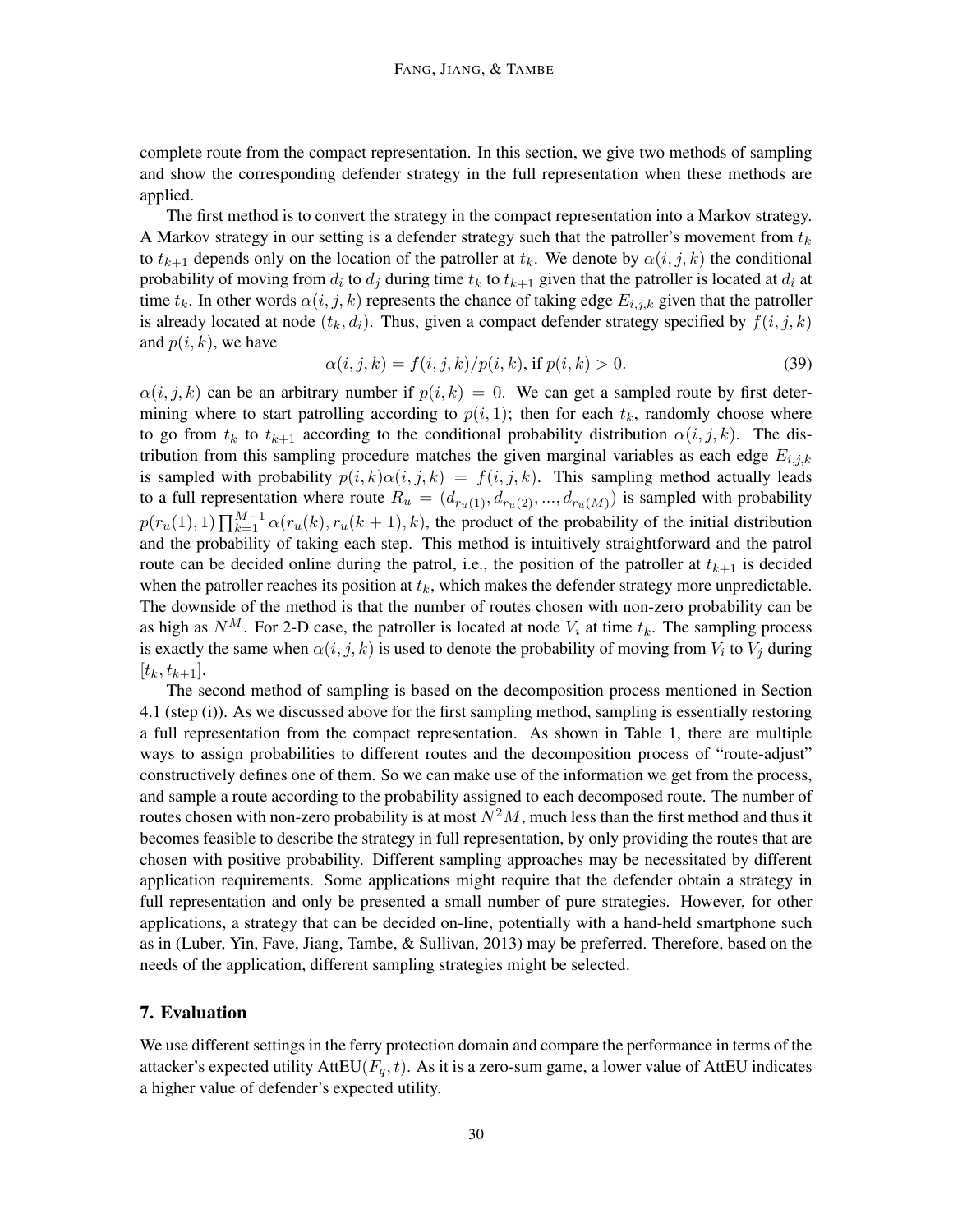We will run experiments both for 1-D and 2-D setting. We will evaluate the performance of CASS and show the sampling results. We will also evaluate the improvement of the two refinement approaches for 1-D. Section 7.1 shows our results for the 1-D setting; Section 7.2 for the 2-D setting.

#### 7.1 Experiments for One Dimensional Setting

#### 7.1.1 EXPERIMENTAL SETTINGS

We used the following setting for the experiments in one dimensional case. This is a complex spatio-temporal game; rather than a discrete security game as in most previous work. There are three ferries moving between terminals A and B and the total distance  $AB = 1$ . The simulation time is 30 *minutes*. The schedules of the ferries are shown in Figure 11, where the x-axis indicates the time and the y-axis is the distance from terminal A. Ferry 1 and Ferry 3 are moving from A to B while Ferry 2 is moving from B to A. The maximum speed for patrollers is  $v_m = 0.1/min$  and the protection radius is  $r_e = 0.1$ . Experiments in the one-dimensional case are using 2 patrollers (where  $C_1 = 0.8$ , and  $C_2 = 1.0$ ), except in Section 7.1.5 where we report on experiments with different numbers of patrollers.



Figure 11: Schedules of the ferries

#### 7.1.2 PERFORMANCE OF SOLVERS

We compare the strategies calculated by CASS with DASS and a baseline strategy. In the baseline strategy, the two patrollers choose a ferry with a probability of 1/3 (uniformly random) and move alongside it to offer it full protection, leaving the other two unprotected (strategy observed in practice). First we wished to stress-test CASS by using more complex utility functions than in the realistic case that follows. Therefore, we tested under 4 different discretization levels (details about discretization levels are included in Table 4) with random utilities, and at each discretization level, we created 20 problem instances. The problem instances are different across levels. In this ferry protection domain, the utility function for each ferry usually depends on the ferry's position, so each instance has utilities uniformly randomly chosen between  $[0, 10]$  at discretized distance points; an example is shown in Figure 12(a). The chosen discretization levels have ensured that  $U_q(t)$  is linear in t in each time interval  $[t_k, t_{k+1}]$  for each target  $F_q$ . In Figure 12(a), the x-axis indicates the distance  $d$  from terminal A, the y-axis indicates the utility of a successful attack if the ferry is located at distance  $d$ . In Figure 12(b), x-axis plots the four discretization levels and y-axis plots the average attacker expected utility if he plays best response over the 20 instances for baseline, DASS and CASS. CASS is shown to outperform DASS and baseline and the differences are statistically significant ( $p < 0.01$ ). Note that different sets of instances are generated for different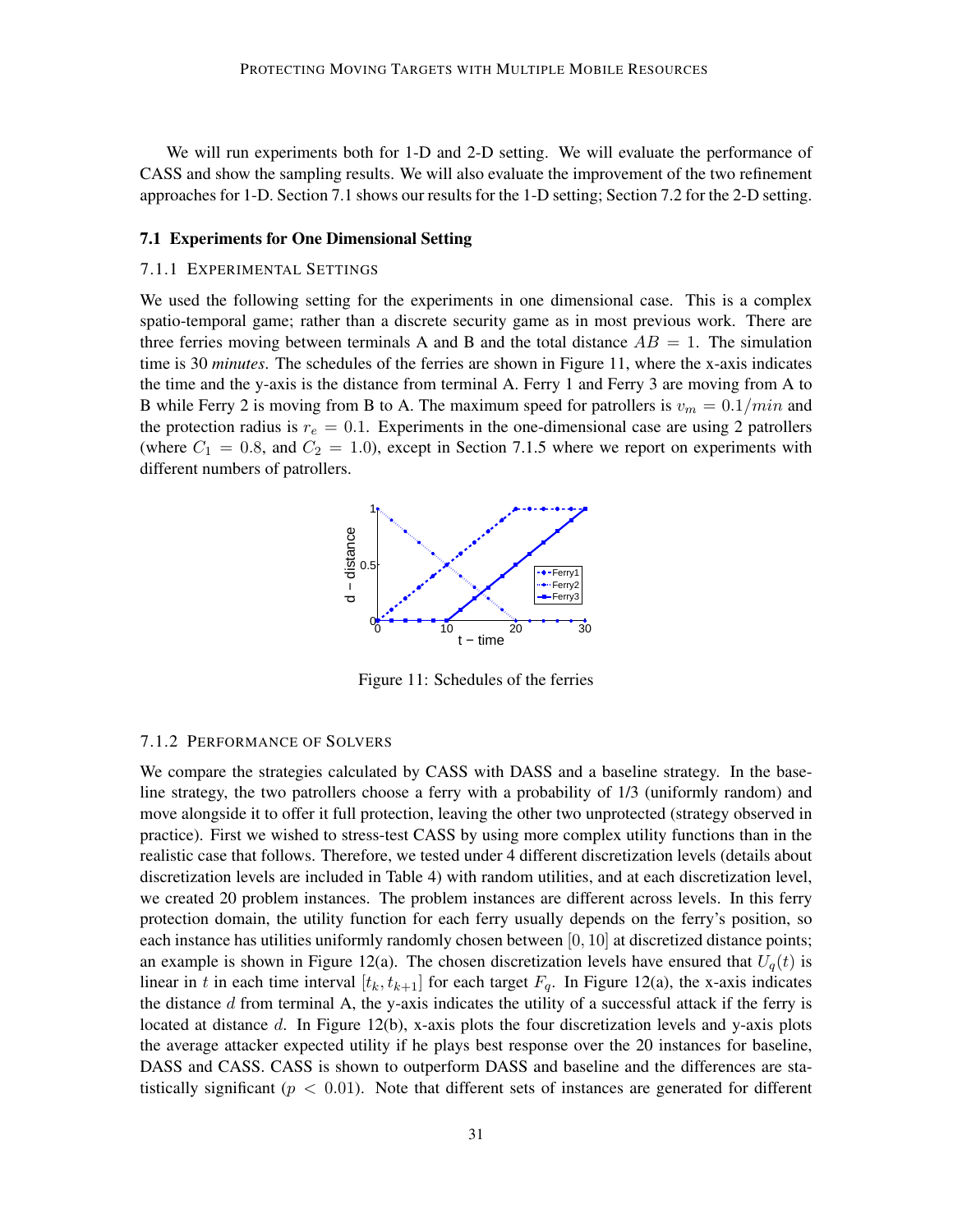discretization levels, so we cannot compare the results across levels directly. However, it is helpful in better understanding the models. From the figure, we find the solution quality of DASS varies a lot and sometimes can be worse than the naive strategy (e.g., level 1). This is because DASS calculates an optimal solution that considers only the attacks at the discretized time points. In Figure 12(b), the solution quality is measured by  $AttEU^m$ , which is calculated as the maximum over the continuous attacker strategy set. The gap between the optimal objective function of DASS and the actual  $AttEU^m$  given the optimal solution of DASS may vary for different strategies and different discretization levels. Another interesting observation is that the average solution quality of CASS is almost the same for all discretization levels. Despite the difference in instance sets, this result implies that the improvement of a finer discretization may be limited for CASS.

| Level | $\delta t$ (minutes) | M  | oа    |   |
|-------|----------------------|----|-------|---|
|       | ∡∪                   |    | 0.5   |   |
|       |                      |    | 0.25  | ب |
|       | 2.5                  | ιJ | 0.125 |   |
|       |                      | 10 | v. 1  |   |

Table 4: Details about discretization levels. In the experiments mentioned in this section, the distance space is evenly discretized, parameterized by  $\delta d = d_{i+1} - d_i$ .



Figure 12: Performance under different randomized utility function settings. The utility function in this set of experiments is a function of the distance to Terminal A. The utility function is piece-wise linear and the value at discretized distance points  $d_i$  is chosen randomly between [0,10].

Next we turn to *more realistic* utility function in this ferry domain, which is of U-shape or inverse U-shape. Figure  $13(a)$  shows a sample utility curve where the attacker gains higher utility closer to the shore. We fix the utility at the shore as 10, vary the utility in the middle (denoted as  $U_{mid}$ ), which is the value on the floor of the U-shape or the top of the inverse U-shape and evaluate the strategies. In Figure 13(b),  $U_{mid}$  is shown on x-axis and we compare performance of the strategies in terms of attacker's expected utility when he plays best response on the y-axis. We conclude that 1) the strategy calculated by CASS outperforms the baseline and DASS; 2) DASS may actually achieve worse results than the baseline.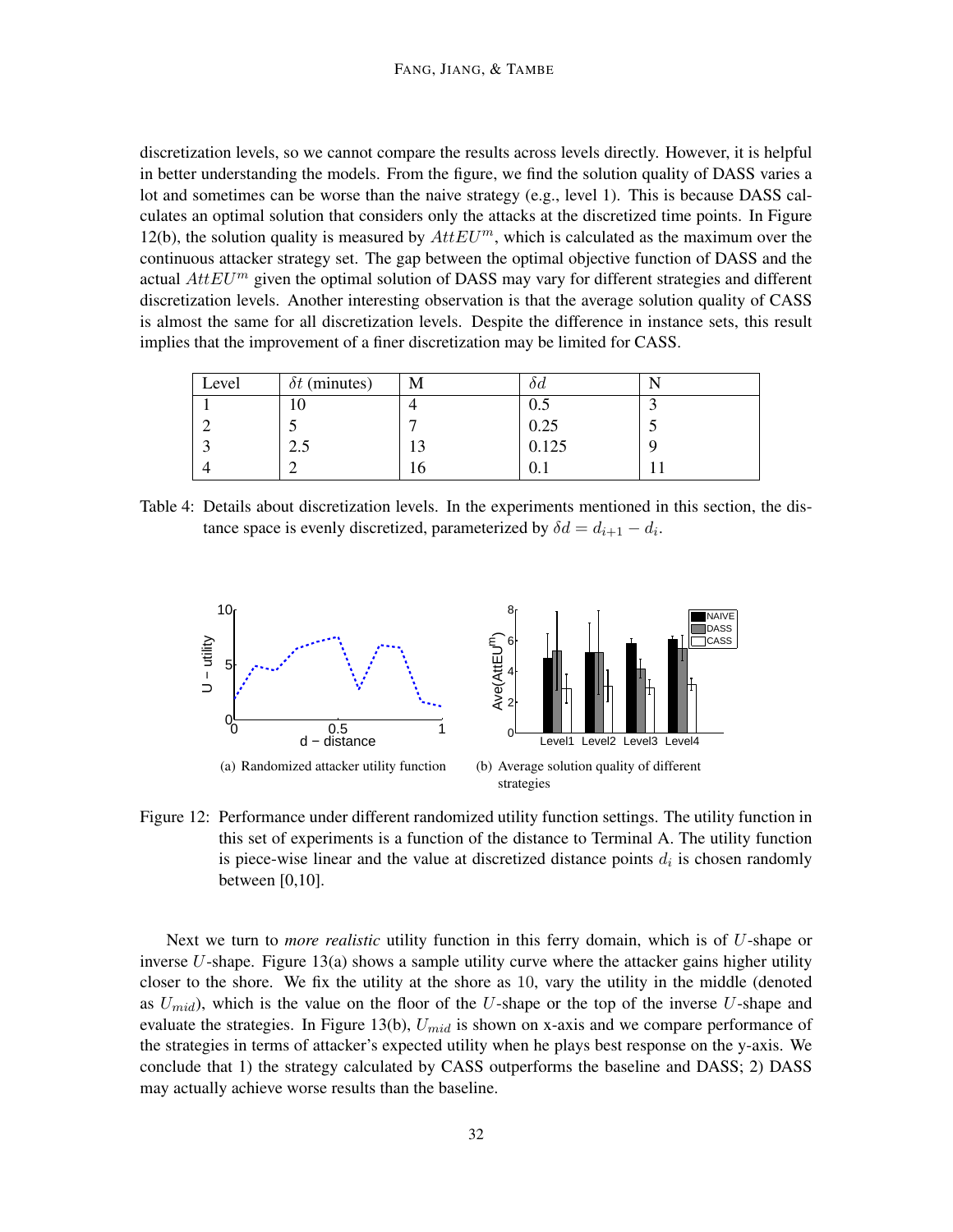

Figure 13: Performance under different realistic utility function settings. The utility function is U-shape or inverse U-shape. The utility around distance 0.5 is denoted as  $U_{mid}$ . We compare the defender strategy given by DASS and CASS with the baseline when  $U_{mid}$ is changing from 1 to 20.



Figure 14: The attacker's expected utility function given the defender strategy calculated by DASS vs CASS under example setting. The expected utilities at the discretized time points are indicated by squares for CASS and dots for DASS. The maximum of  $AttEU$  under CASS is 3.82,  $30\%$  less than the maximum of  $AttEU$  under DASS, which is 4.99.

Among all these different experiment settings of discretization and utility function, we choose one instance and provide a more detailed analysis for it. We refer to this instance as *example setting* in the following of this section. In this example setting, discretization level 4 is used and the utility curve is as shown in Figure 13(a), other parameters involved are described in Section 7.1.1. Figure 14 compares the attacker expected utility function when DASS and CASS is used respectively. The x-axis indicates the time  $t$ , and the y-axis indicates the attacker's expected utility if he attacks Ferry 1 at time t. For the strategy calculated by DASS, the worst performance at discretized time points is 3.50 (AttEU(F<sub>1</sub>, 20)), however, the supremum of AttEU(F<sub>1</sub>, t),  $t \in [0, 30]$  can be as high as 4.99  $(AttEU(F_1, 4^+))$ , which experimentally shows that taking into consideration the attacks between the discretized time points is necessary. For the strategy calculated by CASS, the supremum of AttEU( $F_1$ , t) is reduced to 3.82.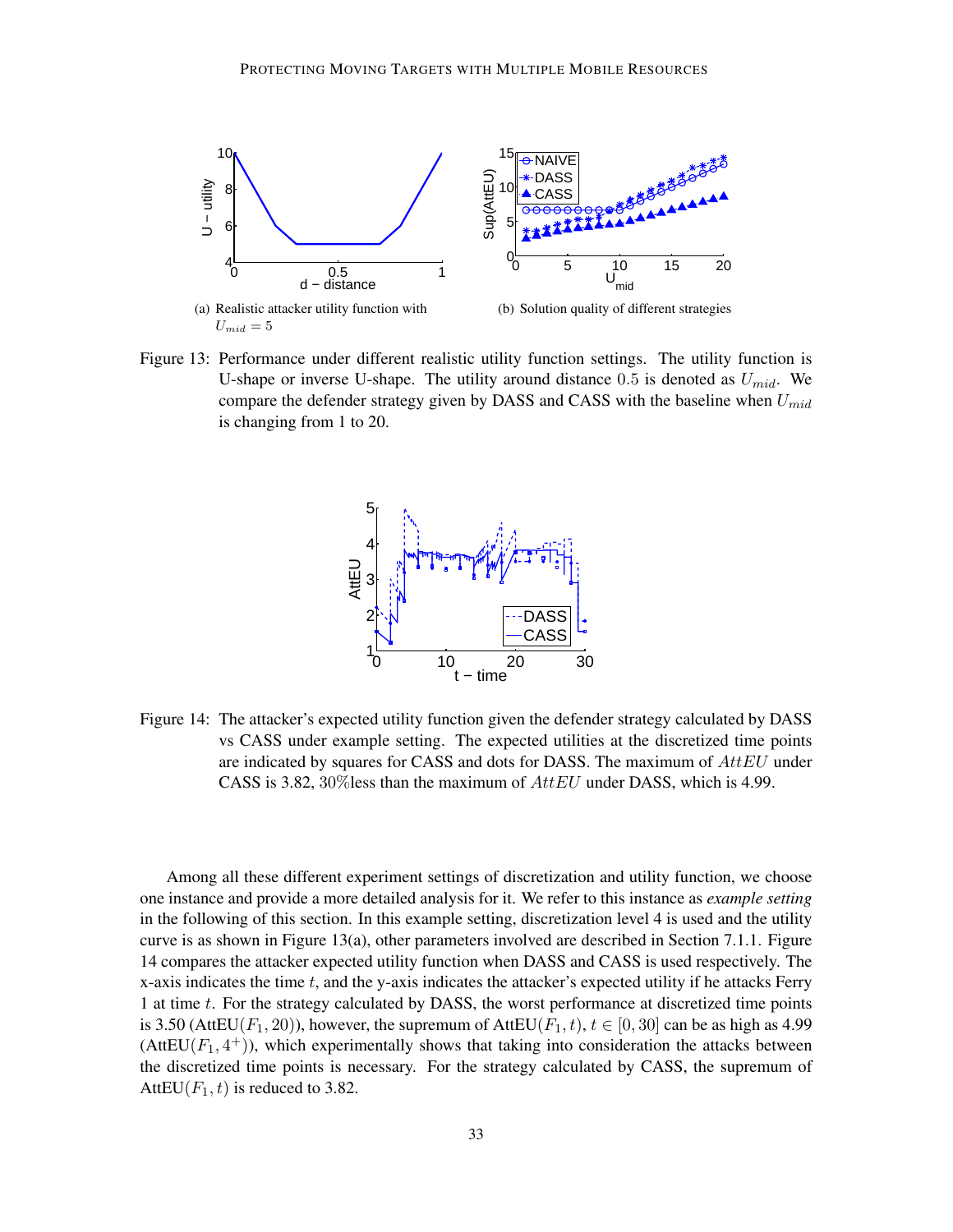#### 7.1.3 IMPROVEMENT USING REFINEMENT METHODS

We compare the refinement approaches described in Section 4 and analyze the tradeoff between performance improvement and runtime. Three approaches are considered for comparison: routeadjust, flow-adjust and a variation of route-adjust, denoted by route-adjust2. In step (ii) of routeadjust, we replace every node in the route one-by-one in sequence.<sup>4</sup> In step (ii) of route-adjust2, we replace every consecutive pair of nodes in the route in sequence.





(a) AttEU function of Ferry 1 after route-adjust (one node at a time)

(b) AttEU function of Ferry 1 after route-adjust2 (two nodes at a time)



(c) Performance of flow-adjust

Figure 15: Performance of equilibrium refinement approaches.

We first show results for the example setting. In Figure 15(a), we compare the AttEU( $F_q$ , t) function of the defender strategy given by CASS and of the one after route-adjust for Ferry 1. It shows for an attack aiming at any target at any time, the defender strategy after route-adjust refinement is equally good or better than the one in the original equilibrium, and thus the defender performs equally or better no matter how the attacker is constrained in time, i.e., the defender strategy after route-adjust dominates the original strategy. Figure 15(b) is the comparison between AttEU function of the defender strategy after route-adjust and the one after route-adjust2 for Ferry 1. The one after route-adjust2 does not dominate the one after route-adjust but overall the former appears to perform better than the latter more frequently and by larger amounts. If we use the average value of AttEU function as a metric of performance, we will show that route-adjust2 is better than route-adjust in this example setting later in Table 5. Figure 15(c) shows the comparison between the AttEU function of the defender strategy given by CASS and that of the defender strategy after flow-adjust for Ferry 1. The strategy given by CASS is not dominated by the one after flow-adjust

<sup>4.</sup> In supplementary experiments, we also tested route-adjust with more iterations, e.g., repeating the process of replacing every node in sequence five times. The extra benefit is insignificant while the runtime increases proportionally to the number of iterations. In light of this, we choose to replace each node only once in the experiments reported in this article.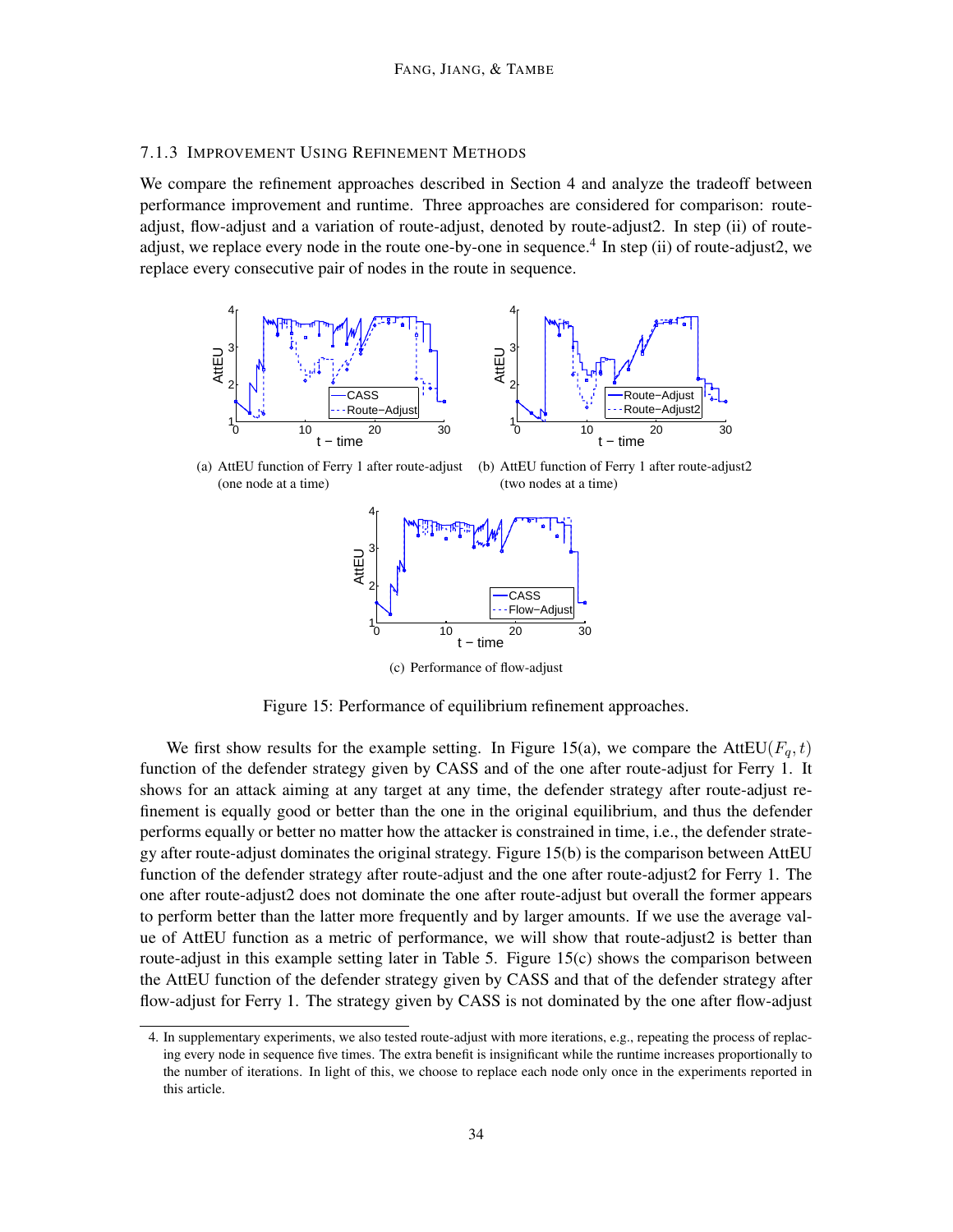under Definition 7, but if we investigate the maximum of AttEU in each time interval  $[t_k, t_{k+1}]$ , as shown in Table 6, we find that the defender strategy after flow-adjust locally dominates the original strategy.

We list the worst case performance and the average performance of AttEU function over all ferries in this example setting for four defender strategies (CASS, route-adjust, route-adjust2, flowadjust) in Table 5, from which we conclude that 1) the worst case performance of all strategies of flow-adjust is the same, which means the defender achieves exactly same expected utility towards an unconstrained rational attacker; 2) the average performance of flow-adjust is slightly better than the CASS, but is outperformed by route-adjust and route-adjust2, while it takes much less time to run compared to the other two; 3) in this example setting, when we adjust two consecutive nodes at a time, the performance is better than adjusting only one node at a time, but the difference is not significant and it is much more expensive in terms of run-time.

| <b>Strategies</b> | <b>Worst Case Performance</b> | <b>Average Performance</b> | Runtime (minutes) |
|-------------------|-------------------------------|----------------------------|-------------------|
| CASS              | 3.82                          | 3.40                       |                   |
| Route-Adjust      | 3.82                          | 2.88                       | 8.96              |
| Route-Adjust2     | 3.82                          | 2.76                       | 32.31             |
| Flow-Adjust       | 3.82                          | 3.34                       | 0.50              |

Table 5: Comparison of different refinement approaches in terms of average performance and runtime. Only the runtime for the refinement process is calculated.

| time<br>interval | maximum        | maximum af-    | interval<br>time | maximum        | -af<br>maximum |
|------------------|----------------|----------------|------------------|----------------|----------------|
| $[t_k, t_{k+1}]$ | before refine- | ter refinement | $[t_k, t_{k+1}]$ | before refine- | ter refinement |
|                  | ment           |                |                  | ment           |                |
| [2,4]            | 3.7587         | 3.6675         | [16, 18]         | 3.8111         | 3.7291         |
| [4, 6]           | 3.8182         | 3.8182         | [18, 20]         | 3.8182         | 3.8182         |
| [6, 8]           | 3.8153         | 3.6164         | [20, 22]         | 3.8182         | 3.8182         |
| [8, 10]          | 3.8137         | 3.6316         | [22, 24]         | 3.8182         | 3.8182         |
| [10, 12]         | 3.8052         | 3.6316         | [24, 26]         | 3.8182         | 3.8182         |
| [12, 14]         | 3.8050         | 3.5664         | [26, 28]         | 3.8182         | 3.8182         |
| [14, 16]         | 3.7800         | 3.2100         | [28, 30]         | 3.8182         | 3.8182         |

Table 6: The maximum of attacker's expected utility in each time interval decreases after flow adjustment

Figure 16(a) and Figure 16(b) shows the maximum and the average improvement of routeadjust, route-adjust2 and flow-adjust, averaged over all the 20 instances of Level 4 with randomized utilities that have been used for Figure  $12(b)$ ; and Figure  $16(c)$  shows the average runtime. The maximum improvement is the largest difference between the AttEU function given defender strategy calculated by CASS and the one after refinement. The average improvement is the average difference between the two functions. The standard deviations over all instances are shown as error bars. Figure 16 confirms that all the refinement approaches improve the defender strategy calculated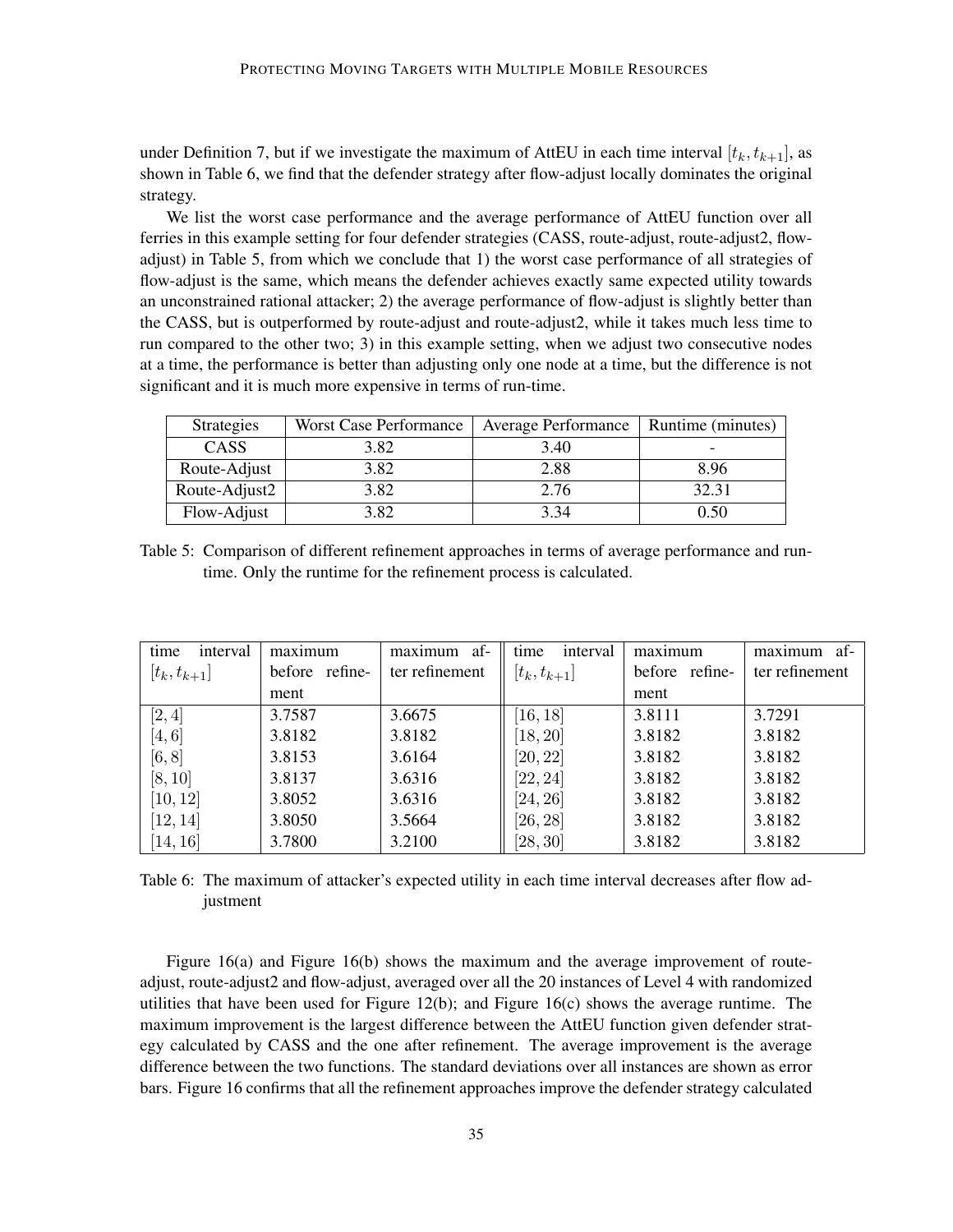#### FANG, JIANG, & TAMBE

by CASS in terms of both the maximum performance and average performance and thus provide better defender strategies given possible constrained attackers. Route-adjust2 achieves the most improvement, then route-adjust, and flow-adjust the least. Flow-adjust achieves much less improvement compared to the other two approaches. One explanation for this is that the constraints are very strong as they require all marginal probabilities to be unchanged so it is likely that little changes are made to the original defender strategy. The difference between route-adjust2 and route-adjust is not as significant. In terms of run-time, flow-adjust is the least expensive, route-adjust the second and route-adjust2 the most. Route-adjust2 is significantly more expensive compared to the other two. So we conclude that route-adjust is a better choice considering the tradeoff between improvement and the runtime.



(a) Average of maximal improvement

(b) Average of average improvement



(c) Average of runtime

Figure 16: Comparison of refinement approaches.

#### 7.1.4 SAMPLED ROUTES

We first convert the defender strategy under the example setting into a Markov strategy and sample 1000 pair of patrol routes. The defender strategy used here is the one after "route-adjust". In each sample, a pair of routes is chosen step by step for the two patrol boats according to the joint conditional probability distribution  $\{\alpha(i1, j1, i2, j2, k)\}\$ . The routes for the two patrol routes are chosen simultaneously as they are coordinating with each other. We cannot show each pair seperately for all 1000 samples. Instead, Figure 17(a) shows the frequency of being taken out of the 1000 samples of each edge. The x-axis indicates the time and the y-axis is the distance to terminal A. The width of the each edge indicates the frequency of being chosen by at least one patroller. Although Figure 17(a) does not precisely depict the samples, it provides a rough view of how the routes are taken by the patrol boats.

Figure 17(b) shows the pair of routes that is of highest probability when we use the decomposition method of sampling. The solid lines show the patrol boats' routes and the dashed lines show the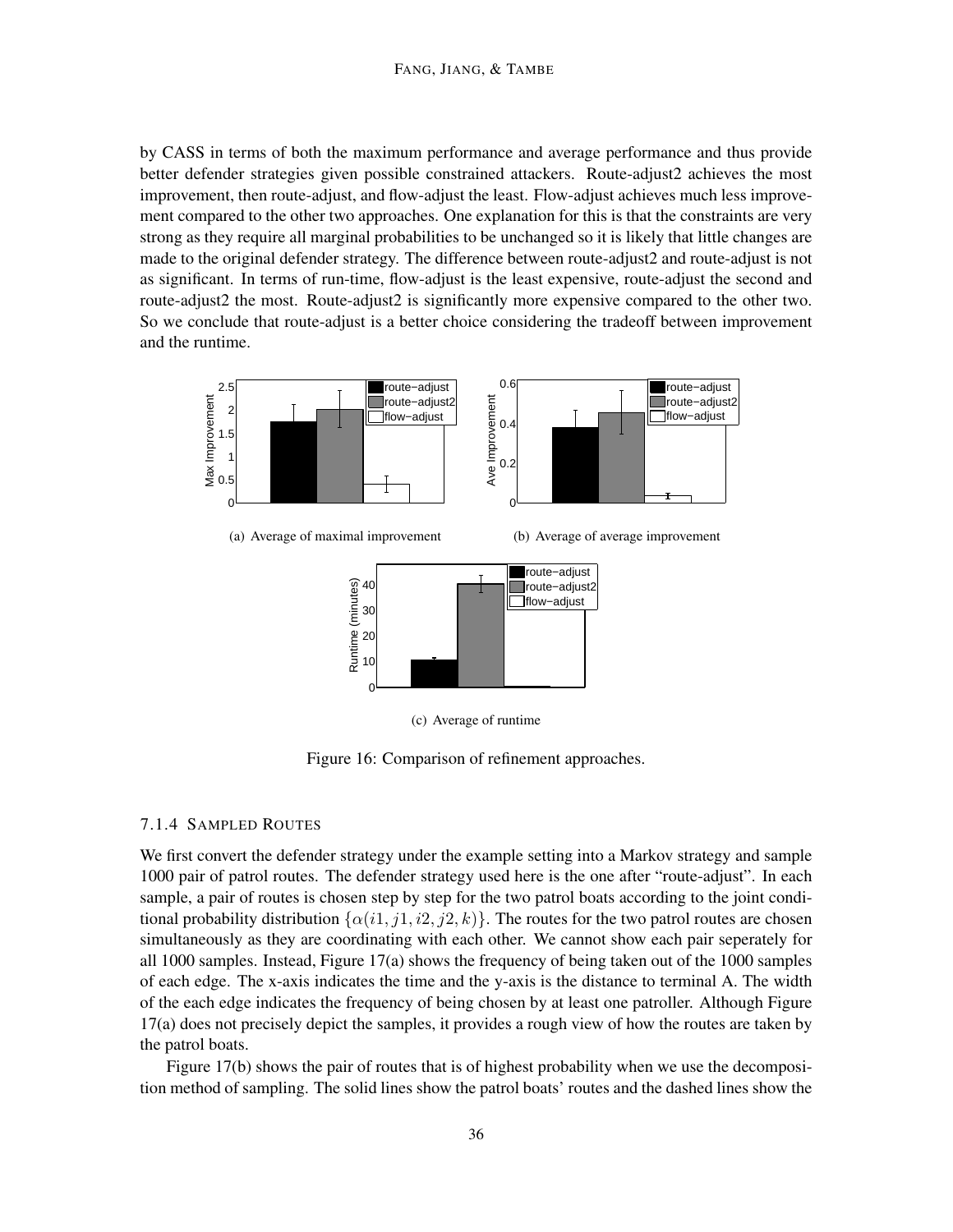ferries' schedules. We get 3958 different pair of patrol routes in total in the decomposition process and the shown pair of routes is chosen with probability 1.57%.



Figure 17: Results for sampling under the example setting: (a) Frequency of each edge is chosen when the first sampling method based on Markov strategy is used. (b) Decomposed routes with highest probability superimposed on ferry schedules when the second sampling method based on decomposition is used.

#### 7.1.5 NUMBER OF PATROLLERS

Figure 18(a) shows the improvement in performance of CASS with increasing number of patrollers under discretization Level 1. The x-axis shows the number of patrollers and the y-axis indicates the average of attacker's maximal expected utility, i.e., the expected reward when he plays his best response. The results are averaged over 20 random utility settings of discretization Level 1. With fewer patrollers, the performance of the defender varies a lot depending on the randomized utility function (as indicated by standard deviation shown as the error bar). But the variance gets much smaller with more patrollers, which means the defender has sufficient resources for different instances. Figure 18(b) shows the run-time for CASS. The y-axis indicates the average of natural logarithm of runtime. Not surprisingly, the run-time increases when the number of patrollers increases.

Figure 18(c) and 18(d) show the average performance and run-time of CASS with discretization Level 2, using the same set of utility settings as used in Level 1. Only results for 1 to 3 patrollers are shown. The program runs out of memory for 4 patrollers as there are  $N^8M = 2734375$  flow distribution variables and at least  $N^4M = 8757$  constraints. Note that the average solution quality of Level 2 is better than the result of Level 1 (e.g., the average attacker EU for 1 patroller is 4.81 in Level 1 and 4.13 in Level 2), which indicates a higher level of granularity can improve the solution quality. However, granularity clearly affect the ability to scale-up; which means that we need to consider the tradeoff between the solution quality and the memory used and one way to combat the scaling-up problem is to reduce the level of granularity. Nonetheless, the number of patrollers we have encountered in real-world scenarios such as at New York is of the order of 3 or 4, so CASS is capable at least for key real-world scenarios.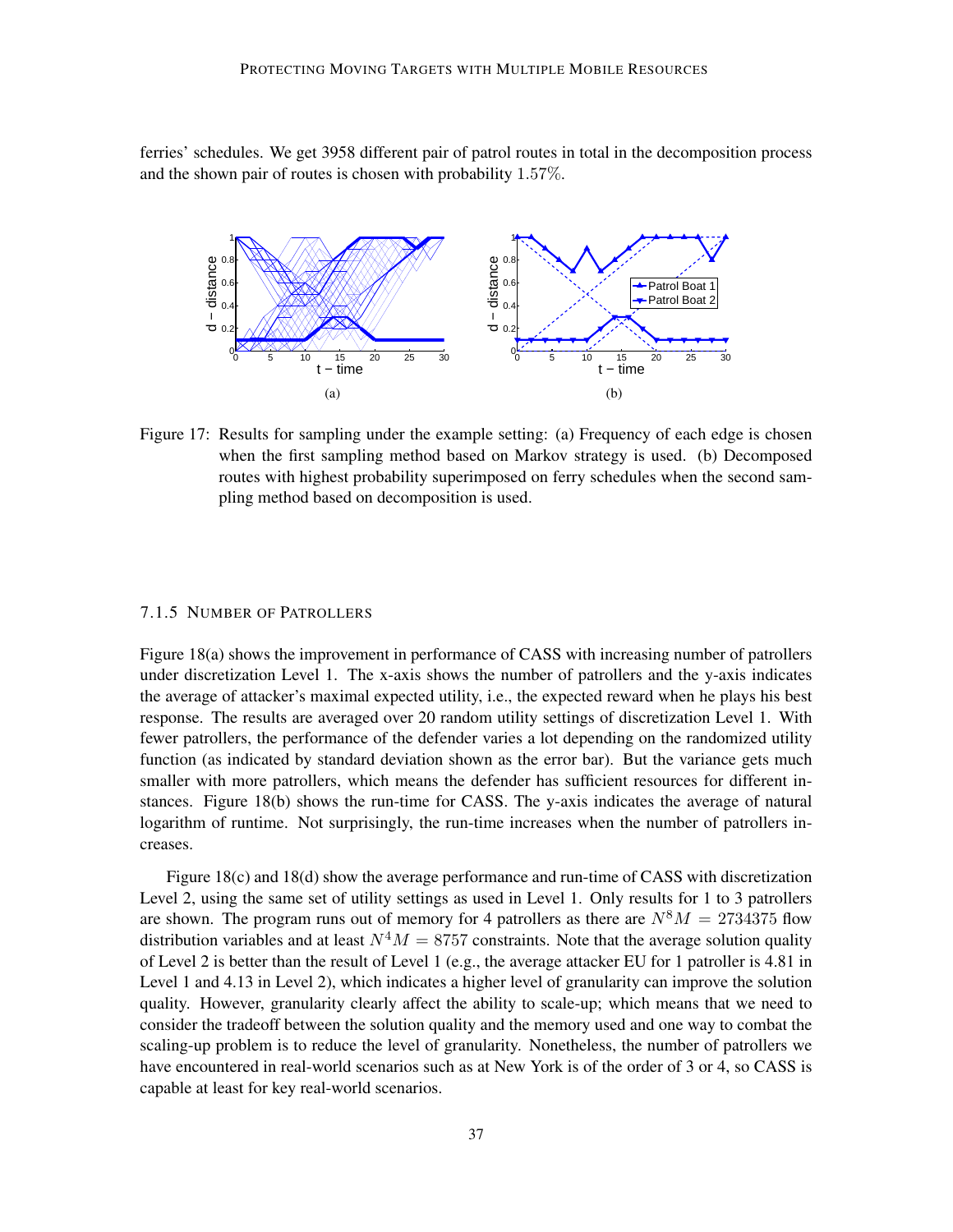

Figure 18: Performance with varying number of patrollers.

#### 7.1.6 APPROXIMATION APPROACH FOR MULTIPLE DEFENDER RESOURCES

We tested the first approximation approach for multiple defender resources described in Section 3.4 for the example setting. We used the **fmincon** function with interior-point method in MATLAB to minimize the non-linear objective function (Equation 25). Table 7 lists different run-time and the value of the objective function achieved given different iteration number (denoted as *MaxIter*). The function is not ensured to provide a feasible solution when the iteration number is not large enough, as shown in the first two rows. We compared the result with our LP formulation of DASS, which was implemented in MATLAB using **linprog** function. DASS can be solved within 8.032 seconds and provides an optimal solution AttEU<sup> $m = 3.5$ , this approximation approach is outperformed in both</sup> run-time efficiency and solution quality. This approach fails to provide a feasible solution efficiently and even when sufficient time is given (more than 400 times the run-time of the LP formulation), the maximum attacker expected utility is 18% larger than the optimal solution. This is mainly because the new formulation in the approximation approach is no longer linear or convex, making it difficult to find a global maximum.

| MaxIter | $Run-time(sec)$ | $AttEU^m$  |
|---------|-----------------|------------|
| 3000    | 4.14            | infeasible |
| 10000   | 17.21           | infeasible |
| 900000  | 3298            | 4.0537     |

Table 7: Performance of approximation approach.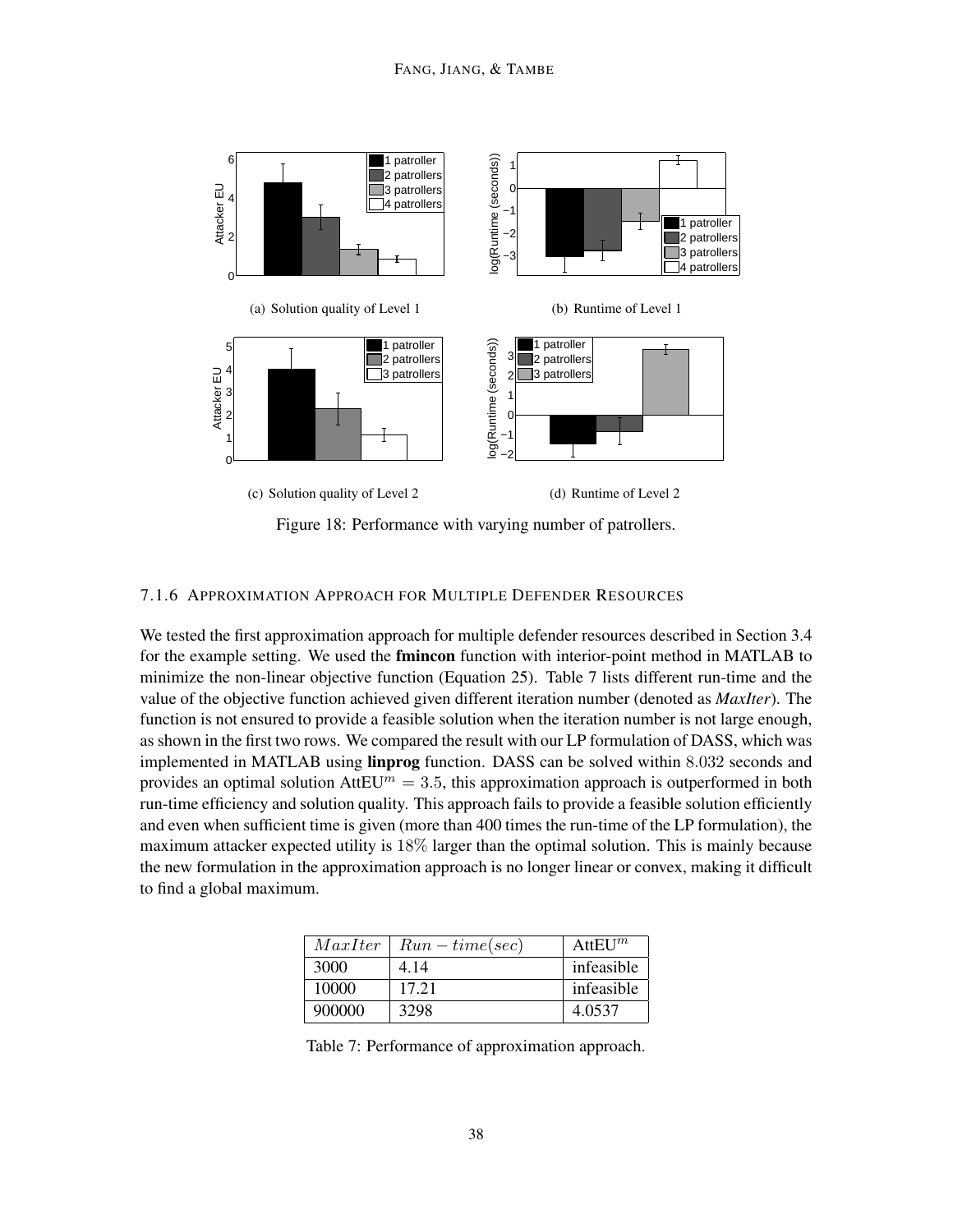

Figure 19: An example setting in two-dimensional space

### 7.2 Experiments for Two Dimensional Setting

The settings in 2-D space are more complex even with single patroller. Here we show an example setting motivated by the ferry system between Seattle, Bainbridge island and Bremerton as shown in Figure 9. In this example setting, three terminals (denoted as A,B and C) are non-collinear in the 2-D space as shown in the Figure 19(a). Ferry 1 and Ferry 2 are moving on the trajectory between Terminal B and C (denoted as Trajectory 1) and Ferry 3 and Ferry 4 are moving on the trajectory between Terminal B and A (denoted as Trajectory 2). The schedules of the four ferries are shown in Figure 19(b), where the x-axis is the time and the y-axis is the distance from the common terminal B. Ferry 1 moves from C to B, Ferry 2 moves from B to C, Ferry 3 moves from B to A and Ferry 4 moves from A to B. Similar to the one-dimensional scenario in ferry domain, we assume the utility is decided by the ferry's position and the utility function is shown in Figure 19(c). The x-axis is the distance from the common terminal B and the y-axis is the utility for the two trajectories respectively. The 2-D space is discretized into a grid as shown in Figure 19(d) with  $\delta x = 1.5$ and  $\delta y = 1$  indicating the interval in the x-axis and y-axis. A patroller will be located at one of the intersection points of the grid graph at any discretized time points. The simulation time is 60 minutes and  $M = 13$ , i.e.,  $t_{k+1} - t_k = 5$  minutes. The speed limit for the patroller is  $v_e = 0.38$  and all the available edges that a patroller can take during  $[t_k, t_{k+1}]$  are shown in Figure 19(d). Only one patroller is involved. The protection radius is set to  $r_e = 0.5$ , and protection coefficient is  $C_1 = 0.8$ .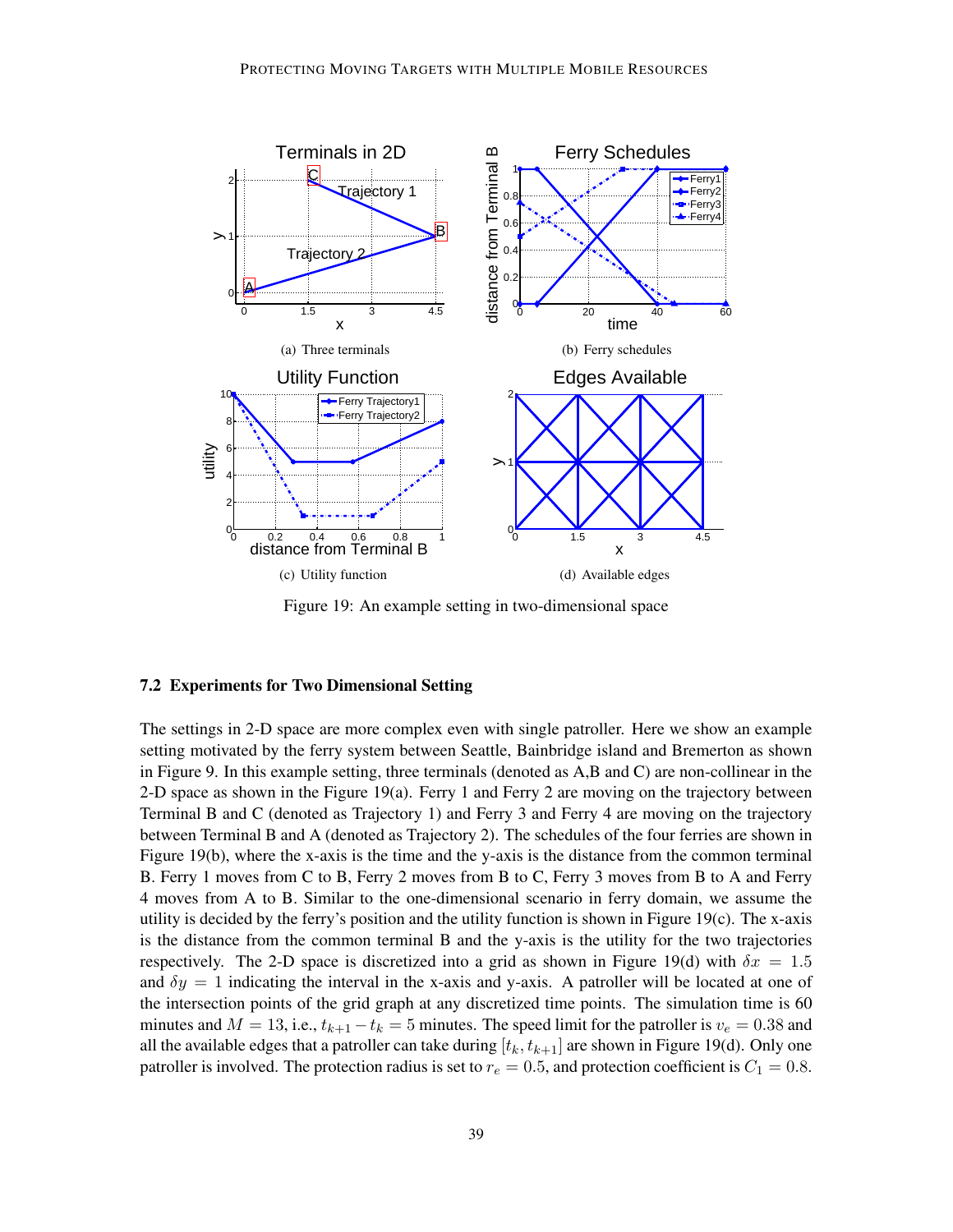

(a) Solution quality of DASSand CASS for Ferry (b) Sampled route 1 superimposed on ferry 2 trajectories



(c) Sampled route 2 superimposed on ferry trajectories

Figure 20: Experimental results under two-dimensional settings

Figure 20(a) compares the performance of DASS and CASS for Ferry 2. Ferry 2 is chosen because in both strategies, the attacker's best response is to attack Ferry 2. The x-axis is the time t, and the y-axis is the attacker expected utility of attacking Ferry 1 at time  $t$ . The maximum of AttEU of CASS is 6.1466, 12% lower compared to the result of DASS, which is 6.9817. Figure 20(b) and 20(c) show two sampled route given the strategy calculated by CASS on the 2-D map where the dashed lines represents for the ferry trajectories. The patroller starts from the node with text "start" and follows the arrowed route, and ends at the node with text "end" at the end of the patrol. She may stay at the nodes with text "stay". The patrol routes are shown in a intuitive way but can be ambiguous. The exact route should be listed as a table with time and position. The routes are sampled based on the converted Markov strategy, and the total number of patrol routes that may be chosen with non-zero probability is  $4.49 \times 10^{10}$ .

# 8. Related Work

In this section we discuss literature related to our work. We will first discuss work on the computation of game-theoretic patrolling strategies, then discuss work on continuous games, and finally discuss work on equilibrium refinement.

As mentioned in the introduction, Stackelberg games have been widely applied to security domains, although most of this work has considered static targets (e.g., Korzhyk et al., 2010; Krause,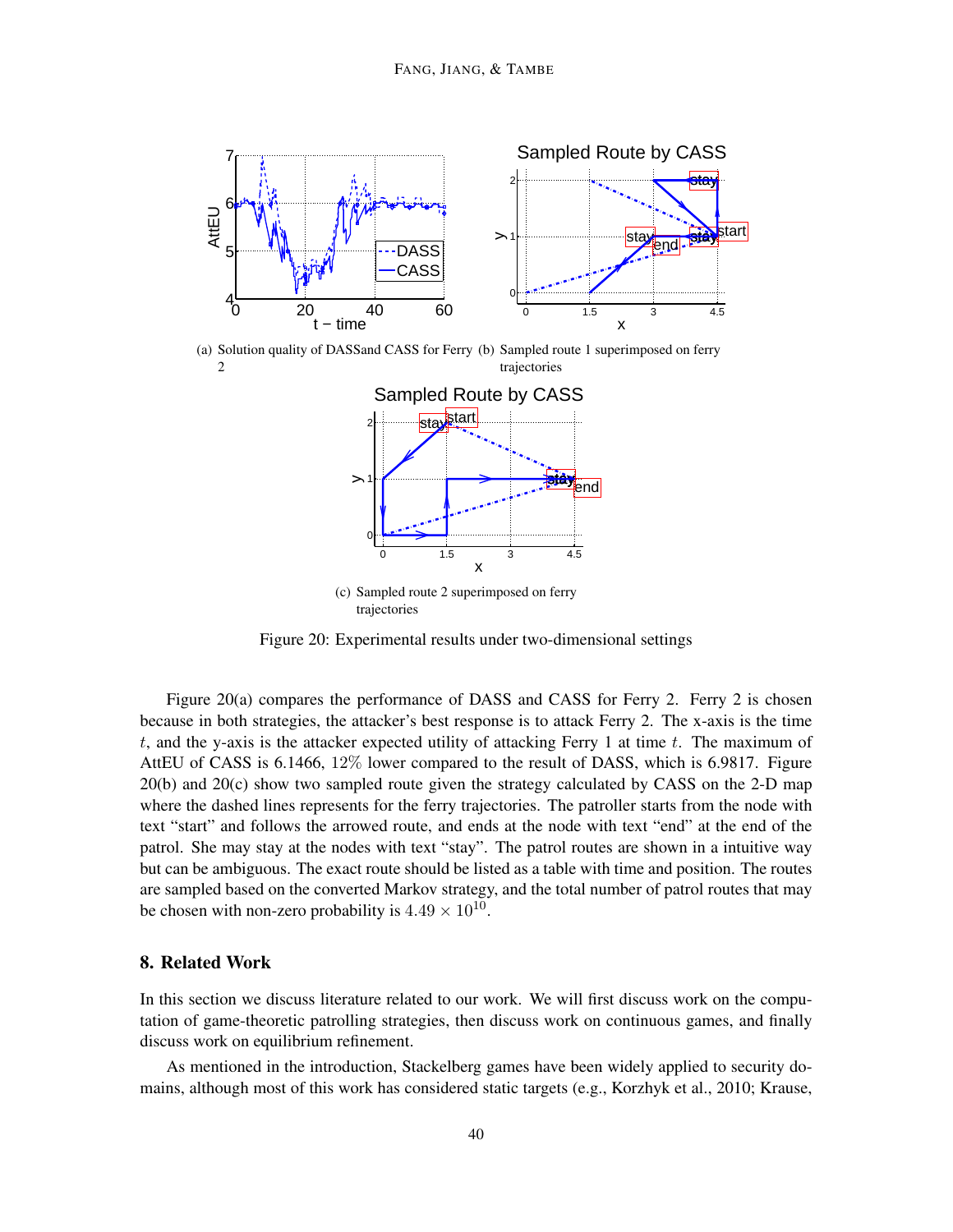Roper, & Golovin, 2011; Letchford & Vorobeychik, 2012; Kiekintveld et al., 2013). Agmon, Kraus, and Kaminka (2008) proposed algorithms for computing mixed strategies for setting up a perimeter patrol in adversarial settings with mobile robot patrollers. Similarly, Basilico, Gatti, and Amigoni (2009) computed randomized leader strategies for robotic patrolling in environments with arbitrary topologies. Even when both of the players are mobile, e.g., in hider-seeker games (Halvorson, Conitzer, & Parr, 2009), infiltration games (Alpern, 1992) or search games (Gal, 1980), the targets (if any) were assumed to be static. Tsai et al. (2009) applied Stackelberg games to the domain of scheduling federal air marshals on board flights. The targets (i.e., flights) in this domain are mobile, but the players are restricted to move along the targets to protect or attack them. This stationary nature leads to discrete game models with finite numbers of pure strategies.

Bošanský, Lisý, Jakob, and Pěchouček (2011) and Vaněk, Jakob, Hrstka, and Pěchouček (2011) studied the problem of protecting moving targets. However, they both considered a model in which the defender, the attacker and targets have discretized movements on a directed graph. Such discretization of attacker strategy spaces can introduce suboptimality in the solutions, as we have shown with DASS. We, in our work, generalize the strategy space of the attacker to the continuous realm and compute optimal strategies even in such a setting. Furthermore, while we provide an efficient and scalable linear formulation, Bošanský et al.  $(2011)$  presented a formulation with non-linear constraints, which faced problems scaling up to larger games even with a single defender resource.

Yin et al. (2012) considered the domain of patrolling in public transit networks (such as the LA Metro subway train system) in order to catch fare evaders. Because the players ride along trains that follow a fixed schedule, the domain is inherently discrete and they modeled the patrolling problem as a finite zero-sum Bayesian game. Yin et al. (2012) proposed a compact representation for defender mixed strategies as flows in a network. We adapt this compact representation idea to a continuous domain. In particular, in our domain we need to model the interaction between the defender's flow and attacker's continuous strategy space. Our proposed sub-interval analysis used spatio-temporal reasoning to efficiently reduce the problem into a finite LP.

Games with continuous strategy spaces have been well-studied in game theory. Much of the economics literature has focused on games whose equilibria can be solved analytically (and thus the question of computation does not arise), for example the classical theory of auctions (see e.g., Krishna, 2009). Recent computational approaches for the analysis and design of auctions have focused on discretized versions of the auction games (e.g., Thompson & Leyton-Brown, 2009; Daskalakis & Weinberg, 2012). There has been research on efficiently solving two-player continuous games with specific types of utility functions, such as zero-sum games with convex-concave utility functions (Owen, 1995) and separable continuous games with polynomial utility functions (Stein, Ozdaglar, & Parrilo, 2008). Johnson, Fang, and Tambe (2012) studied a continuous game model for protecting forests from illegal logging. In their model the target (i.e., the forest) is stationary, and with further simplifying assumptions (e.g., the forest having a circular shape) they were able to solve the game efficiently. In contrast to existing work, our game model has moving targets in a continuous domain, and the resulting utility functions are discontinuous and thus existing approaches are not applicable. Our CASS algorithm solves the game optimally without needing to discretize the attacker's strategy space.

There is an extensive literature on equilibrium refinement; however most existing work on the computation of equilibrium refinement focuses on finite games. For simultaneous-move finite games, solution concepts such as perfect equilibrium and proper equilibrium were proposed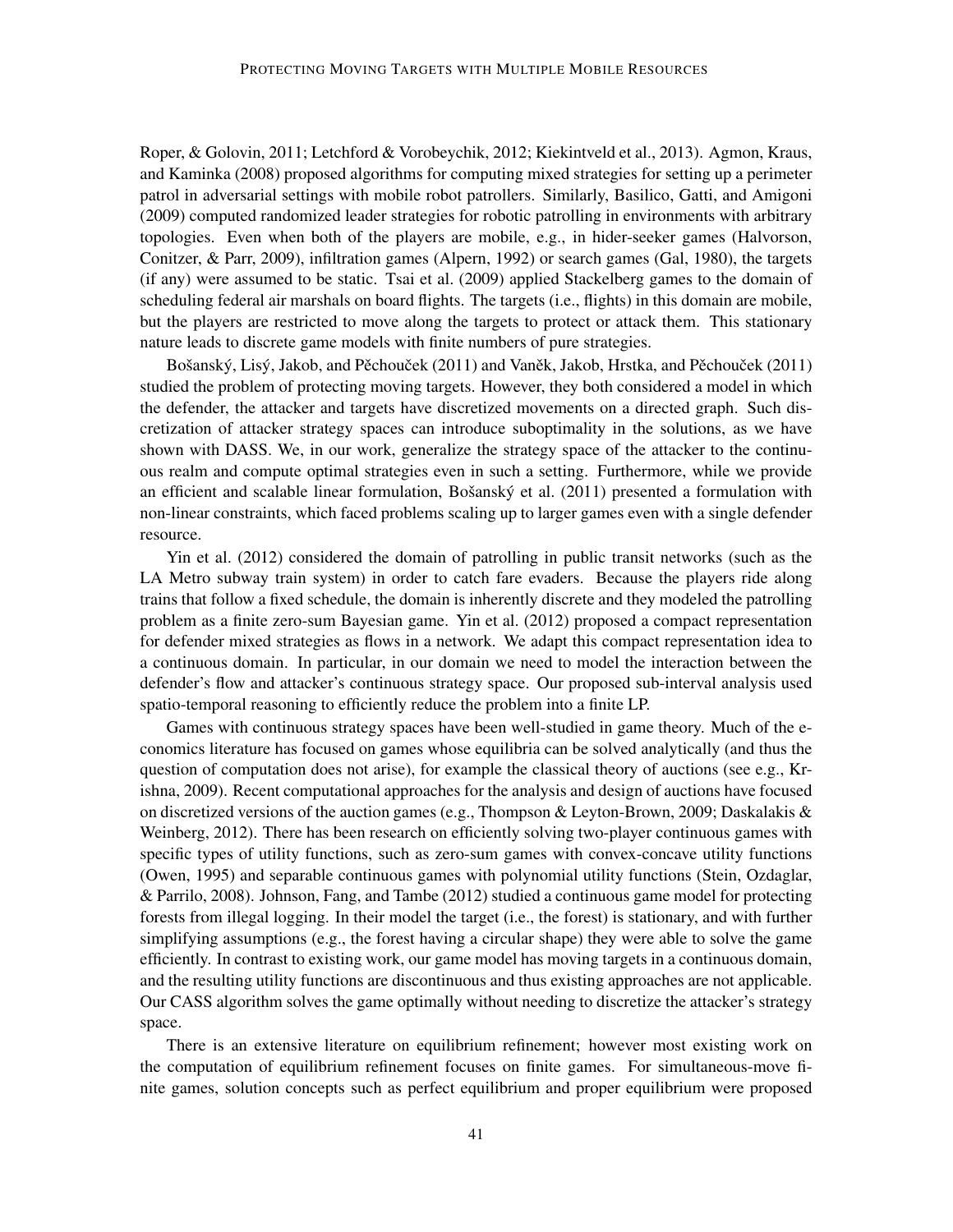as refinements of Nash equilibrium (Fudenberg & Tirole, 1991). Miltersen and Sørensen (2007) proposed an efficient algorithm for computing proper equilibria in finite zero-sum games. For finite security games, An et al. (2011) proposed a refinement of Stackelberg equilibrium and techniques for computing such refinements. The resulting defender strategy is robust against possibilities of constrained capabilities of the attacker. These existing approaches rely on the finiteness of action sets, and is thus not applicable to our setting. Simon and Stinchcombe (1995) proposed definitions of perfect equilibrium and proper equilibrium for infinite games with continuous strategy sets, however they did not propose any computational procedure for the resulting solution concepts. Exact computation of equilibrium refinements of continuous games such as  $MRMT_{sg}$  remains a challenging open problem.

# 9. Conclusion

This paper makes several contributions in computing optimal strategies given moving targets and mobile patrollers. First, we introduce MRMT<sub>sg</sub>, a novel Stackelberg game model that takes into consideration spatial and temporal continuity. In this model, targets move with fixed schedules and the attacker chooses his attacking time from a continuous time interval. Multiple mobile defender resources protect the targets within their protection radius, and bring in continuous space in our analysis. Second, we develop a fast solution approach, CASS, based on compact representation and sub-interval analysis. Compact representations dramatically reduce the number of variables in designing the optimal patrol strategy for the defender. Sub-interval analysis reveals the piece-wise linearity in attacker expected utility function and shows there is a finite set of dominating strategies for the attacker. Third, we propose two approaches for equilibrium refinement for CASS's solutions: route-adjust and flow-adjust. Route-adjust decomposes the patrol routes, greedily improves the routes and composes the new routes together to get the new defender strategy. Flow-adjust is a fast and simple algorithm that adjusts the flow distribution to achieve optimality in each time interval while keeping the marginal probability at the discretized time points unchanged. Additionally, we provide detailed experimental analyses in the ferry protection domain. CASS has been deployed by the US Coast Guard since April 2013.

# 10. Future Work

There are several important avenues for future work. These include: (i) use a decreasing function to model the protection provided to the targets instead of using a fixed protection radius; (ii) handle practical constraints on patrol boat schedule as not all are easily implementable; (iii) efficiently handle more complex and uncertain target schedules and utility functions.

Here we provide an initial discussion about the relaxation of the assumptions that we listed in Section 2 and used throughout the paper:

• If we allow for complex and uncertain target schedules, we may model the problem as a game where the targets follow stochastic schedules. Our framework may still apply but may need to be enriched (e.g., using approaches such as use of MDPs to represent defender strategies (Jiang, Yin, Zhang, Tambe, & Kraus, 2013)). Coordinating multiple such defenders then becomes an important challenge. It may be helpful in such cases to appeal to more of the prior work on multi-agent teamwork, given the significant uncertainty in such cases leading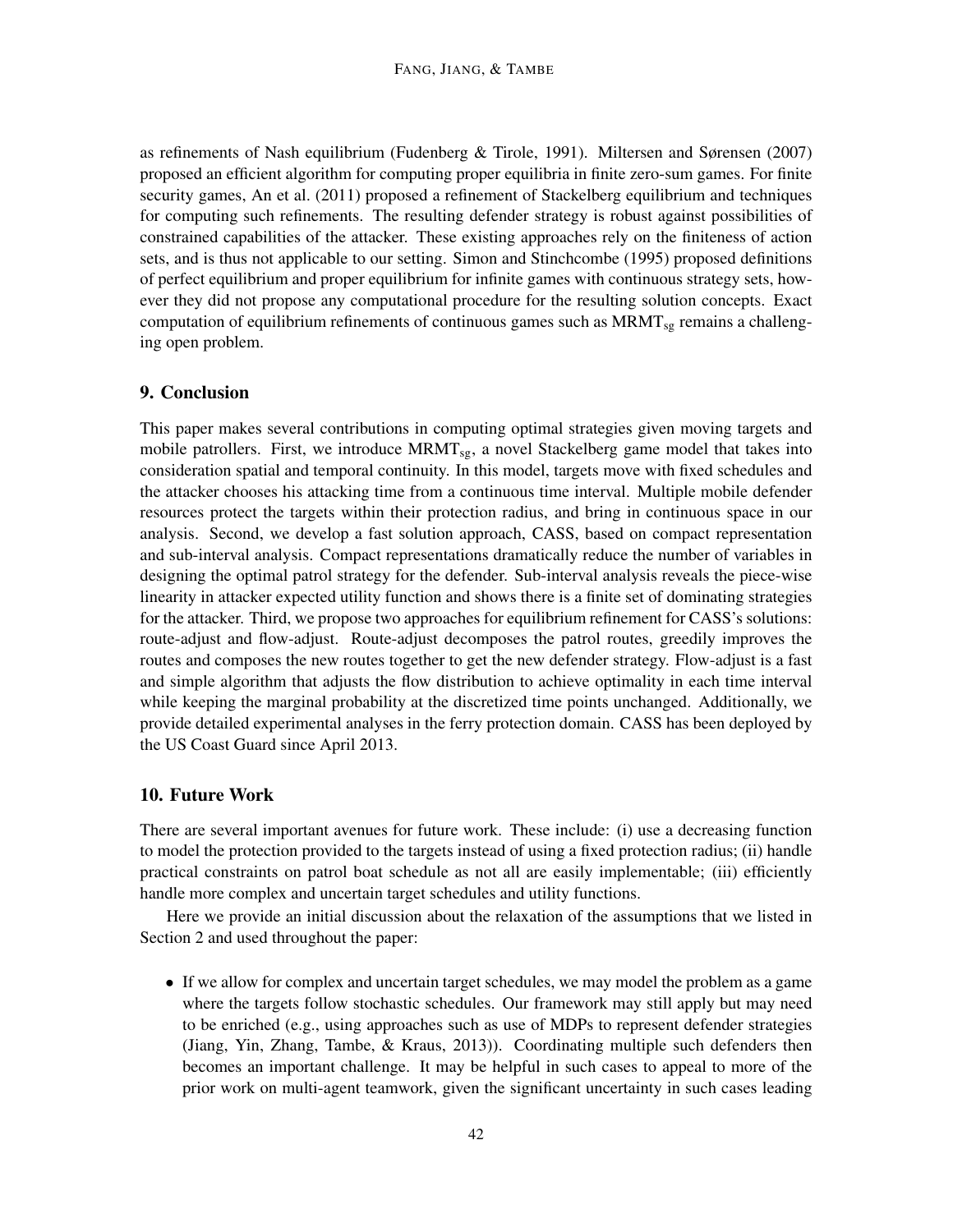to more need for on-line coordination(Tambe, 1997; Stone, Kaminka, Kraus, & Rosenschein, 2010; Kumar & Zilberstein, 2010; Yin & Tambe, 2011).

• If we focus on environments where multiple attackers can coordinate their attacks, then we may need to further enhance our framework. Prior results from Korzhyk, Conitzer, and Parr (2011) over stationary targets and discrete time would be helpful in addressing this challenge, although the case of moving targets in continuous space and time in such cases provides a very significant challenge. Combining with the previous item for future work, a complex multiple defender multiple attacker scenario would appear to be a very significant computational challenge.

# 11. Acknowledgements

We thank the USCG officers, and particularly Craig Baldwin, Joe Direnzo and Francis Varrichio and officers at sector New York, for their exceptional collaboration. The views expressed herein are those of the author(s) and are not to be construed as official or reflecting the views of the Commandant or of the U.S. Coast Guard. This research is supported by US Coast Guard grant HSHQDC-10-D-00019 and MURI grant W911NF-11-1-0332. We also thank the anonymous reviewers for valuable suggestions.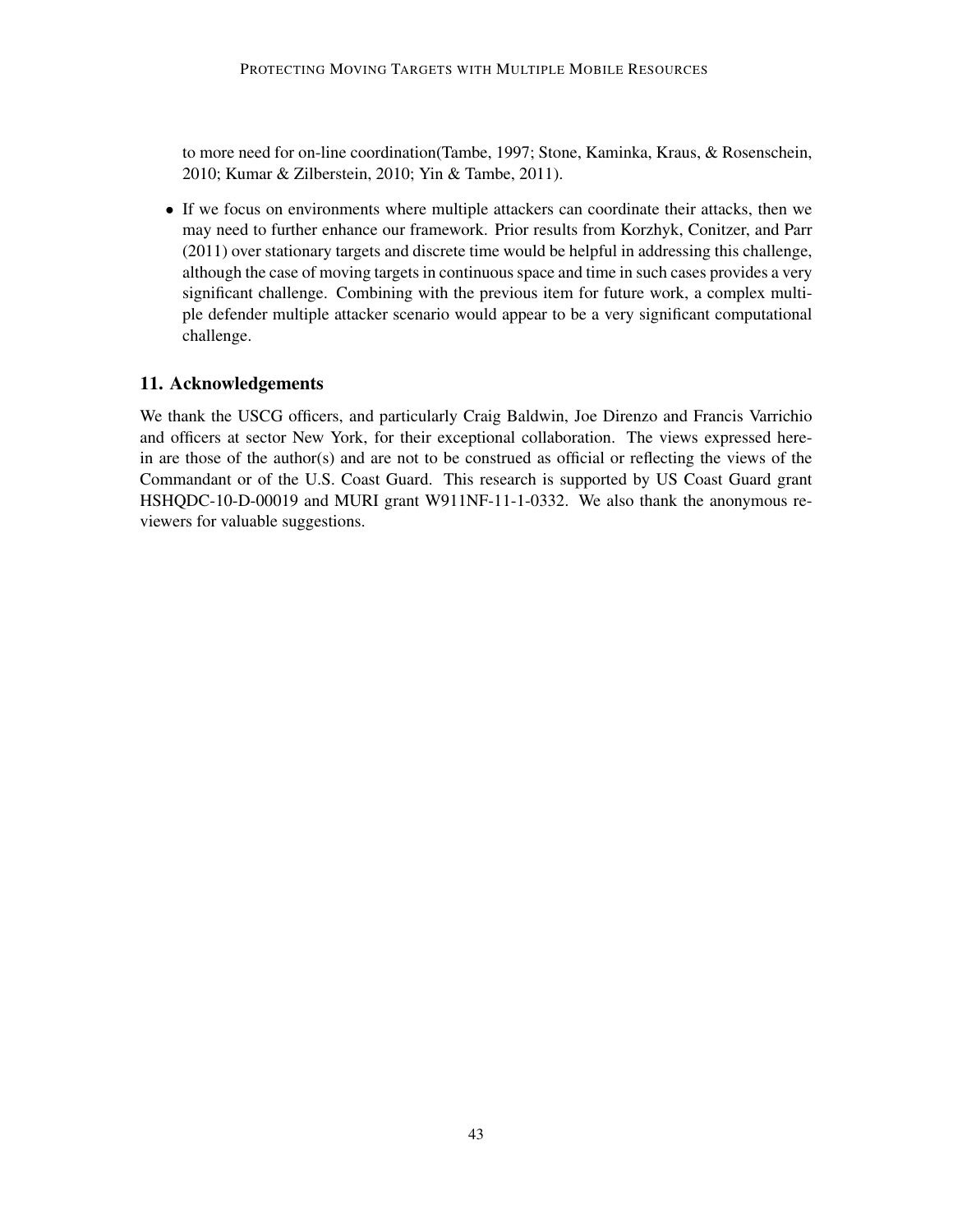# Appendix A. Notation Table

| Notation                                     | Meaning                                                                                                                    |
|----------------------------------------------|----------------------------------------------------------------------------------------------------------------------------|
| <b>MRMT</b>                                  | The problem of multiple Mobile Resources protecting Moving Targets                                                         |
| $M\text{RMT}_{\text{sg}}$                    | Game model with a continuous set of strategies for the attacker for MRMT.                                                  |
| L                                            | Number of ferries.                                                                                                         |
| $F_q$                                        | Ferry with index $q$ .                                                                                                     |
| A, B                                         | Terminal points.                                                                                                           |
| T                                            | Continuous time interval or a finite set of time points.                                                                   |
| $\boldsymbol{D}$                             | Continuous space of possible locations or a set of distance points.                                                        |
| $S_q(t)$                                     | Ferry schedule. Position of the target $F_q$ at a specified time t.                                                        |
| $\ensuremath{W}$                             | Number of patrollers.                                                                                                      |
| $P_u$                                        | Patroller with index u.                                                                                                    |
| $v_m$                                        | Speed limit of patroller.                                                                                                  |
| $r_{e}$                                      | Protection radius of patroller.                                                                                            |
| $\mathcal{C}_G$                              | Probability that the attacker can be stopped with $G$ patrollers.                                                          |
| $U_q(t)$                                     | Positive reward of a successful attack on target $F_q$ at time t for the attacker.                                         |
| $\cal M$                                     | Number of discretized time points.                                                                                         |
| $\cal N$                                     | Number of discretized distance points.                                                                                     |
| $t_k$                                        | Discretized time point.                                                                                                    |
| $d_i$                                        | Discretized distance point.                                                                                                |
| $\delta t$                                   | Distance between two adjacent time points.                                                                                 |
| $R_u$                                        | Patrol route for patroller $P_u$ . Under discretization of the defender's strategy space, $R_u$ can                        |
|                                              | be described as a vector.                                                                                                  |
| $r_u(k)$                                     | The patroller is located at $d_{r_u(k)}$ at time $t_k$ .                                                                   |
| $\overline{f(i,j,k)}$                        | Flow distribution variable. Probability that the patroller moves from $d_i$ to $d_j$ during time                           |
|                                              | $[t_k, t_{k+1}].$                                                                                                          |
| p(i,k)                                       | Marginal distribution variable. Probability that the patroller is located at $d_i t_k$ .                                   |
| $E_{i,j,k}$                                  | The directed edge linking nodes $(t_k, d_i)$ and $(t_{k+1}, d_j)$ .                                                        |
| $p(R_u)$                                     | Probability of taking route $R_u$ .                                                                                        |
| AttEU $(F_q, t)$                             | Attacker expected utility of attacking target $F_q$ at time t.                                                             |
| $\beta_q(t)$                                 | Protection range of target $F_q$ at time t                                                                                 |
| $\omega(F_q,t)$                              | Probability that the patroller is protecting target $F_q$ at time t.                                                       |
| I(i,q,k)                                     | Whether a patroller located at $d_i$ at time $t_k$ is protecting target $F_q$ .                                            |
| $L^1_q, L^2_q$                               | Lines of $S_q(t) \pm r_e$ .                                                                                                |
| $\bar{\theta^\textit{r}}_{\frac{q k}{\tau}}$ | The <i>r</i> th intersection point in $[t_k, t_{k+1}]$ .                                                                   |
| AttEU $(F_q, \theta_{qk}^{r\pm})$            | Left/right-side limit of AttEU( $\overline{F}_q$ , t) at $\theta_{qk}^r$ .                                                 |
| $M_{qk}$                                     | Number of intersection points in $[t_k, t_{k+1}]$ with respect to target $F_a$ .                                           |
| $A_{qk}^r(i,j)$                              | $C_1$ if patroller taking edge $E_{i,j,k}$ can protect target $F_q$ in $[\theta_{qk}^r, \theta_{qk}^{r+1}]$ ; 0 otherwise. |
| E(u,k)                                       | Short for $E_{r_u(k),r_u(k+1),k}$ .                                                                                        |

Table 8: Summary of notations involved in the paper.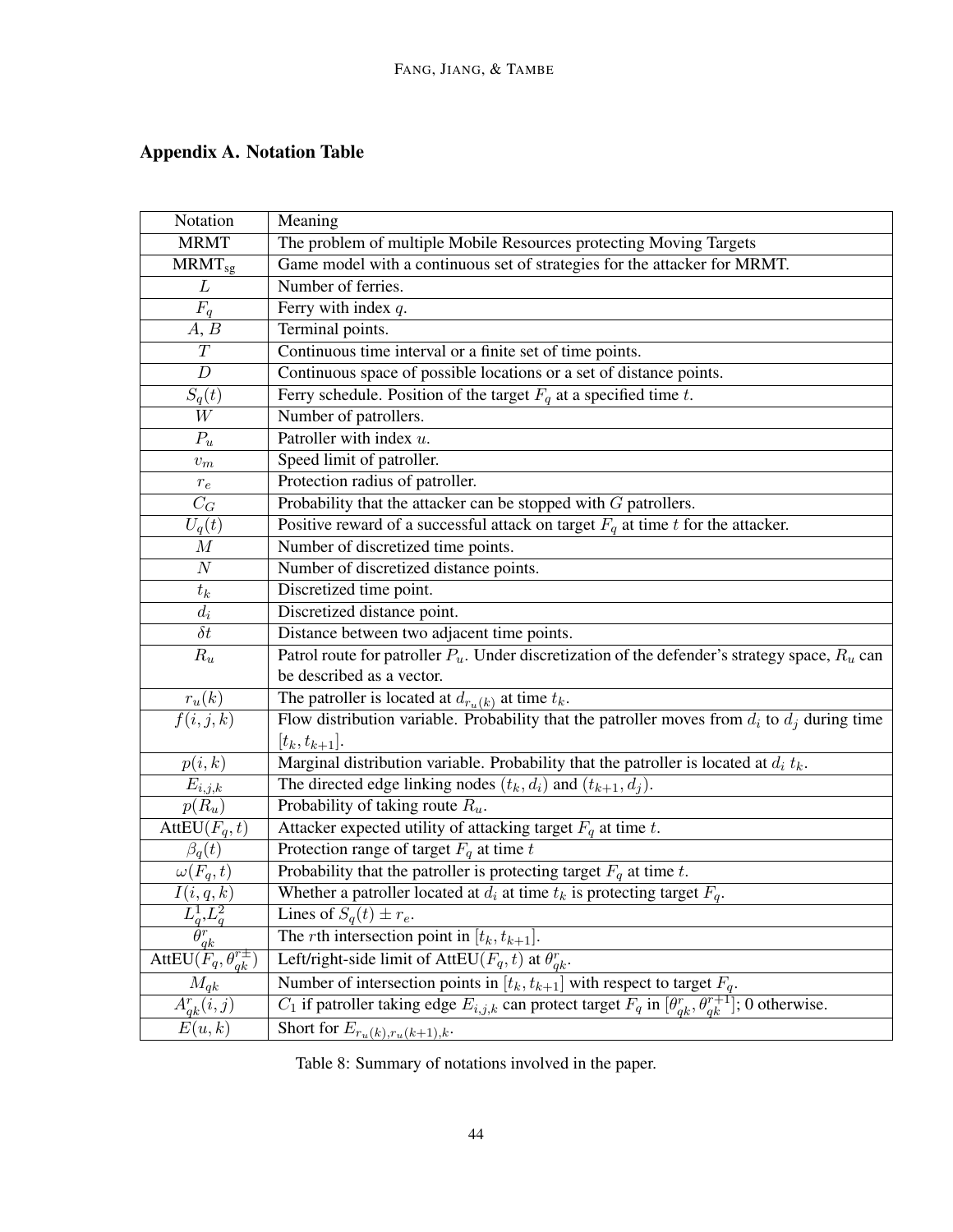### Appendix B. Calculation of Intersection Points in CASS for 2-D Settings

We calculate the time where the patroller's route intersects with the protection range for a target when the patroller is moving from  $V_1 = (x_1, y_1)$  to  $V_2 = (x_2, y_2)$  and the target is moving from  $S_q(t_k) = (\hat{x}_1, \hat{y}_1)$  to  $S_q(t_{k+1}) = (\hat{x}_2, \hat{y}_2)$  during  $[t_k, t_{k+1}]$ . The patroller's position at a given time  $t \in [t_k, t_{k+1}]$  is denoted as  $(x, y)$  and the target's position is denoted as  $(\hat{x}, \hat{y})$ . Then we have

$$
x = \frac{t - t_k}{t_{k+1} - t_k}(x_2 - x_1) + x_1, \qquad y = \frac{t - t_k}{t_{k+1} - t_k}(y_2 - y_1) + y_1 \tag{40}
$$

$$
\hat{x} = \frac{t - t_k}{t_{k+1} - t_k} (\hat{x}_2 - \hat{x}_1) + x_1, \qquad \hat{y} = \frac{t - t_k}{t_{k+1} - t_k} (\hat{y}_2 - \hat{y}_1) + \hat{y}_1 \tag{41}
$$

At an intersection point, the distance from the patroller's position to the target's position equals to the protection radius  $r_e$ , so we are looking for a time t such that

$$
(x - \hat{x})^2 + (y - \hat{y})^2 = r_e^2
$$
\n(42)

By substituting the variables in Equation 42 with Equations 40–41, and denoting

$$
A_1 = \frac{(x_2 - x_1) - (\hat{x_2} - \hat{x_1})}{t_{k+1} - t_k},
$$
  
\n
$$
B_1 = x_1 - \hat{x_1},
$$
  
\n
$$
B_2 = y_1 - \hat{y_1},
$$
  
\n
$$
B_3 = y_1 - \hat{y_1},
$$

Equation 42 can be simplified to

$$
(A_1t - A_1t_k + B_1)^2 + (A_2t - A_2t_k + B_2)^2 = r_e^2.
$$
 (43)

Denote  $C_1 = B_1 - A_1t_k$  and  $C_2 = B_2 - A_2t_k$ , and we can easily get the two roots of this quadratic equation, which are

$$
t_{a,b} = \frac{-2(A_1C_1 + A_2C_2) \pm 2\sqrt{(A_1C_1 + A_2C_2)^2 - (A_1^2 + A_2^2)(C_1^2 + C_2^2 - r_e^2)}}{2(A_1^2 + A_2^2)}.
$$
 (44)

 $t_a$  or  $t_b$  is the time of a valid intersection point if and only if it is within the time interval under consideration ( $[t_k, t_{k+1}]$ ).

#### Bibliography

- Agmon, N., Kraus, S., & Kaminka, G. A. (2008). Multi-robot perimeter patrol in adversarial settings. In *IEEE International Conference on Robotics and Automation (ICRA)*, pp. 2339–2345.
- Alpern, S. (1992). Infiltration Games on Arbitrary Graphs. *Journal of Mathematical Analysis and Applications*, *163*, 286–288.
- An, B., Kempe, D., Kiekintveld, C., Shieh, E., Singh, S. P., Tambe, M., & Vorobeychik, Y. (2012). Security games with limited surveillance. In *Proceedings of the Twenty-Sixth AAAI Conference on Artificial Intelligence*, pp. 1241–1248.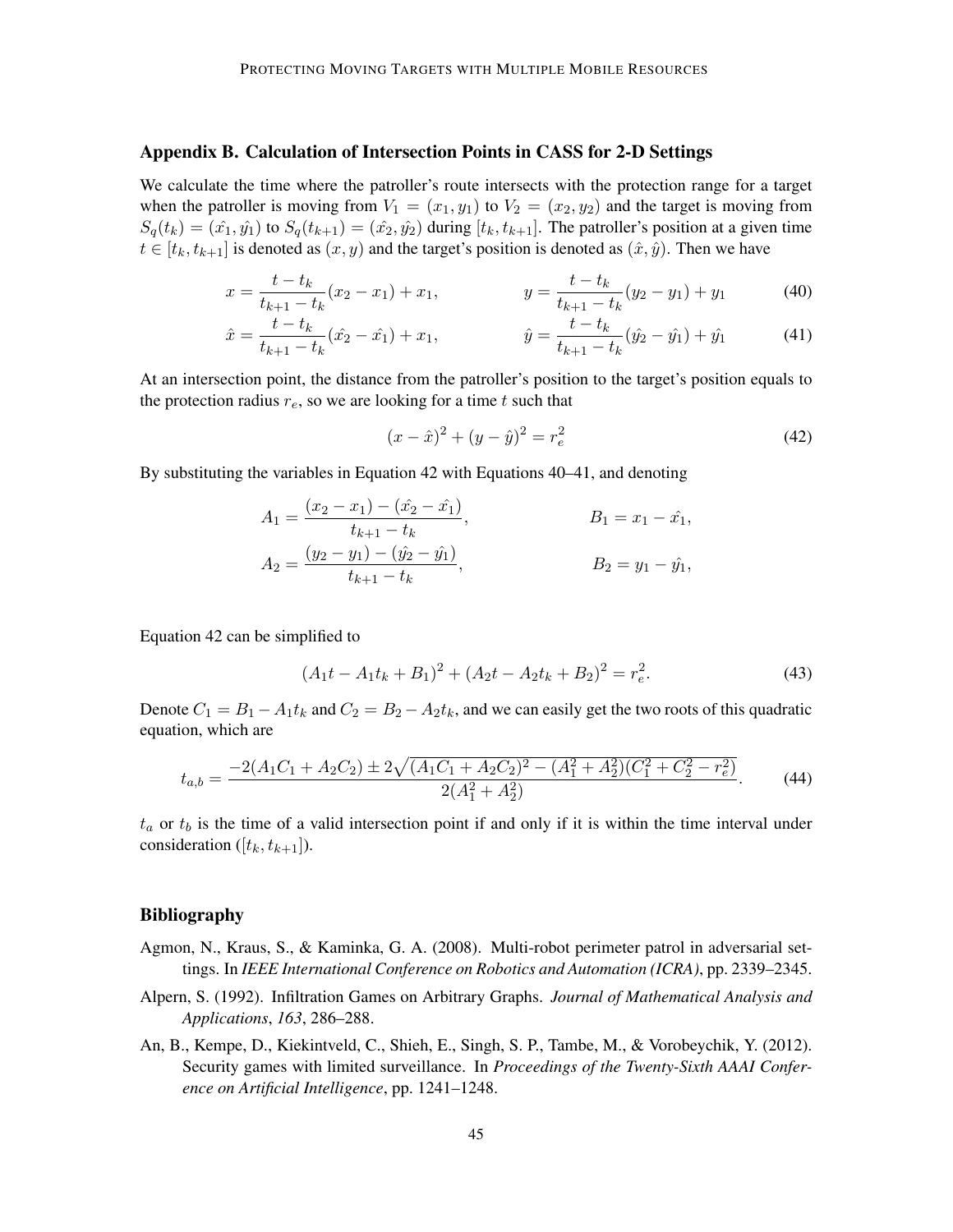- An, B., Tambe, M., Ordóñez, F., Shieh, E., & Kiekintveld, C. (2011). Refinement of strong stackelberg equilibria in security games. In *Proceedings of the Twenty-Fifth AAAI Conference on Artificial Intelligence (AAAI)*, pp. 587–593.
- Basilico, N., Gatti, N., & Amigoni, F. (2009). Leader-follower strategies for robotic patrolling in environments with arbitrary topologies. In *Proceedings of The 8th International Conference on Autonomous Agents and Multiagent Systems (AAMAS) - Volume 1*, pp. 57–64.
- Bošanský, B., Lisý, V., Jakob, M., & Pěchouček, M. (2011). Computing time-dependent policies for patrolling games with mobile targets. In *The 10th International Conference on Autonomous Agents and Multiagent Systems (AAMAS) - Volume 3*, pp. 989–996.
- Conitzer, V., & Sandholm, T. (2006). Computing the optimal strategy to commit to. In *Proceedings of the 7th ACM Conference on Electronic Commerce*, EC '06, pp. 82–90.
- Daskalakis, C., & Weinberg, S. M. (2012). Symmetries and optimal multi-dimensional mechanism design. In *Proceedings of the 13th ACM Conference on Electronic Commerce*, EC '12, pp. 370–387.
- Fang, F., Jiang, A. X., & Tambe, M. (2013). Optimal patrol strategy for protecting moving targets with multiple mobile resources. In *Proceedings of the 2013 International Conference on Autonomous Agents and Multi-agent Systems*, AAMAS '13, pp. 957–964.
- Fudenberg, D., & Tirole, J. (1991). *Game Theory*. MIT Press.
- Gal, S. (1980). *Search Games*. Academic Press, New York.
- Gatti, N. (2008). Game theoretical insights in strategic patrolling: Model and algorithm in normalform. In *Proceedings of the 18th European Conference on Artificial Intelligence (ECAI)*, pp. 403–407.
- Greenberg, M., Chalk, P., & Willis, H. (2006). *Maritime terrorism: risk and liability*. Rand Corporation monograph series. RAND Center for Terrorism Risk Management Policy.
- Halvorson, E., Conitzer, V., & Parr, R. (2009). Multi-step Multi-sensor Hider-Seeker Games. In *IJCAI*.
- Jakob, M., Vaněk, O., & Pěchouček, M. (2011). Using agents to improve international maritime transport security. *Intelligent Systems, IEEE*, *26*(1), 90–96.
- Jiang, A. X., Yin, Z., Zhang, C., Tambe, M., & Kraus, S. (2013). Game-theoretic randomization for security patrolling with dynamic execution uncertainty. In *Proceedings of the 2013 international conference on Autonomous agents and multi-agent systems*, AAMAS '13, pp. 207–214.
- Johnson, M. P., Fang, F., & Tambe, M. (2012). Patrol strategies to maximize pristine forest area. In *Proceedings of the Twenty-Sixth AAAI Conference on Artificial Intelligence (AAAI)*, pp. 295–301.
- Kiekintveld, C., Islam, T., & Kreinovich, V. (2013). Security games with interval uncertainty. In *Proceedings of the 2013 International Conference on Autonomous Agents and Multi-agent Systems*, AAMAS '13, pp. 231–238.
- Kiekintveld, C., Jain, M., Tsai, J., Pita, J., Ordóñez, F., & Tambe, M. (2009). Computing optimal randomized resource allocations for massive security games. In *Proceedings of The 8th International Conference on Autonomous Agents and Multiagent Systems - Volume 1*, AAMAS '09, pp. 689–696.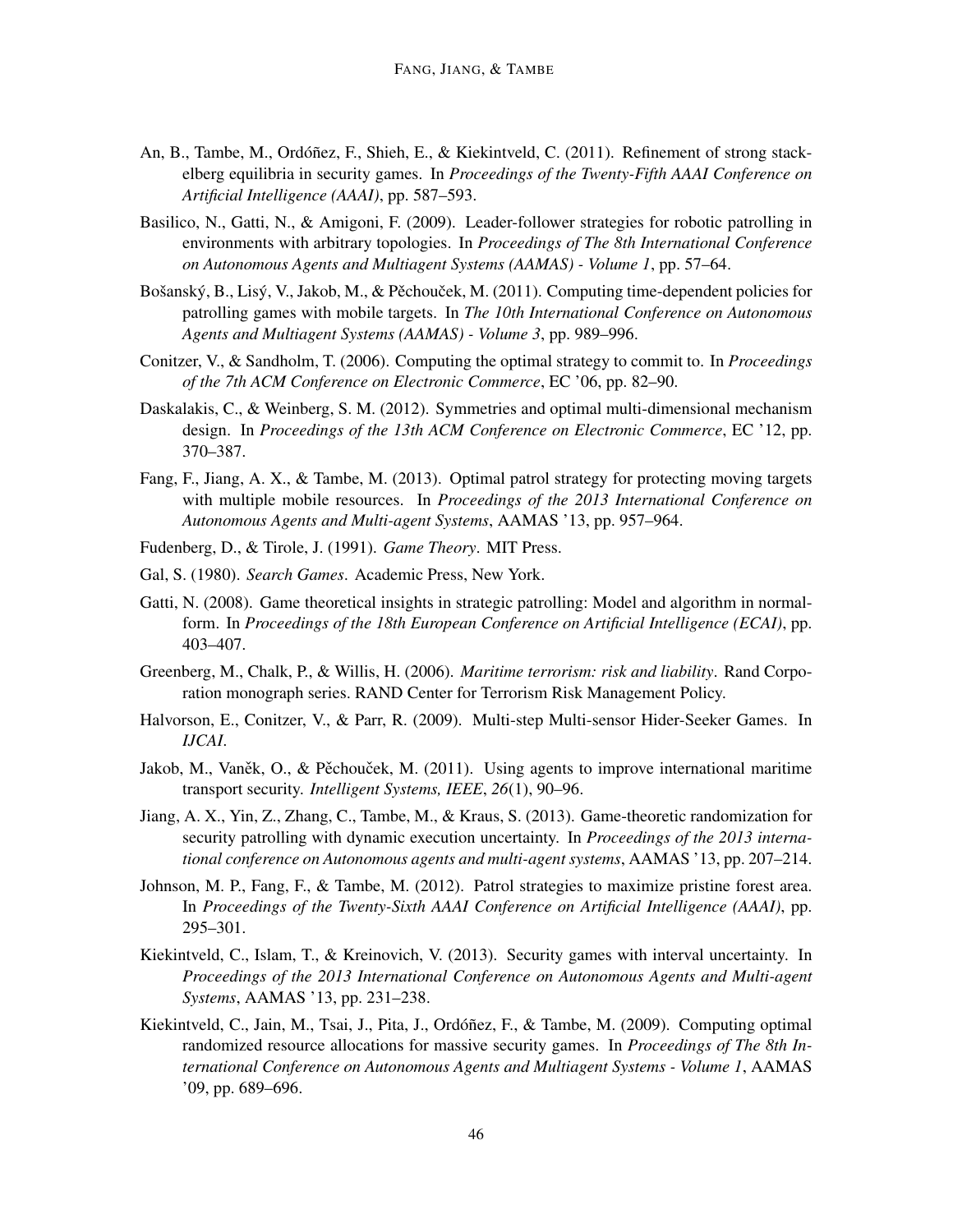- Korzhyk, D., Conitzer, V., & Parr, R. (2010). Complexity of computing optimal Stackelberg strategies in security resource allocation games. In *Proceedings of the 24th National Conference on Artificial Intelligence (AAAI)*, pp. 805–810.
- Korzhyk, D., Conitzer, V., & Parr, R. (2011). Security games with multiple attacker resources. In *Proceedings of the Twenty-Second international joint conference on Artificial Intelligence - Volume Volume One*, IJCAI'11, pp. 273–279. AAAI Press.
- Krause, A., Roper, A., & Golovin, D. (2011). Randomized sensing in adversarial environments. In *Proceedings of the 22nd International Joint Conference on Artificial Intelligence (IJCAI)*, pp. 2133–2139.
- Krishna, V. (2009). *Auction theory*. Academic press.
- Kumar, A., & Zilberstein, S. (2010). Anytime planning for decentralized POMDPs using expectation maximization. In *Proceedings of the Twenty-Sixth Conference on Uncertainty in Artificial Intelligence*, pp. 294–301.
- Letchford, J. (2013). *Computational Aspects of Stackelberg Games*. Ph.D. thesis, Duke University.
- Letchford, J., & Conitzer, V. (2013). Solving security games on graphs via marginal probabilities. In *Proceedings of the Twenty-Seventh AAAI Conference on Artificial Intelligence (AAAI)*, pp. 591–597.
- Letchford, J., & Vorobeychik, Y. (2012). Computing optimal security strategies for interdependent assets. In *The Conference on Uncertainty in Artificial Intelligence (UAI)*, pp. 459–468.
- Luber, S., Yin, Z., Fave, F. D., Jiang, A. X., Tambe, M., & Sullivan, J. P. (2013). Gametheoretic patrol strategies for transit systems: the trusts system and its mobile app (demonstration). In *International Conference on Autonomous Agents and Multiagent Systems (AA-MAS)[Demonstrations Track]*, pp. 1377–1378.
- Marecki, J., Tesauro, G., & Segal, R. (2012). Playing repeated stackelberg games with unknown opponents. In *Proceedings of the 11th International Conference on Autonomous Agents and Multiagent Systems*, AAMAS '12, pp. 821–828.
- Miltersen, P. B., & Sørensen, T. B. (2007). Computing proper equilibria of zero-sum games. In *Proceedings of the 5th International Conference on Computers and Games*, CG'06, pp. 200– 211.
- Owen, G. (1995). *Game Theory (3rd ed.)*. Academic Press.
- Paruchuri, P., Tambe, M., Ordóñez, F., & Kraus, S. (2006). Security in multiagent systems by policy randomization. In *Proceedings of the fifth international joint conference on Autonomous agents and multiagent systems*, AAMAS '06, pp. 273–280.
- Pita, J., Jain, M., Marecki, J., Ordóñez, F., Portway, C., Tambe, M., Western, C., Paruchuri, P., & Kraus, S. (2008). Deployed ARMOR protection: the application of a game theoretic model for security at the Los Angeles International Airport. In *Proceedings of the 7th International Joint Conference on Autonomous Agents and Multiagent Systems: Industrial Track*, AAMAS '08, pp. 125–132.
- Pita, J., Jain, M., Ordonez, F., Portway, C., Tambe, M., Western, C., Paruchuri, P., & Kraus, S. (2009). Using game theory for los angeles airport security.. *AI Magazine*, *30*, 43–57.